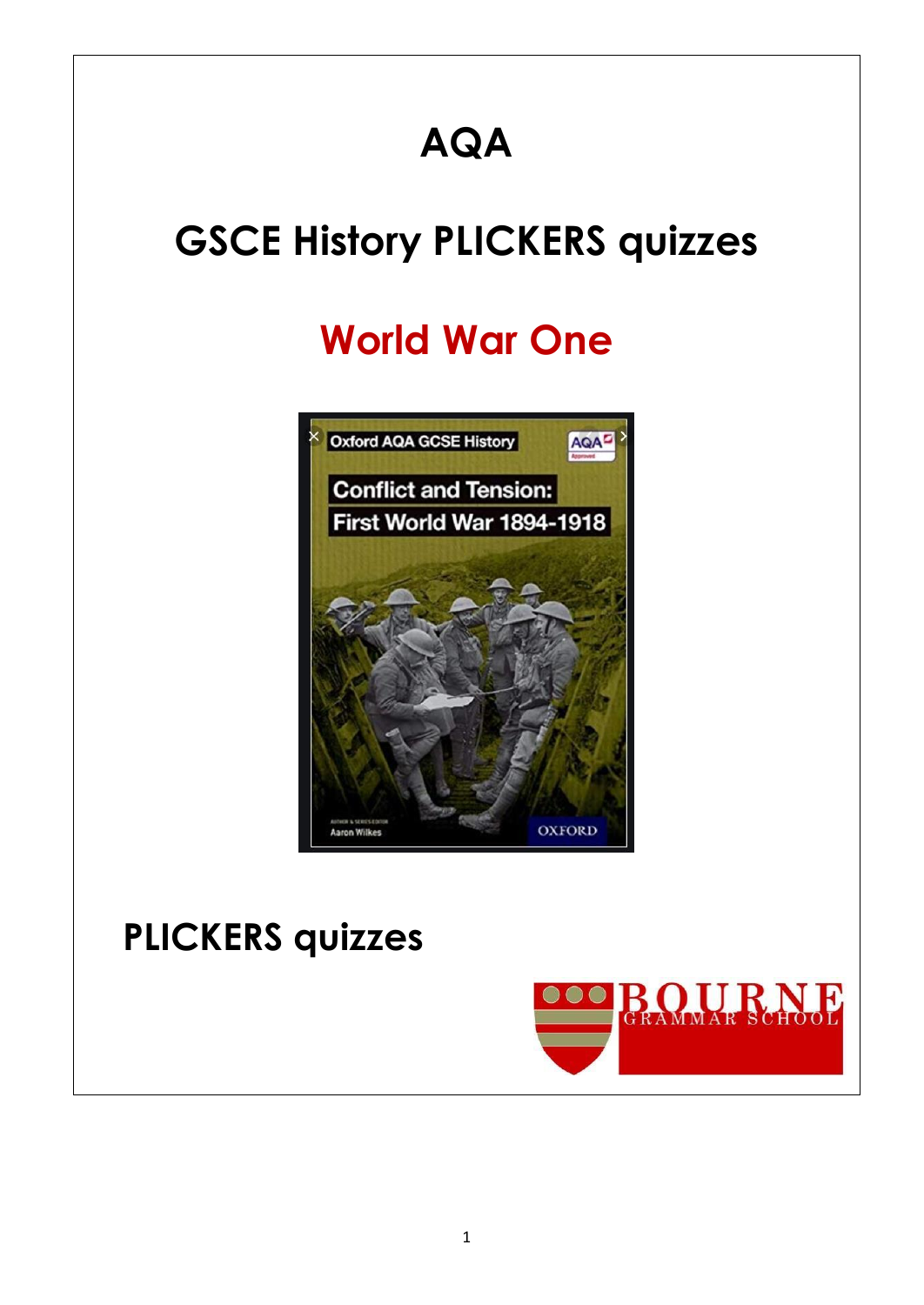# **Contents**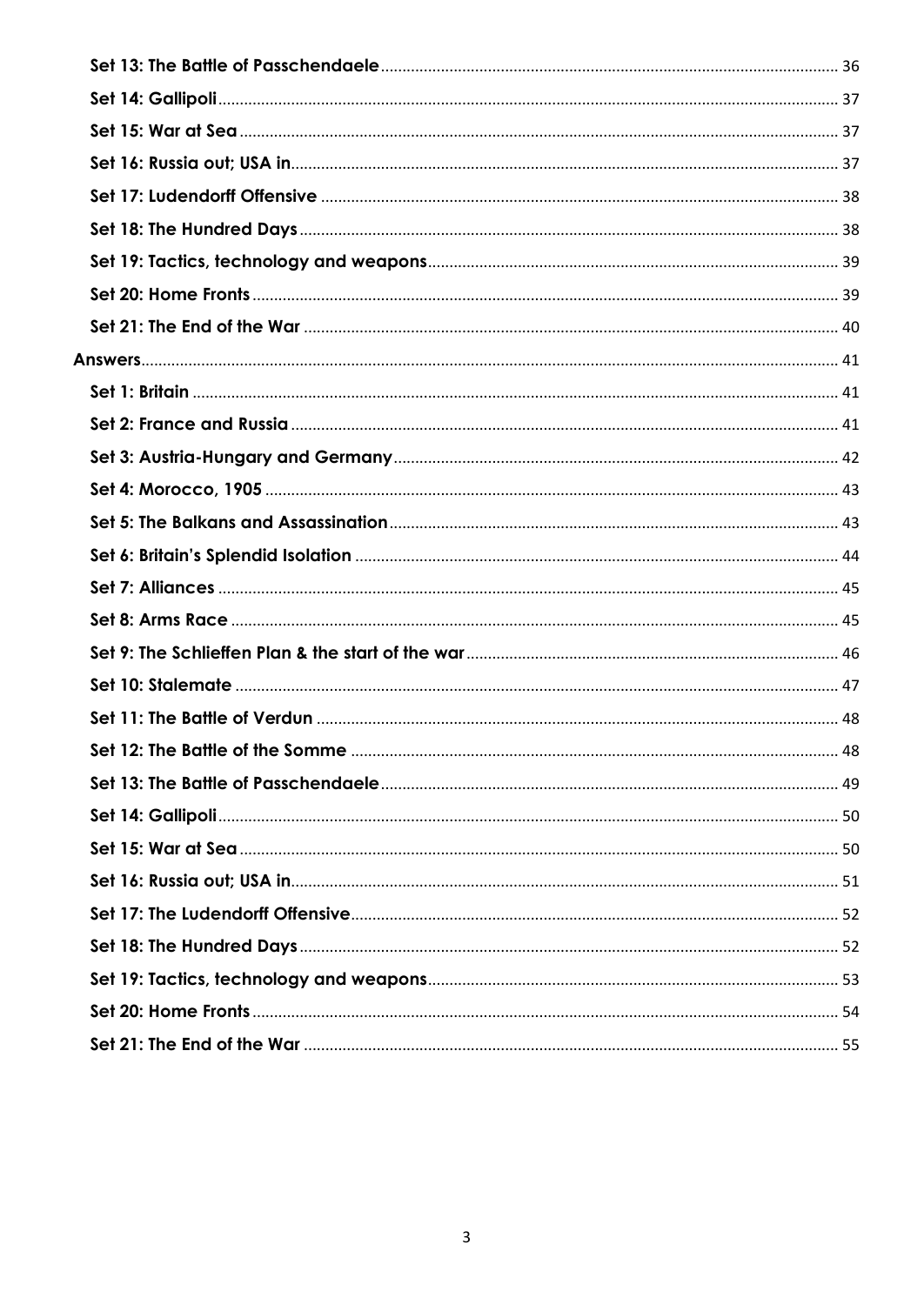# <span id="page-3-0"></span>**Questions, with choices**

#### <span id="page-3-1"></span>**Set 1: Britain**

Which of these countries was Queen Victoria's family not connected to?

- Russia
- Denmark
- Greece
- $\bullet$  Italy

How many people lived in the British Empire?

- 200 million
- 400 million
- 600 million
- 800 million

What percentage of the British population were working class?

- $22%$
- 52%
- $72%$
- $92%$

Which country was the world's largest manufacturer?

- Britain
- USA
- Germany
- Canada

In which industry did Germany not outperform Britain?

- $\bullet$  Iron
- Shipbuilding
- Coal
- Chemicals

#### <span id="page-3-2"></span>**Set 2: France and Russia**

By 1900, in which industries had Germany overtaken France?

- Silver and iron
- Tin and coal
- Iron and coal
- Coal and silver

What land did Germany gain from France after the Franco-Prussian War of 1870?

- Alsace-Lorraine
- Gascony
- Calais
- Alpine Region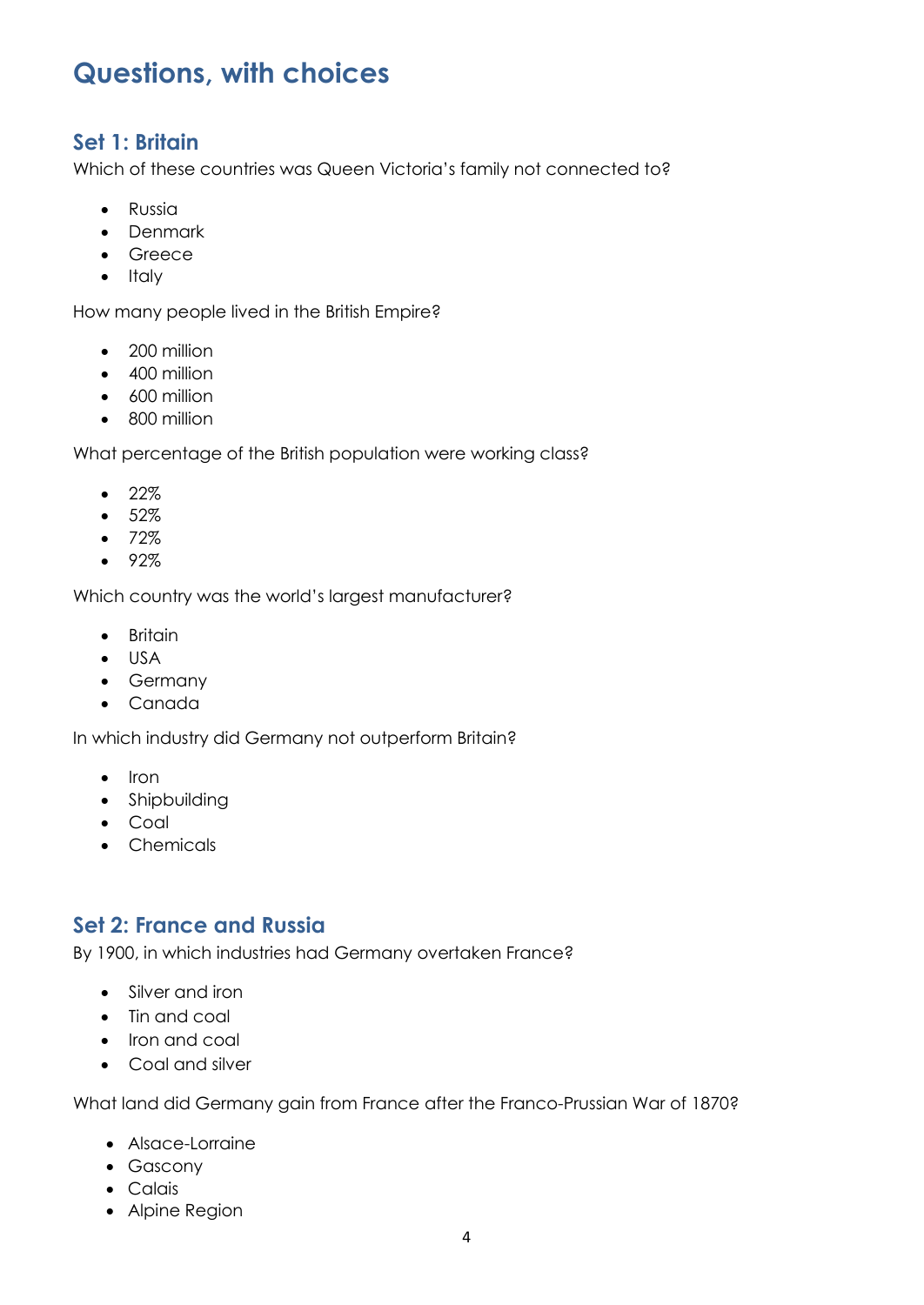On which continent did France not have a colony?

- North America
- Africa
- Asia
- South America

What was the size of the French army?

- $250,000$
- 750,000
- $\bullet$  1,250,000
- $\bullet$  1,400,000

Who did Russia lose to in 1904-05?

- Germany
- Ottoman Empire
- Austria-Hungary
- Japan

What % of the Russian population were peasant farmers?

- 80%
- 85%
- 90%
- 95%

What land did France lose to Prussia in 1870?

- Alsace-Lorraine
- Gascony
- **•** Calais
- Alpine Region

How much did France have to pay Germany after her defeat in the Franco-Prussian War?

- 1 billion Euros
- 1 billion francs
- 3 billion francs
- 5 billion francs

#### <span id="page-4-0"></span>**Set 3: Austria-Hungary & Germany**

Who was the leader of Austria-Hungary before the First World War?

- Archduke Franz Ferdinand
- Emperor Franz Josef
- Prince Rudolf of Austria
- Leopald II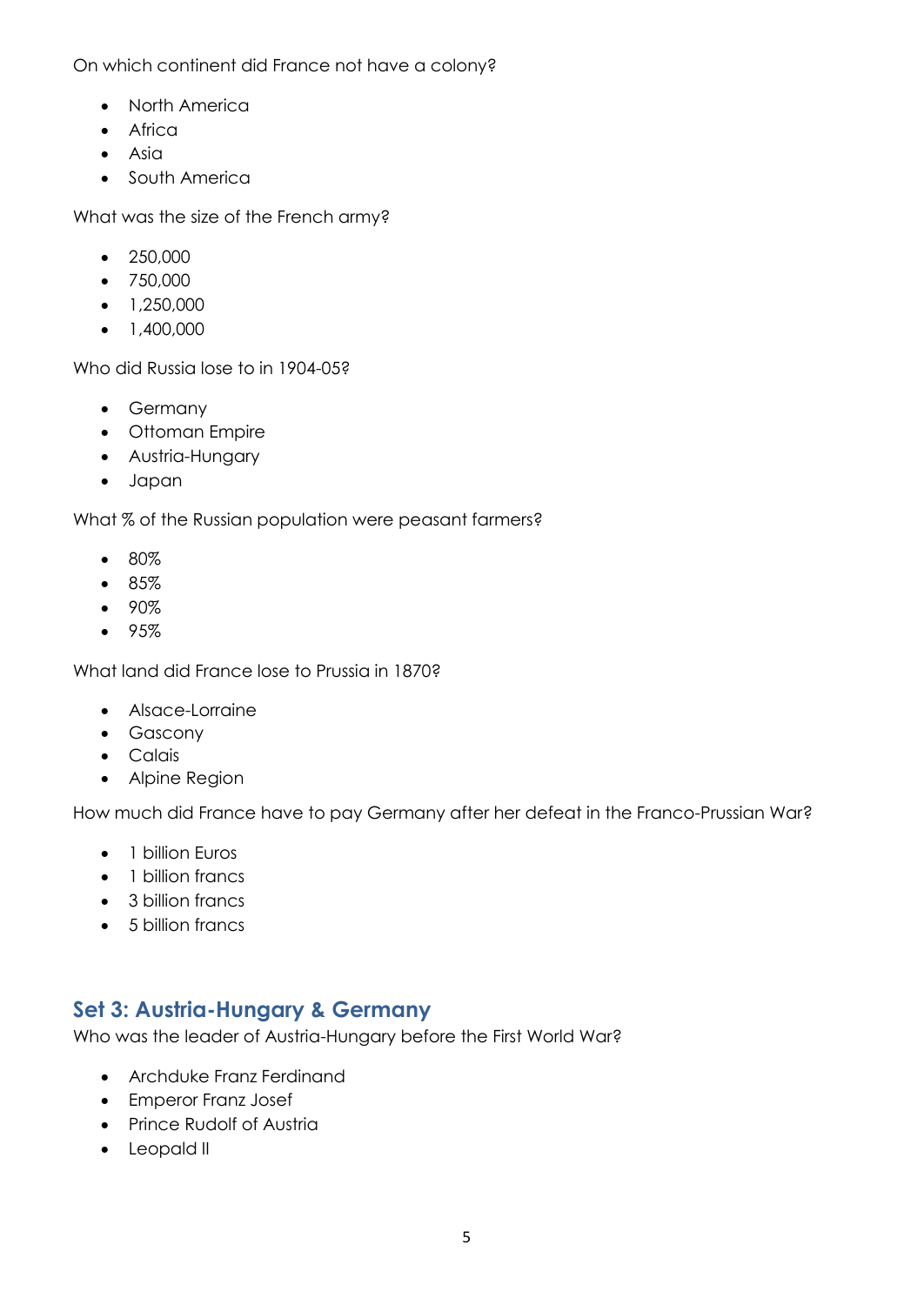How many languages were spoken within the borders of the Austro-Hungarian Empire?

- $\bullet$  12
- $-15$
- 3
- $\bullet$  7

How many people were killed and injured during disturbances in Prague in 1897?

- 1 killed; 50 injured
- 5 killed; 70 injured
- 7 killed; 100 injured
- 10 killed; 200 injured

In which industry did Germany not outperform Britain?

- $\bullet$  Iron
- Shipbuilding
- Coal
- Chemicals

Who did Russia lose to in 1904-05?

- Germany
- Ottoman Empire
- Italy
- Japan

What is the name of the politician who unified the German and Prussian states to form Germany in 1871?

- Bismarck
- Wilhelm
- Caprivi
- Count Dracula

After the Franco-Prussian war, by what percentage did Germany increase military spending?

- $10%$
- $50%$
- $73%$
- 90%

When did Wilhelm II become Kaiser?

- 1885
- 1886
- 1888
- 1889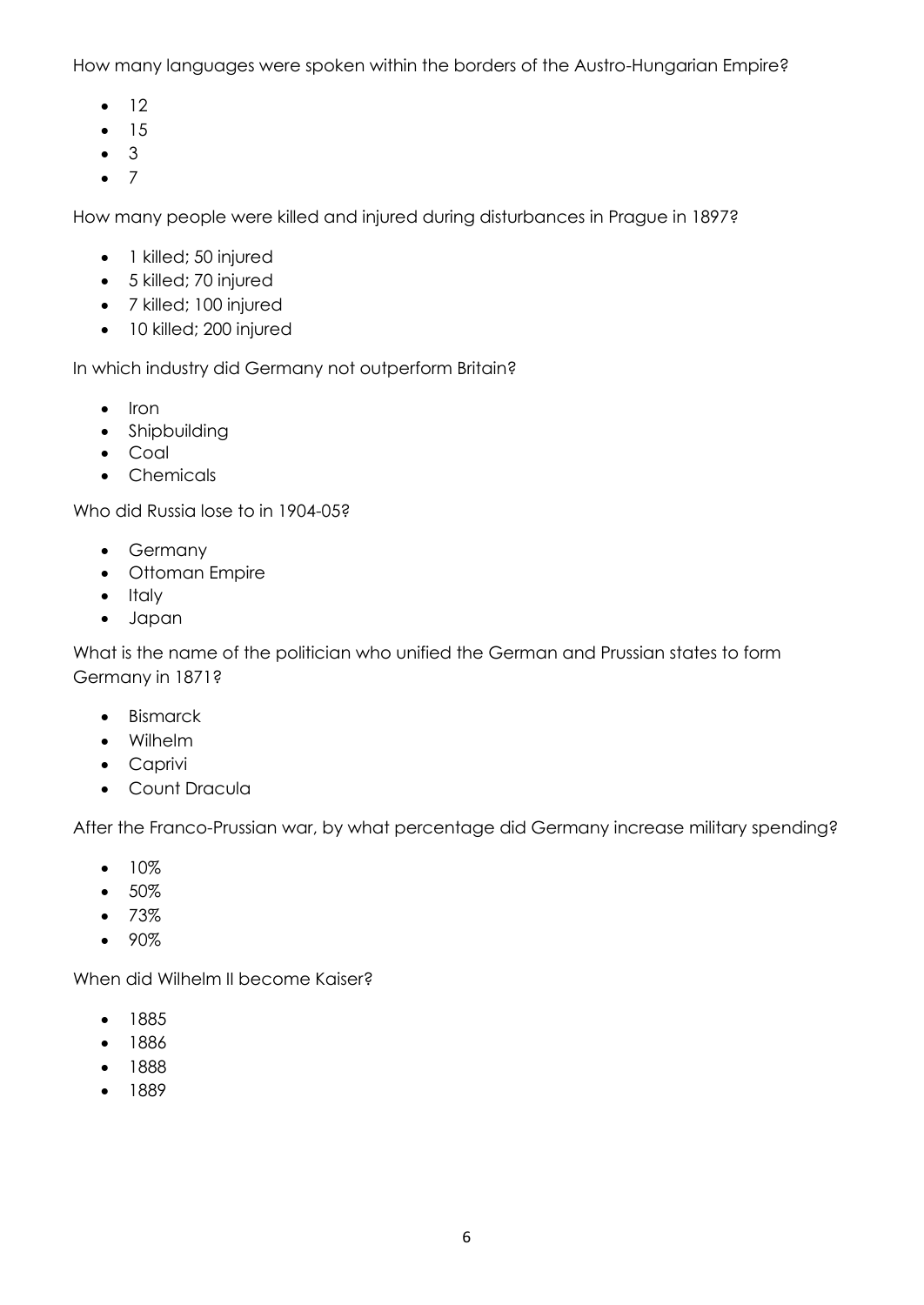What is the name of the policy adopted by Kaiser Wilhelm II that aimed to make Germany a global power with a vast Empire?

- Weltpolitik
- Veltpolitik
- Weltpolitic
- Veltpolitic

What was the size of the German army?

- 200,000
- $\bullet$  2,200,000
- $\bullet$  2,000,000
- $\bullet$  1,700,000

What was the size of the German army?

- $\bullet$  2,000,000
- $\bullet$  2,100,000
- $\bullet$  2,200,000
- $\bullet$  2,300,000

How many languages were spoken within the borders of the Austro-Hungarian Empire?

- $\bullet$  12
- $13$
- $15$
- $\bullet$  17

When did the Dual Alliance become the Triple Alliance?

- 1881
- 1882
- 1883
- 1884

Events in which colony prompted Britain to form the Entente Cordiale?

- South Africa
- Canada
- India
- Kenya

When was the Triple Entente signed?

- $-1904$
- $-1907$
- 1908
- $1910$

Which country first attempted to take over Morocco?

- Germany
- Italy
- Spain
- France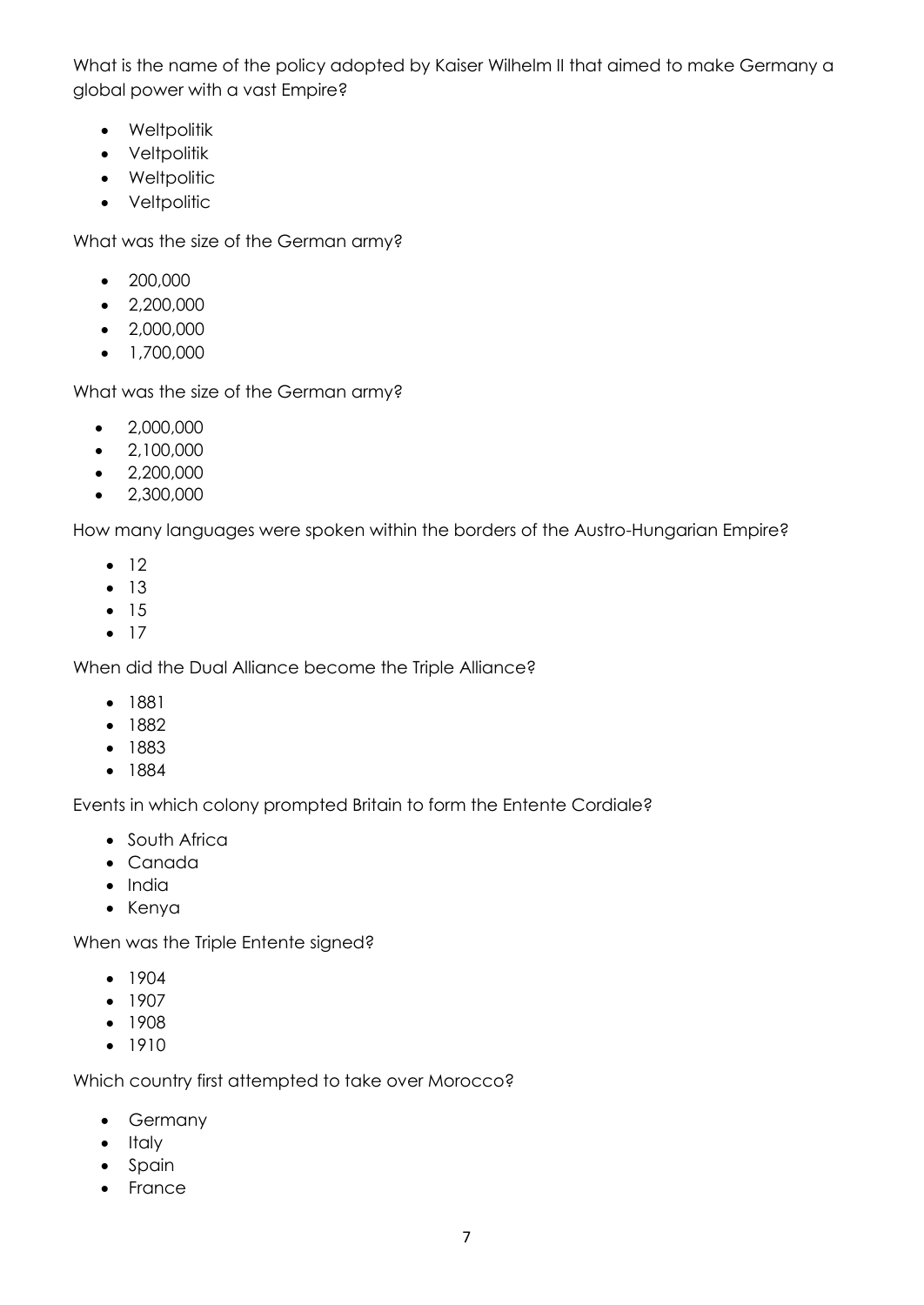#### <span id="page-7-0"></span>**Set 4: Morocco, 1905-06**

Who was the ruler of Morocco?

- Sultan Abdelaziz
- Sultan Abdelaziznt
- Sultan Abyssinia
- Sultan Abba

When was the Algeciras Conference?

- 1901
- $-1903$
- 1904
- 1906

Which town was occupied by the French in 1911?

- Fuz
- Fez
- $\bullet$  Pez
- Luton

What was the name of the warship sent by Kaiser Wilhelm II to the port of Agadir?

- Puma
- Panther
- Lynx
- Jaguar

Who was the ruler of Morocco?

- Sultan Abdelaziz
- Sultan Abdelaziznt
- Sultan Abyssinia
- Sultan Abba

How many soldiers did the French send to support Morocco?

- 20,000
- $25,000$
- 30,000
- 35,000

What was the name of the warship sent by Kaiser Wilhelm II to the port of Agadir?

- Puma
- Panther
- Lynx
- Jaguar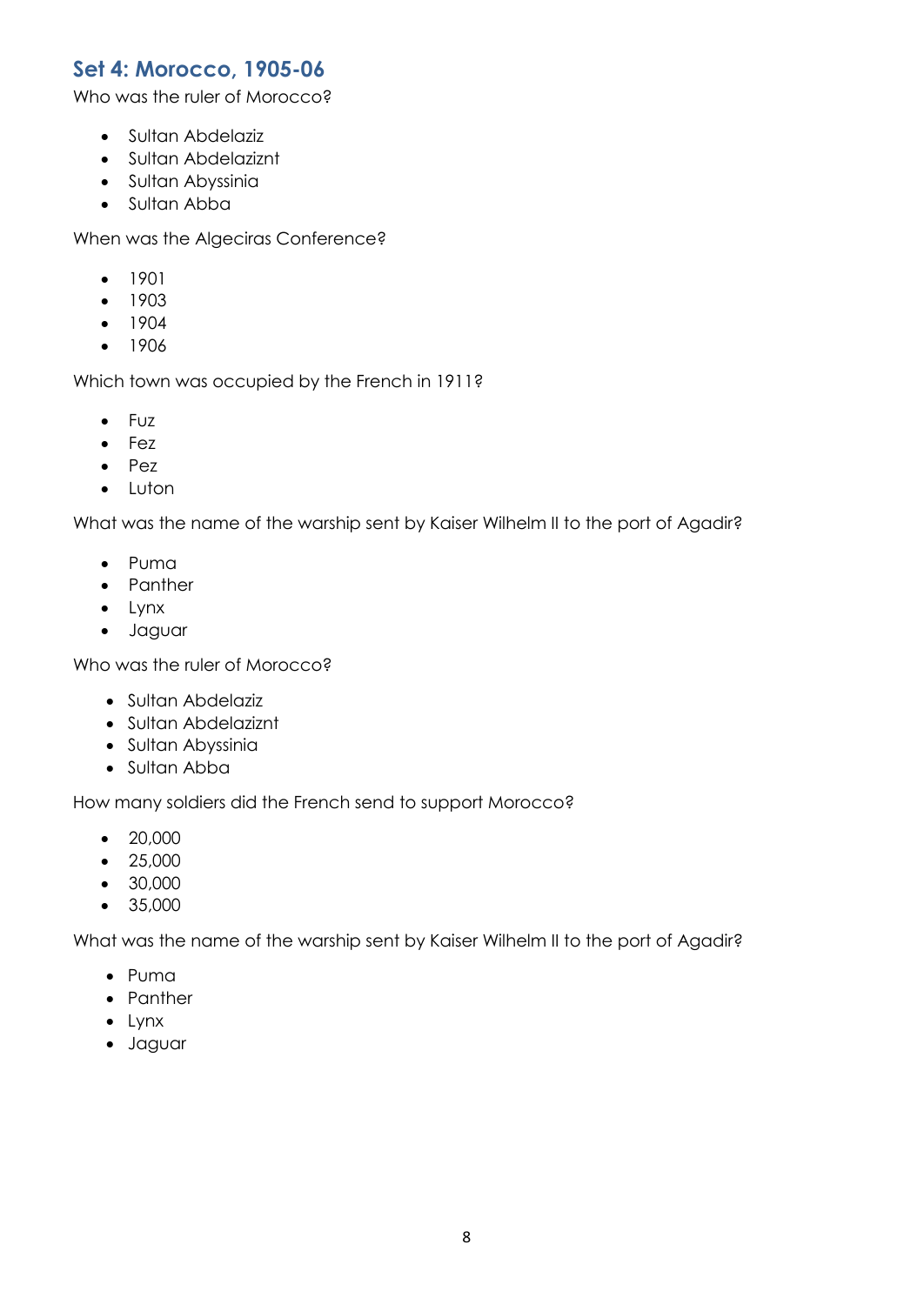#### <span id="page-8-0"></span>**Set 5: The Balkans and Assassination**

By 1900, what was Turkey's nickname?

- The Poorly Ottoman
- The Sick Man of Europe
- The Queasy Balkan
- The Barfing Byzantine

In which year was the Balkan Crisis (sometimes called the Bosnian Crisis)?

- $1905$
- $1906$
- $-1907$
- $1908$

Once the Turks had been removed, the Balkan League wanted a strong group of mainly \_\_\_\_\_\_\_\_\_\_\_ nations to ally the Balkans.

- Austro-Hungarian
- German
- Slavic
- Danish

The king of which country felt his country should have had more land after the First Balkan War (1912-1913)?

- Belgium
- **•** Bulgaria
- Benidorm
- Brussels

Which country had gained most from the Balkan Wars by 1914?

- Serbia
- Austria-Hungary
- Bulgaria
- Turkey

Which Balkan nation had become independent from the Ottomans by 1900?

- Serbia
- **•** Bulgaria
- Bosnia
- Turkey

Which naval ports did the Russians hope to secure access to by influencing the Balkans?

- Mediterranean
- North Sea
- Arctic Sea
- Black Sea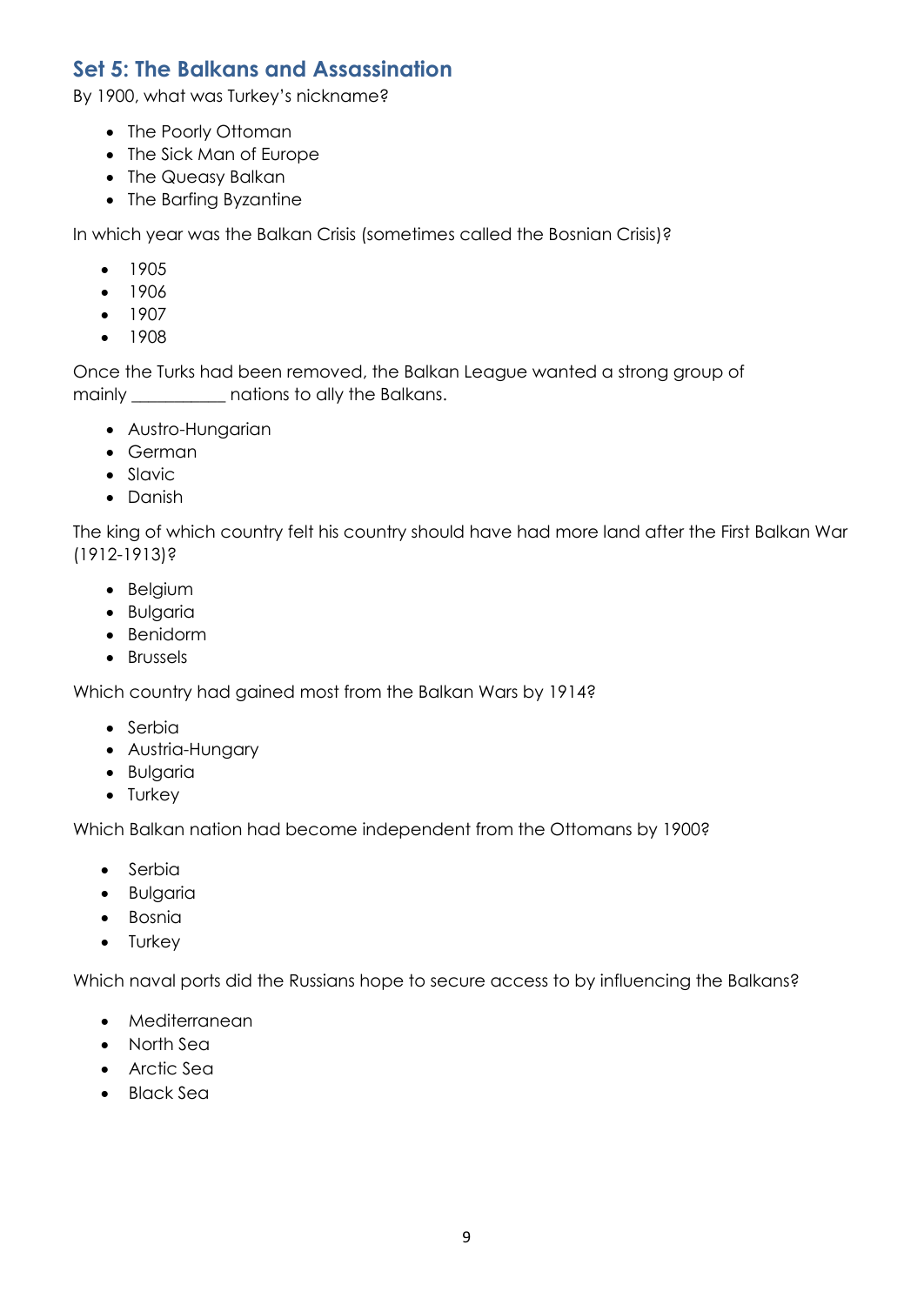Which nation did Austria-Hungary take over in 1908?

- Montenegro
- Bosnia
- Greece
- **•** Bulgaria

Why did Germany feel compelled to support Austria-Hungary?

- Algeciras Conference
- Triple Alliance
- Threat of Russia
- Kaiser's legacy

Who began to militarise as a result of the Balkan Crisis of 1908?

- $\bullet$  Italy
- **•** Russia
- Britain
- Serbia

What was the name of the holy Serbian day on 28th June?

- Greater Serbia Day
- Vidovdan
- **•** Belgradia
- Vojvodina

In what year had Serbian nationalists attempted to assassinate Emperor Franz Josef?

- $1909$
- $-1910$
- 1911
- $1912$

How many members did the Black Hand have?

- $-2,500$
- 3,000
- $3,500$
- $-4,000$

#### <span id="page-9-0"></span>**Set 6: Britain's Splendid Isolation**

When was the Two Power Standard introduced?

- 1883
- 1885
- $1887$
- $1889$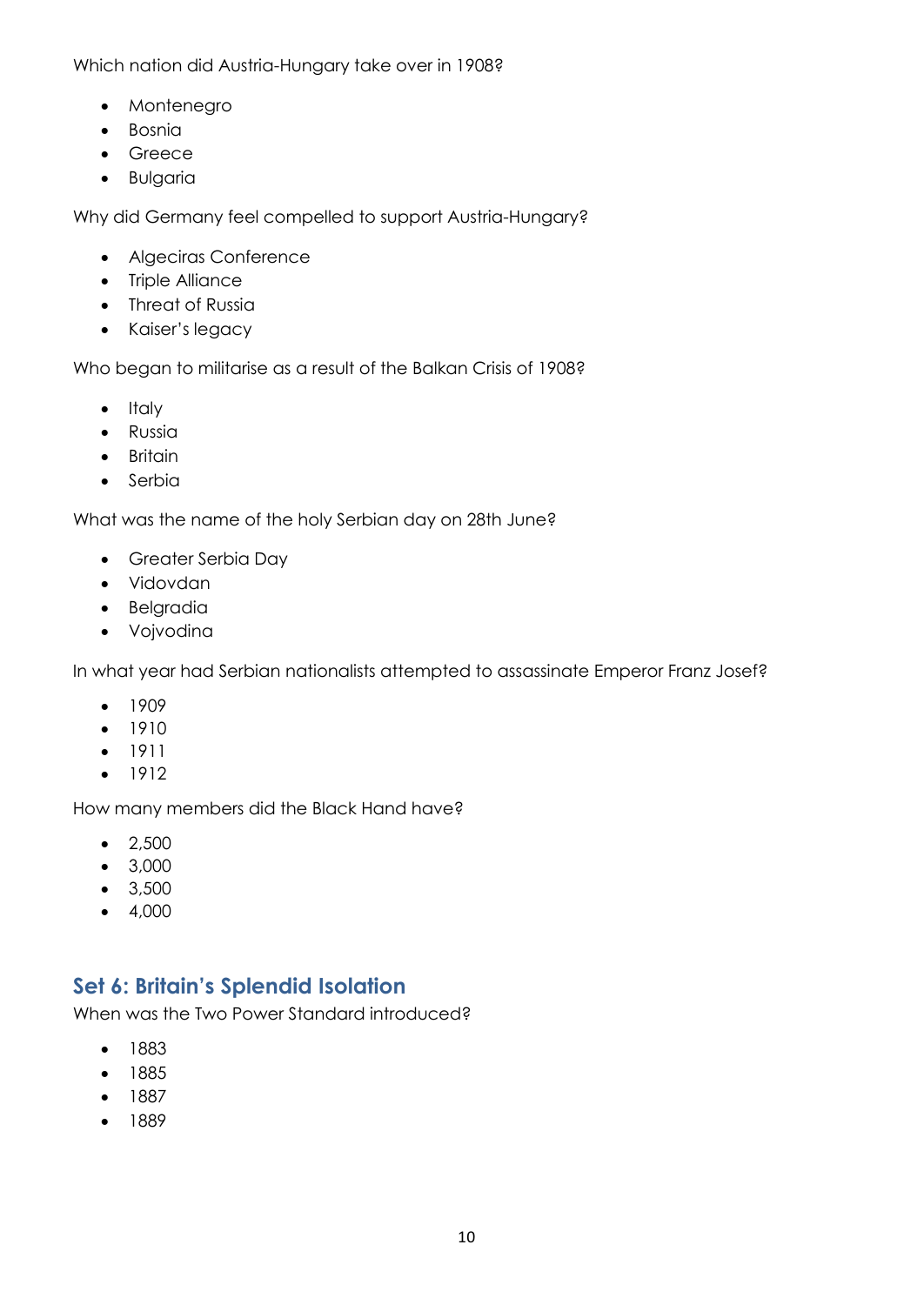How much money did the British Government invest to ensure this was successful?

- $\bullet$  £10 million
- £20 million
- £30 million
- £40 million

When did Germany begin to build up her own navy?

- 1896
- $1897$
- 1898
- $1899$

Conflict in which country caused tension between France and Britain, due to Britain's concern about access to the Mediterranean?

- Egypt
- Morocco
- Algeria
- Persia

Where did the Franco-Russian alliance most threaten Britain's world influence?

- Europe
- Middle East
- Africa
- Far East

Who did Germany support against the British, contributing to the end of Splendid Isolation?

- Canadians
- Boers
- Aborigines
- Indians

#### <span id="page-10-0"></span>**Set 7: Alliances**

When was the Three Emperors League formed, promising to support each other in times of war?

- $1843$
- $1853$
- 1863
- 1873

In 1879, which two countries formed the Dual Alliance?

- Germany and Austria-Hungary
- Austria-Hungary and Russia
- Germany and Italy
- Russia and Germany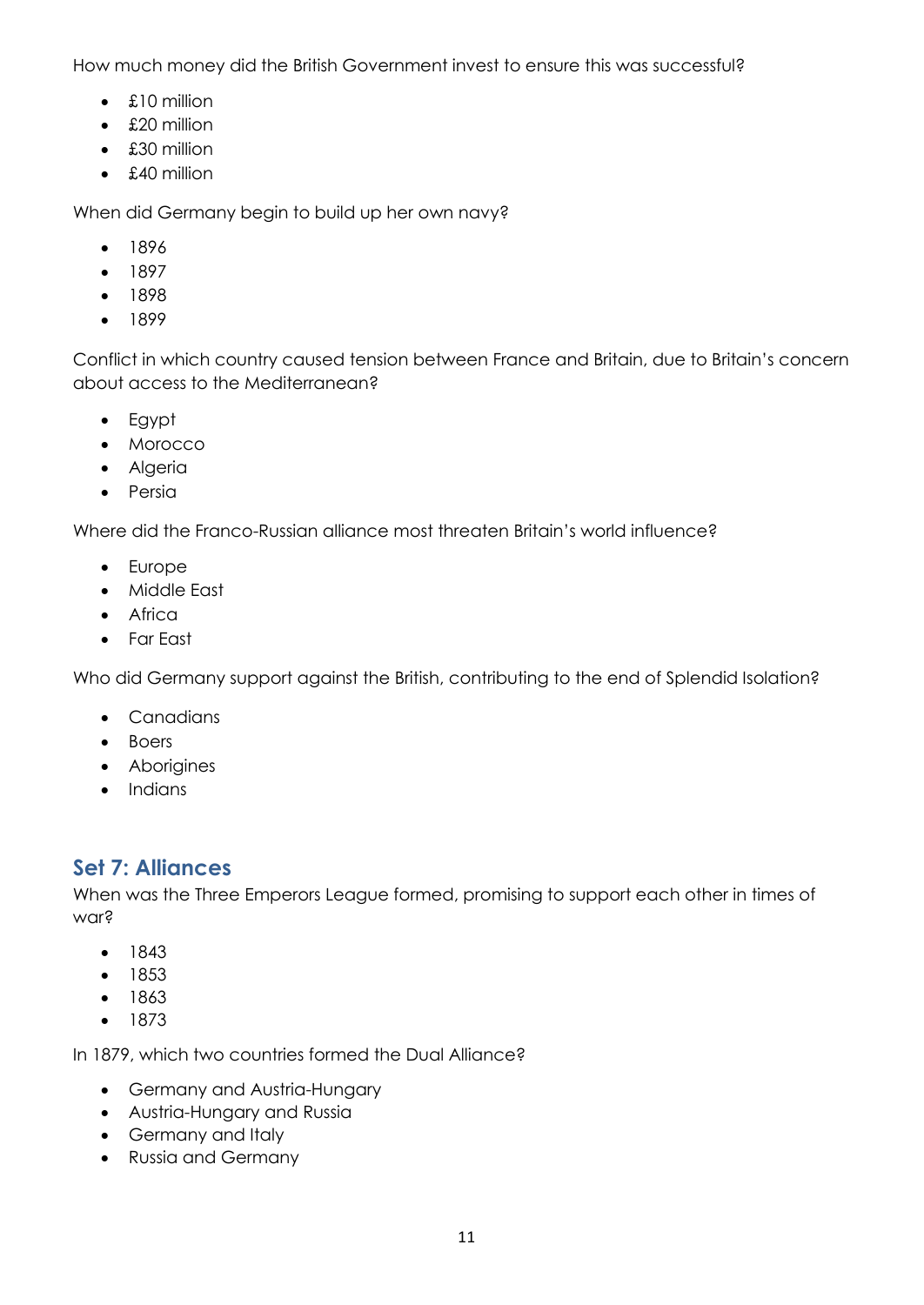In 1892, to protect herself from Germany, with whom did France form an alliance?

- Britain
- Austria-Hungary
- Italy
- **•** Russia

What is the name given to the formal relationship between France and Britain in 1904?

- Entente Cordiale
- Cordial Intent
- Little British Chums
- L'amour entre pays

When was the Triple Alliance signed?

- 1880
- 1881
- 1882
- 1883

When was the Triple Entente signed?

- 1905
- $1906$
- $-1907$
- 1908

In 1839, Britain had formed a treaty with Belgium, promising to guard her neutrality in the event of invasion. What was this treaty called?

- Treaty of London
- Treaty of Bruges
- Treaty of Windsor
- Treaty of Ypres

In 1904, with whom did Britain sign a treaty that contributed to the end of Splendid Isolation?

- China
- Japan
- Singapore
- Korea

### <span id="page-11-0"></span>**Set 8: Arms Race**

What was the new type of battleship called?

- Dreadnought
- Battle Cruiser
- Ironclad
- Destroyer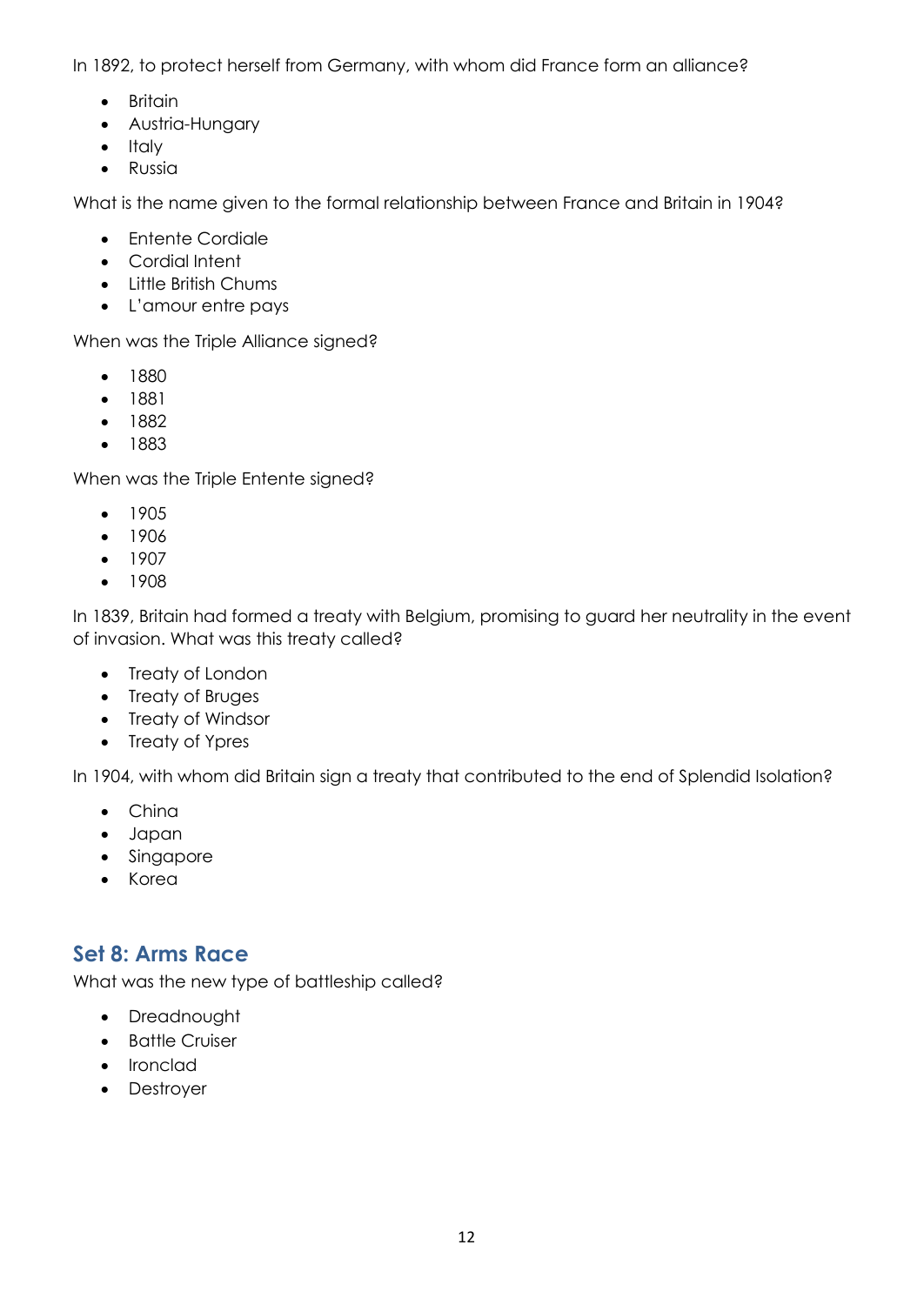Between them, how many dreadnoughts did Germany and Britain build from 1906-1914?

- $\bullet$  17
- $29$
- $\bullet$  31
- $-46$

In 1895, where did the Kiel Canal give the Germany navy direct access to?

- Mediterranean Sea
- Red Sea
- Black Sea
- North Sea

Which strategy aimed to make Germany the second most powerful naval nation?

- Tirpitz Plan
- Schlieffen Plan
- Weltpolitik
- Two Power Standard

By 1914, the Great Powers had **quadrupled** spending on arms to what amount?

- £200 million
- £400 million
- £600 million
- £800 million

Where did the train line beginning in Berlin finish? (They won the contract for building it)

- Jerusalem
- Istanbul
- Baghdad
- Tehran

Which emerging nation was looking to modernise its military?

- Japan
- **•** Brazil
- Mexico
- Korea

What was the name of France's military plan that intended to take back Alsace-Lorraine from Germany?

- $\bullet$  Plan 17
- $\bullet$  Plan 19
- $\bullet$  Plan 21
- $\bullet$  Plan 23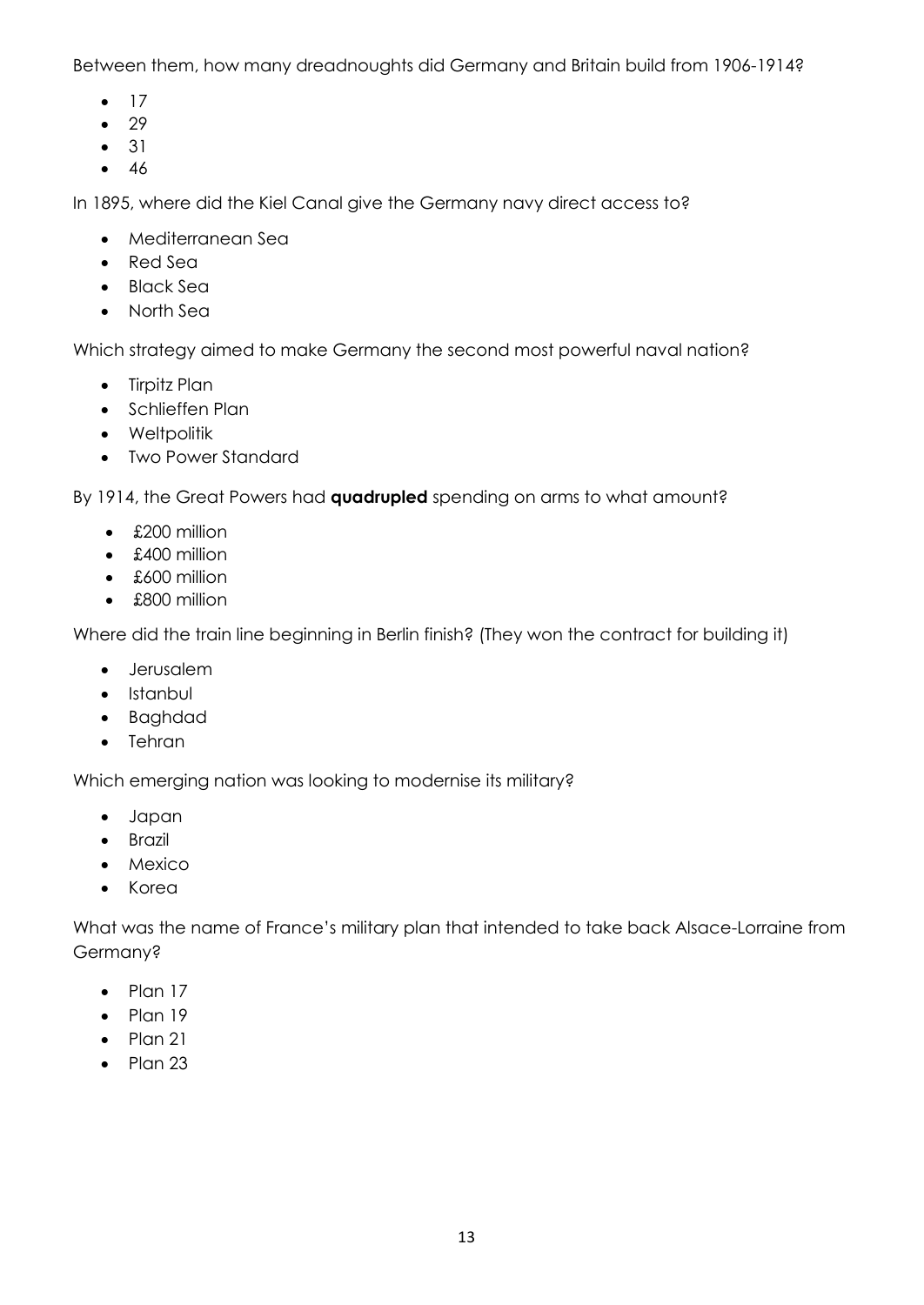## <span id="page-13-0"></span>**Set 9: The Schlieffen Plan & the start of the war**

Upon what did the Schlieffen Plan rely?

- speed
- stealth
- surprise
- 3 million soldiers

Who slowed the German advance at Mons?

- British Exploratory Force
- British Expeditionary Fighters
- **•** British Expeditionary Force
- British Excellent Fighters

How long did the Germans expect the Russian to take to be ready to fight?

- 4 weeks
- 6 weeks
- 8 weeks
- 10 weeks

How long did it take the Russian army to be ready to fight?

- $\bullet$  4 days
- $\bullet$  10 days
- $\bullet$  14 days
- $\bullet$  17 days

Belgium did not prove the easy fight the Germans were expecting. Which river did the King of the Belgians flood in order to stop the progress of German army?

- Ypres
- Aisne
- Somme
- Yser

How many divisions did Germany have to send from France to fight the Russians?

- $-14$
- $13$
- $\bullet$  12
- $\bullet$  11

What was **not** an outcome of the Battle of the Marne?

- trenches dug by both sides
- failure of the Schlieffen Pan
- General von Kluck was shot for incompetence
- 500,000 casualties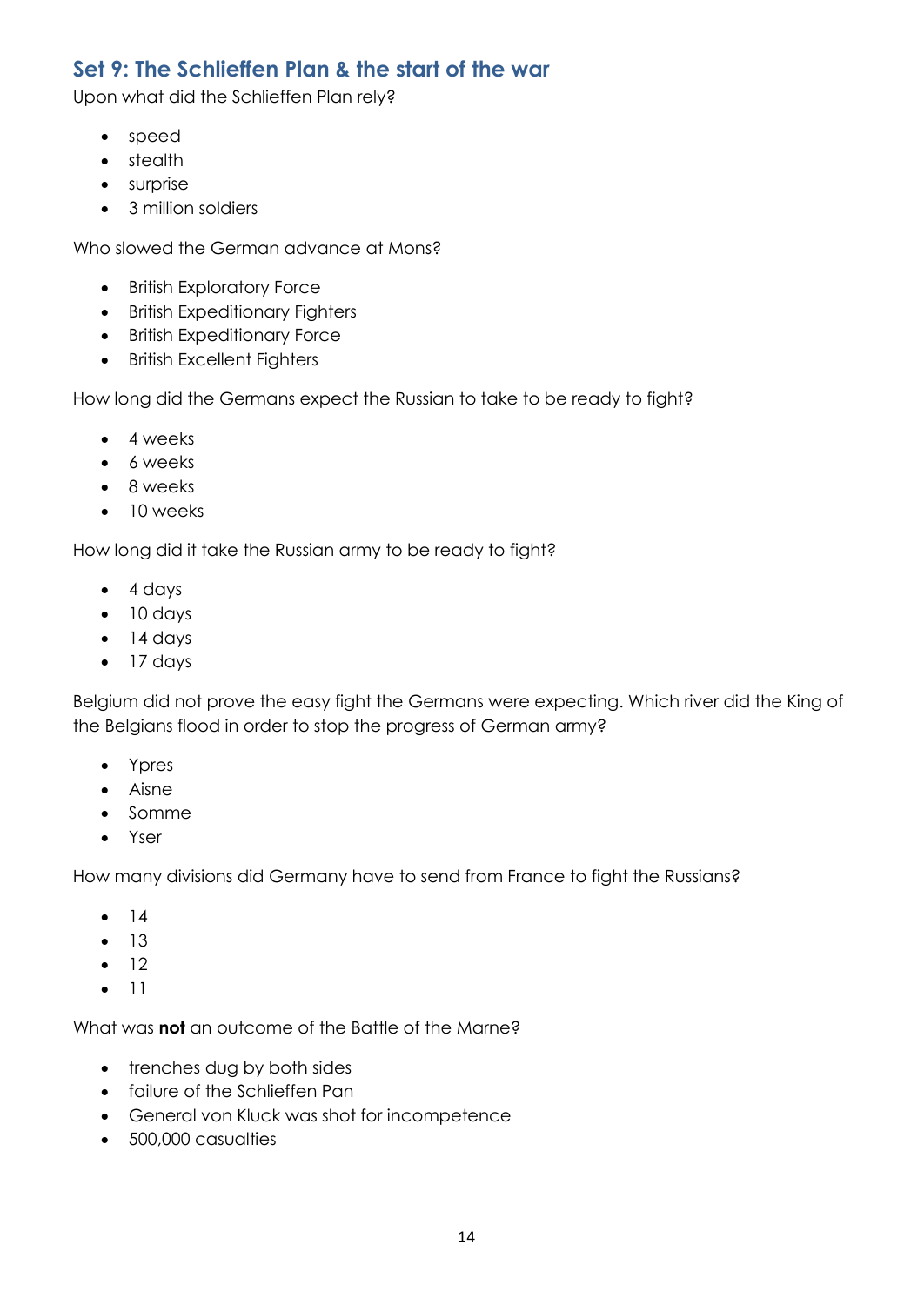What term describes both sides digging trenches north to outflank each other?

- Race to the Sea
- Stalemate
- Trench Warfare
- Attrition

How far did the trench system on the Western Front eventually stretch?

- 400 miles to Switzerland
- 500 miles to Italy
- 1,000 miles to Turkey
- $\bullet$  1,500 to Egypt

What was the nickname of the Russian army?

- the tractor
- the steam-roller
- $\bullet$  the tank
- the train

Which battle took place between the Germans and Russians in August 1914?

- Battle of Masurian Lakes
- Battle of Marne
- Battle of Tannenberg
- First Battle of Ypres

What stopped the Russian advance into Austria-Hungary?

- Carpathian mountains
- Austro-Hungarian army
- Von Trapp Forest
- Fear

### <span id="page-14-0"></span>**Set 10: Stalemate**

How long did it take the Russian army to be ready to fight?

- $\bullet$  4 days
- $\bullet$  10 days
- $\bullet$  14 days
- 17 days

What term describes both sides digging trenches north to outflank each other?

- Race to the Sea
- Stalemate
- Trench Warfare
- Attrition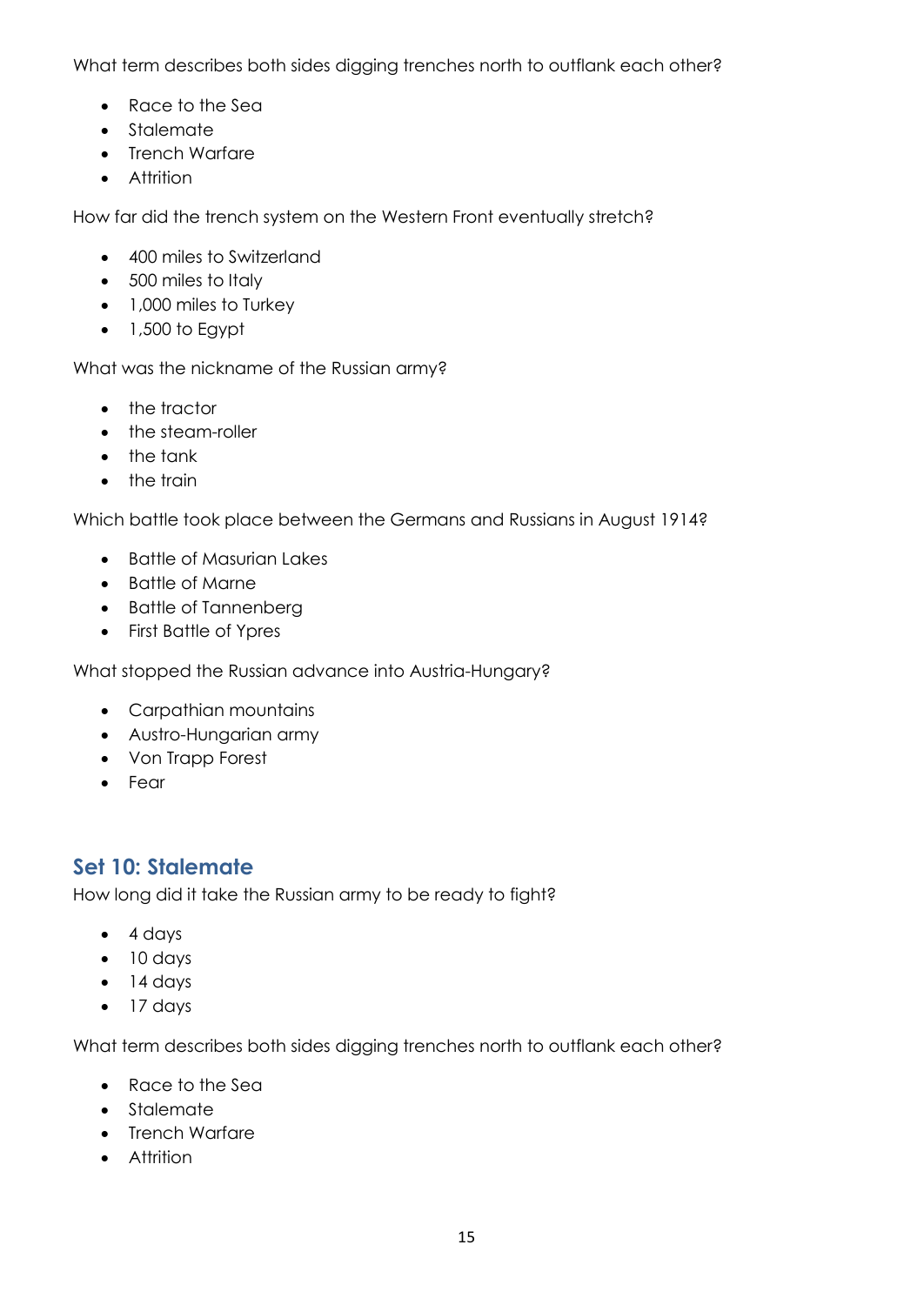Who commanded the German forces at the Battle of the Marne?

- General von Kluck
- General van Kluck
- General von Klock
- General van Krow

Which battle took place between the Germans and Russians in September 1914?

- Battle of Marne
- Battle of Tannenberg
- First Battle of Ypres
- Battle of Masurian Lakes

For how many miles did the Eastern Front stretch?

- $1000$
- $2000$
- 3000
- 4000

How far from the front line were the long-range artillery?

- $-5km$
- $\bullet$  7 km
- $\bullet$  10km
- $\bullet$  15km

How deep did the Germans dig their dug-outs?

- 4 metres
- 6 metres
- 10 metres
- 12 metres

Why were trenches built in zigzags? (Two are correct)

- to confine blast from exploding shells
- easier to fit planks
- aesthetically pleasing
- stopped enemy soldiers firing straight down the trench

What term was given to climbing out of trenches and heading towards the enemy trench?

- No man's land
- going over the top
- war of attrition
- counter-attack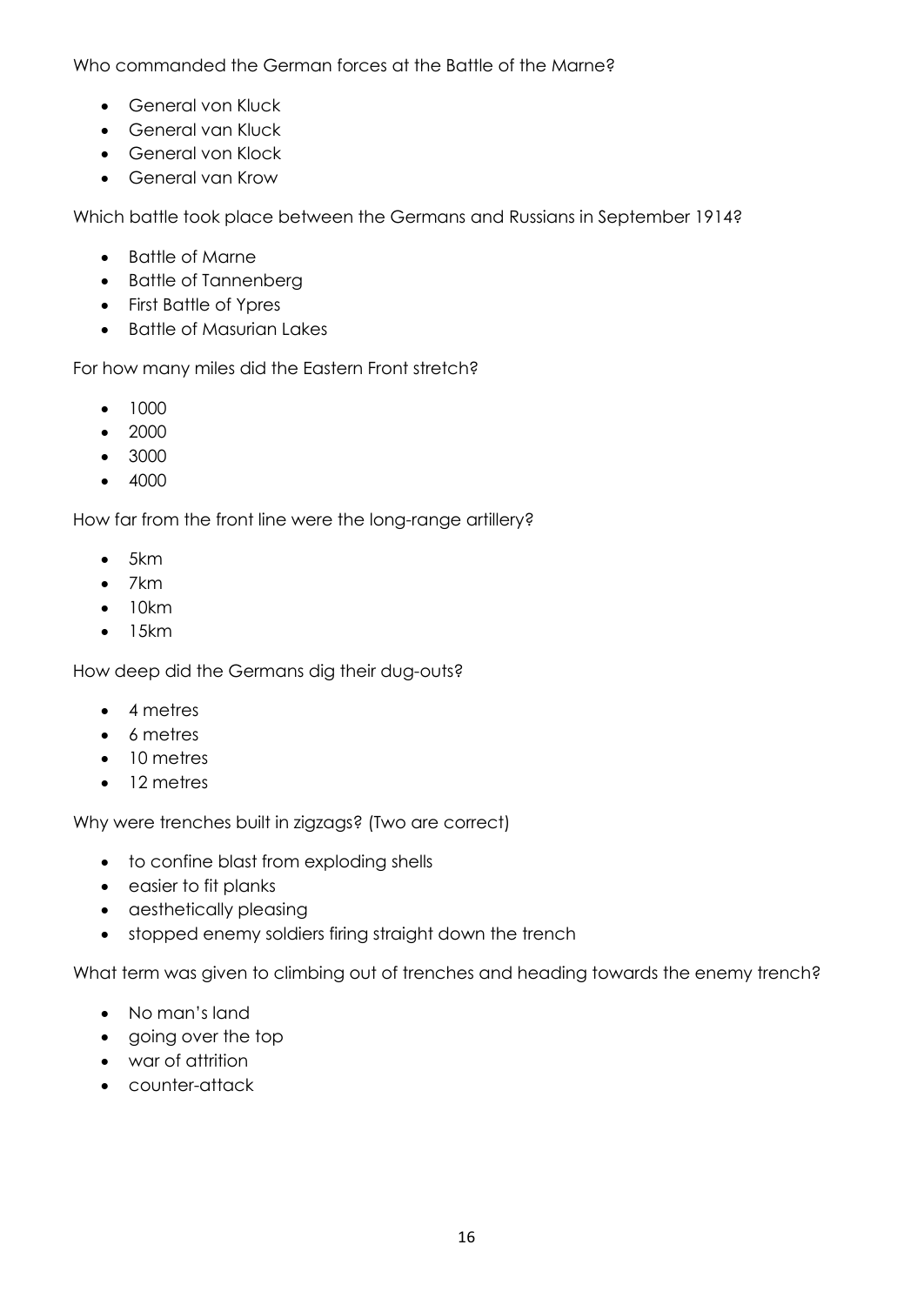What term was given to the military strategy of outlasting the enemy through superior numbers and supplies?

- counter attack
- stalemate
- war of attrition
- querrilla warfare

# <span id="page-16-0"></span>**Set 11: The Battle of Verdun**

Who became the new French General at Verdun?

- Philippe Pétain
- Philippe Paton
- Phillippe Putin
- Phillippe Pétan

By how many forts was the town of Verdun protected?

- $\bullet$  40
- $\bullet$  50
- $\bullet$  60
- $\bullet$  70

Which reason does *not* explain why the French believed they had won the battle?

- Because the Germans suspended further advancements
- The impact of the Somme by the British and the Russians on the Eastern Front meant Germany had to regroup.
- Because they kept hold of Verdun after heavy fighting.
- Because of General Philippe Pétain tactics helped create strong defensive lines.

In total, how many shells were fired by the Germans?

- $\bullet$  130 million
- 32 million
- 3.2 million
- 3 million

What was the 'sacred way'?

- The road along which resources were constantly brought into Verdun, using 6000 trucks.
- A holy route in the Verdun
- The villages around Verdun that had been completely destroyed.
- Philippe Pétain message to his troops stating, "They shall not pass"

What percentage of the regiments in the French army were sent to fight at Verdun?

- 20%
- $40%$
- $60%$
- 80%

Germany and France lost around the same number of soldiers at Verdun. How many did each side lose?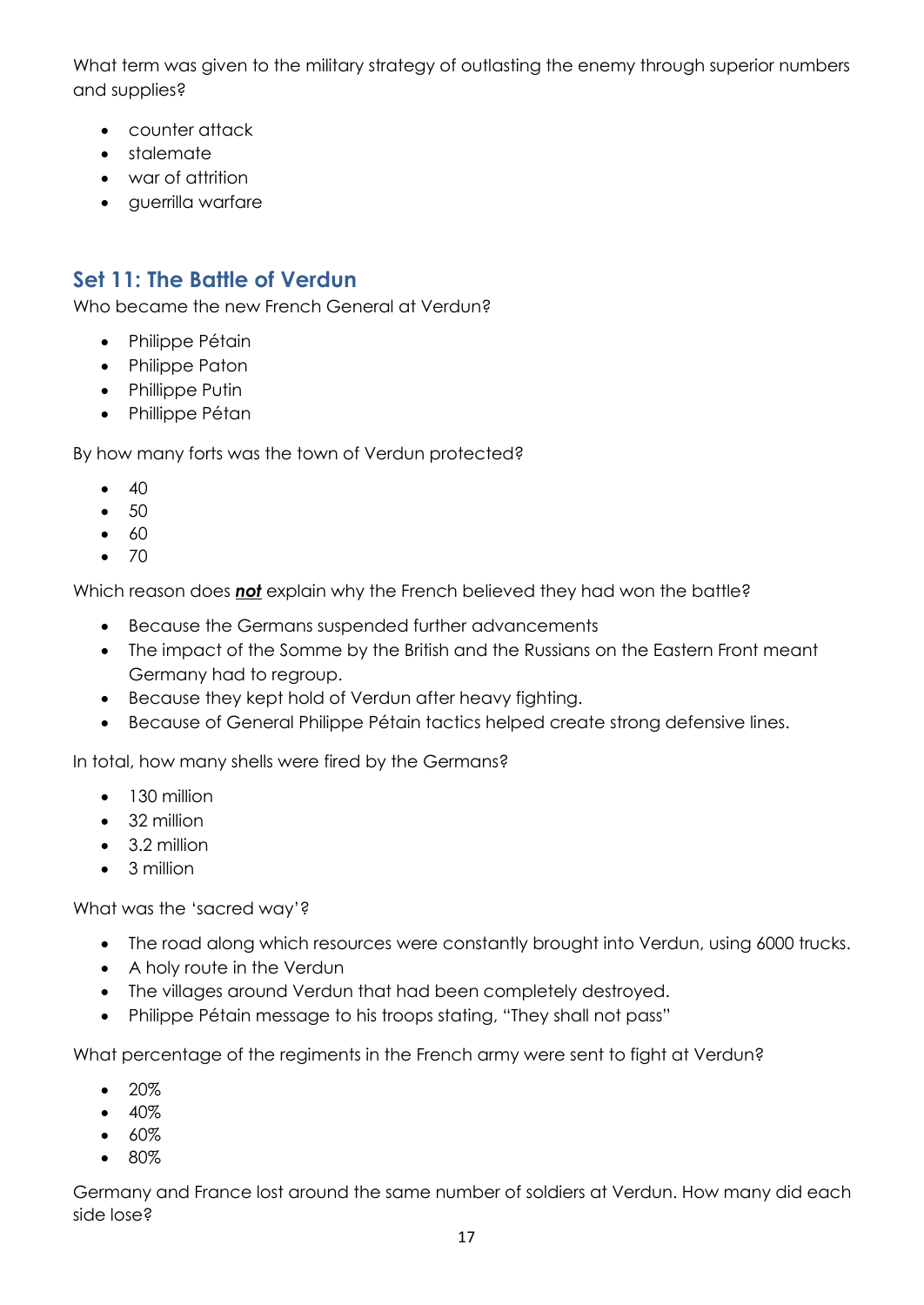- 100,000
- 200,000
- 300,000
- $-400,000$

The Battle of Verdun was the longest continuous battle of World War One, but for how long did it last?

- 3 months
- 8 months
- 4 months
- 20 months

How many villages around Verdun were permanently destroyed?

- $\bullet$  1
- $\bullet$  4
- $\bullet$  6
- $15$

How many square kilometres was the Zone Rouge?

- $150$
- $170$
- $-190$
- $210$

# <span id="page-17-0"></span>**Set 12: The Battle of the Somme**

What type of weapon **was** able to impact the barbed wire before the Battle of the Somme?

- Shrapnel Shells
- Hi-explosive shells
- Gas
- Machine gun fire

Of the 60,000 British casualties on the first day of the Battle of the Somme, how many were deaths?

- $\bullet$  20,000
- $25,000$
- 30,000
- 32,000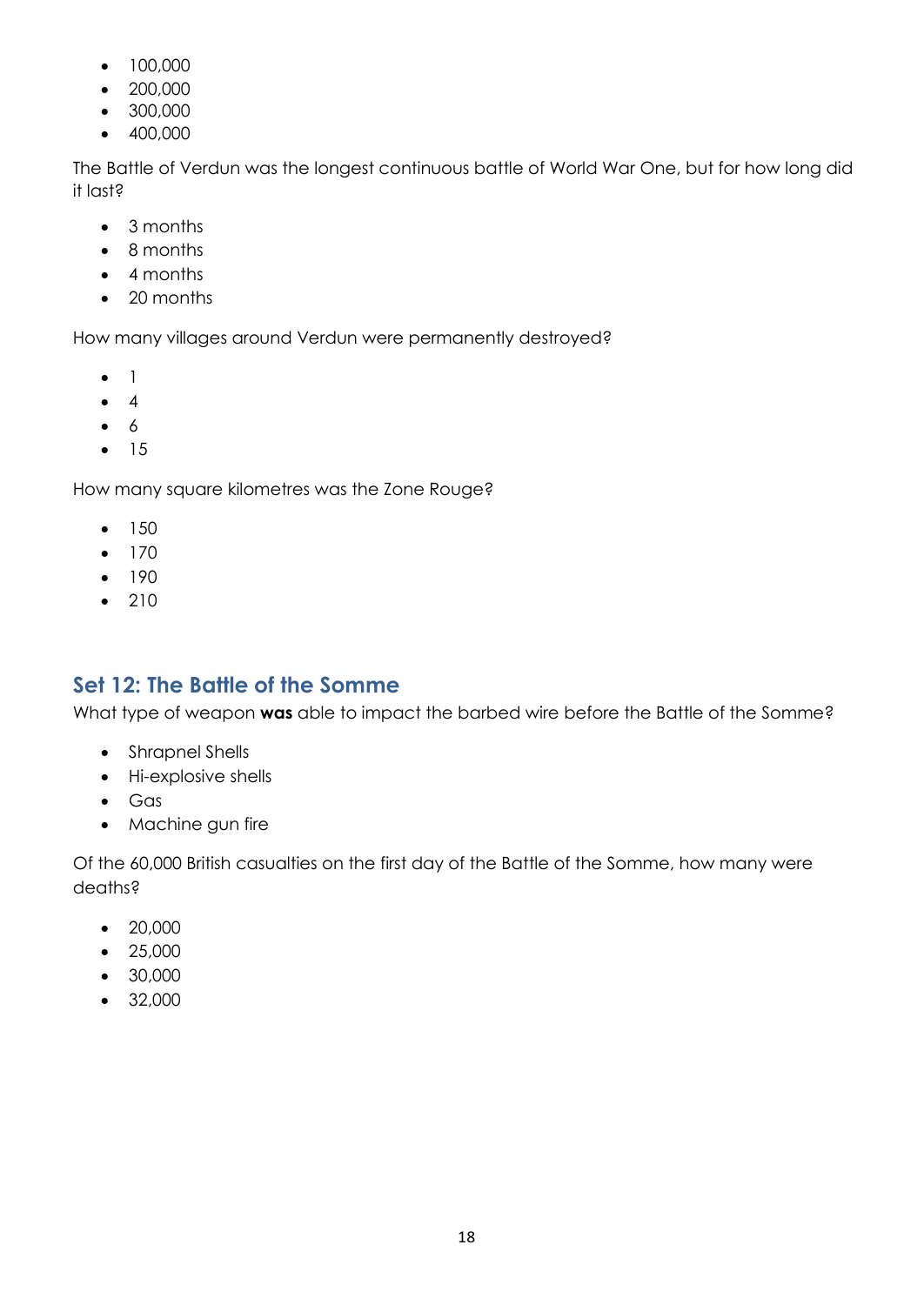By the end of the battle on 18 November 1916, how far back had the British pushed the German line?

- $\bullet$  2km
- $4km$
- $-6km$
- $8km$

What were the British casualties?

- 280,000
- 320,000
- 380,000
- $-420,000$

What were the German casualties?

- 500,000
- 565,000
- 590,000
- $\bullet$  610,000

## <span id="page-18-0"></span>**Set 13: The Battle of Passchendaele**

Which battle of Ypres became known as the battle of Passchendaele?

- $\bullet$  1st
- $\bullet$  2nd
- $\bullet$  3rd
- $\bullet$  4<sup>th</sup>

What was Britain's strategic goal of the battle?

- Berlin
- Capture Belgian ports being used by Germans as submarine bases.
- Passchendaele village
- Paris

How far away were the ports that Haig was trying to capture?

- $-32 km$
- $-34 km$
- $-36 km$
- $-38$  km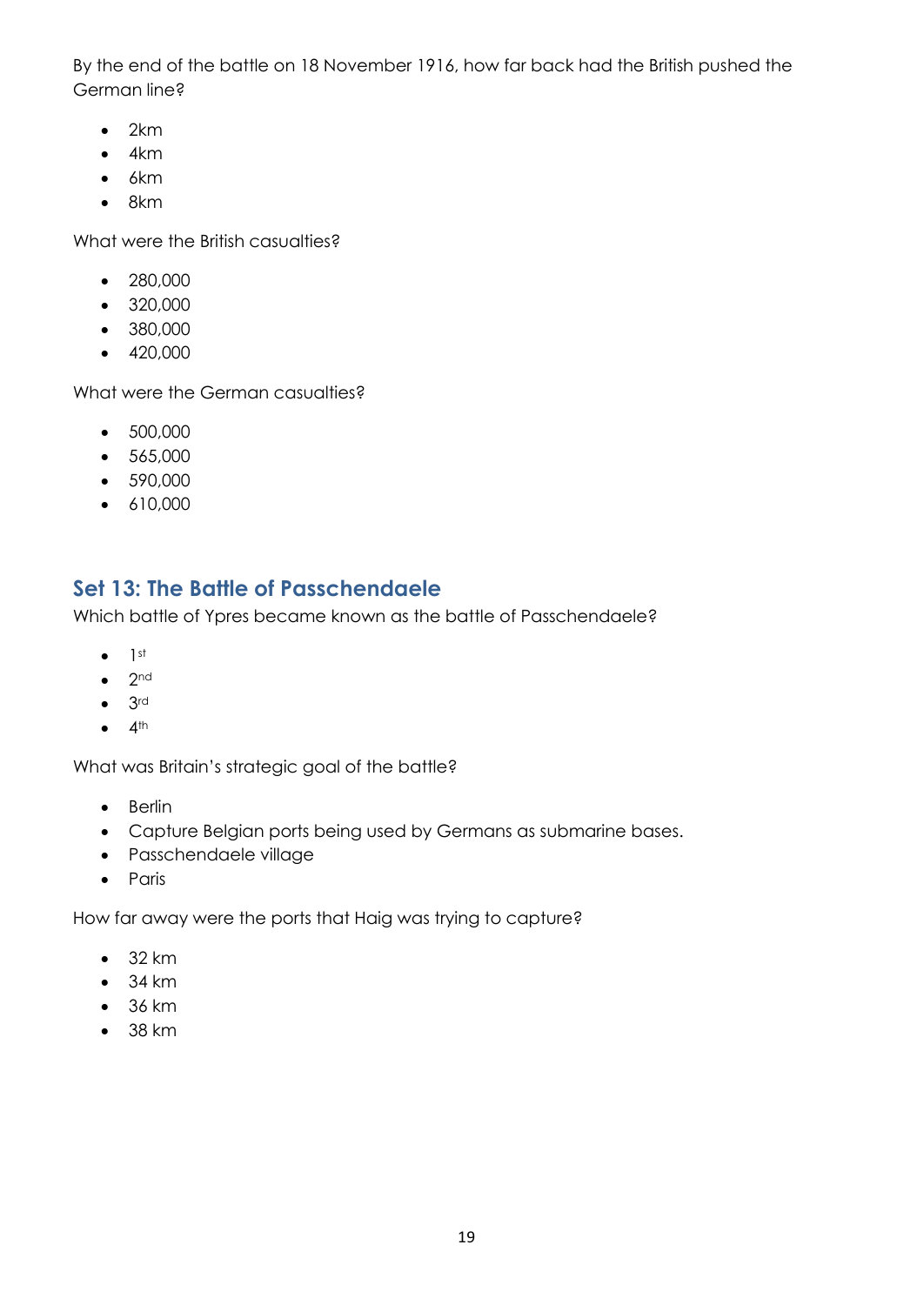How many shells were fired over ten days which churned up the mud making it impossible to make any progress?

- $\bullet$  1.5 million
- 2.5 million
- 3.5 million
- 4.5 million

How many British soldiers were killed in the first week of the Battle of Passchendaele?

- $10,000$
- 20,000
- 30,000
- $-40,000$

Who did Haig put in charge half way though the Battle of Passchendaele?

- Herbert Plumer
- Herbert Pheasant
- Harry Plumber
- Harry Styles

What tactic did the new general introduce?

- Nip and Tuck
- Bite and Hold
- Nibble and Run
- Hit and Charge

What weapon was used for the first time by the Germans at the Battle of Passchendaele?

- Tanks
- Mines
- Bombers
- Mustard Gas

From where did Germany receive reinforcements?

- Eastern Front
- The Somme
- Verdun
- The Ottomans

What was the number of British casualties at Passchendaele?

- 250,000
- 310,000
- 360,000
- 430,000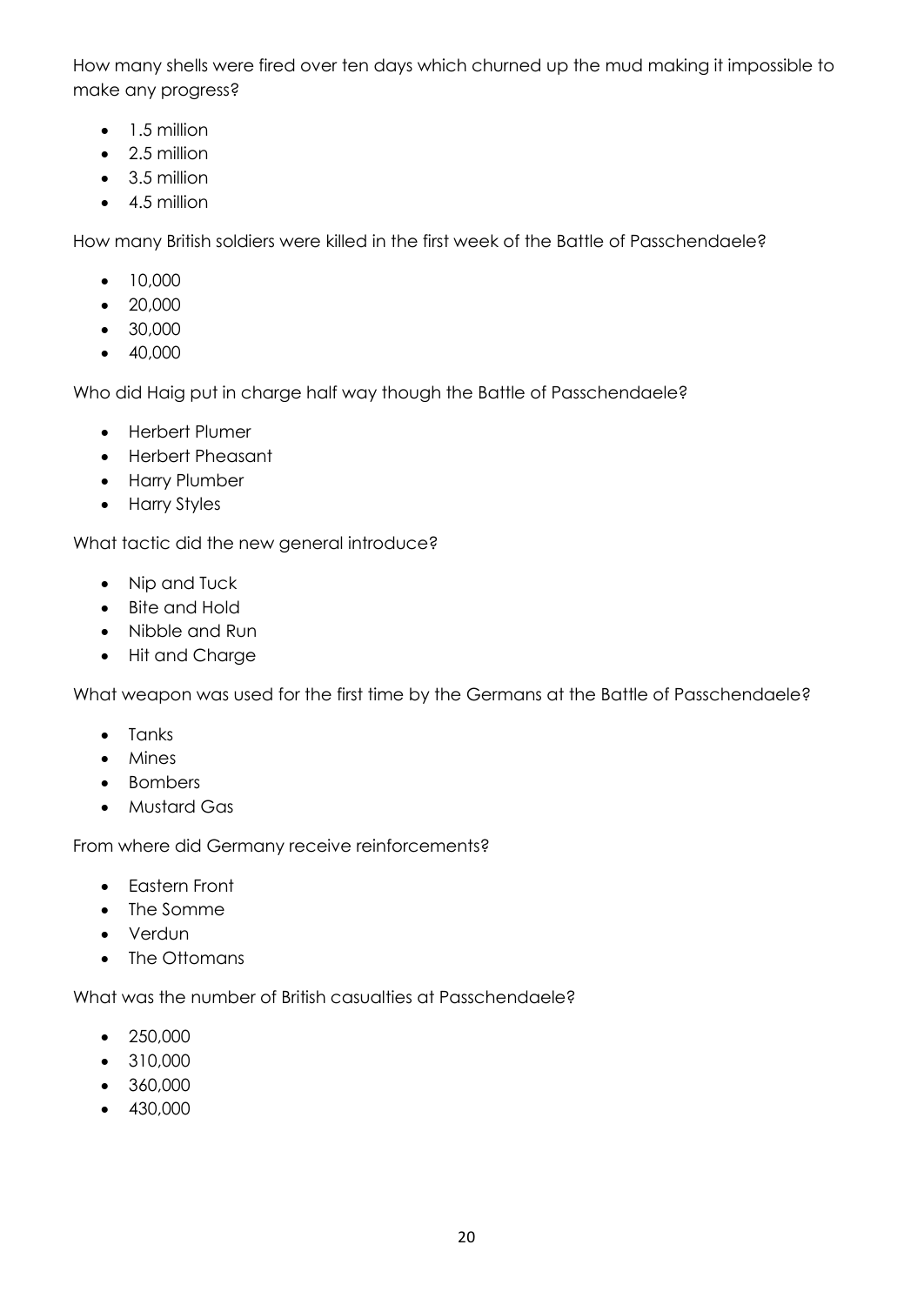# <span id="page-20-0"></span>**Set 14: Gallipoli**

Who joined the war as a result of the Gallipoli campaign?

- **•** Bulgaria
- Albania
- Bosnia
- Egypt

What were the straits that the Gallipoli campaign was trying to gain access through?

- Dardenelles
- Dardinelles
- Dardanelles
- Dardonelles

What did the Gallipoli campaign achieve for Britain?

- Diverted the Turks from helping Germany
- Germany sending reinforcements
- Turkey was knocked out of the war
- The British took Constantinople

How many British troops were evacuated without a single casualty?

- 90,000
- 95,000
- 800,000
- 80,000

For what was General Hamilton, in charge of the British and Empire forces at Gallipoli, criticised?

- Slow decision making, which cost the lives of men.
- The cost of the operation was too high, reaching £2 billion.
- That he landed on the wrong day and at the wrong time.
- That he favoured British lives other those of the ANZACs.

#### <span id="page-20-1"></span>**Set 15: The War at Sea**

In total, how many ships were sunk by German u-boats in the First World War?

- $5,000$
- 10,000
- 50,000
- 100,000

Which British battleship was sunk by the Germans in 1914?

- HMS Invincible
- HMS Indefatigable
- HMS Pathfinder
- HMS Beagle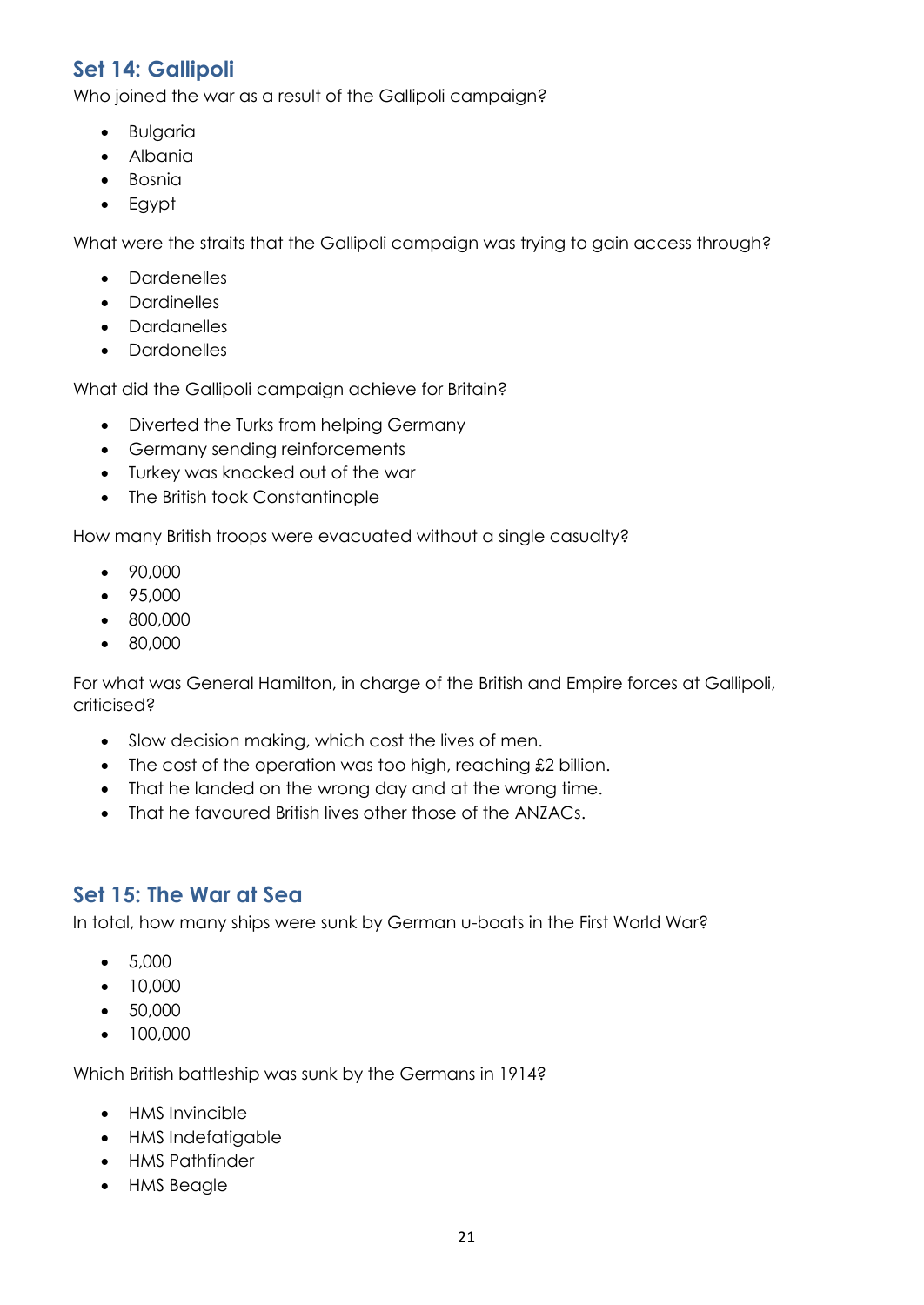Which passenger liner was sunk by Germany in May 1915?

- Lusitania
- Titanic
- **•** Lithuania
- Southampton

How many Americans were on board, and therefore drowned?

- $99$
- $-112$
- $128$
- $-143$

Who led the German fleet at the Battle of Jutland in May 1916?

- Admiral Jellicoe
- Admiral Hipper
- Admiral Churchill
- Admiral Birdseye

How many ships did the British lose at Jutland?

- $\bullet$  12
- $-13$
- $-14$
- $15$

What was the total number of ships lost in the Battle of Jutland (German and British combined)?

- $\bullet$  20
- $\bullet$  21
- $\bullet$  22
- $\bullet$  23

When did the Germans reintroduce unrestricted submarine warfare?

- February 1915
- February 1916
- February 1917
- February 1918

In the first two months after unrestricted submarine warfare was resumed, how many supply ships did German u-boats sink?

- $\bullet$  5
- $\bullet$  50
- 500
- 5000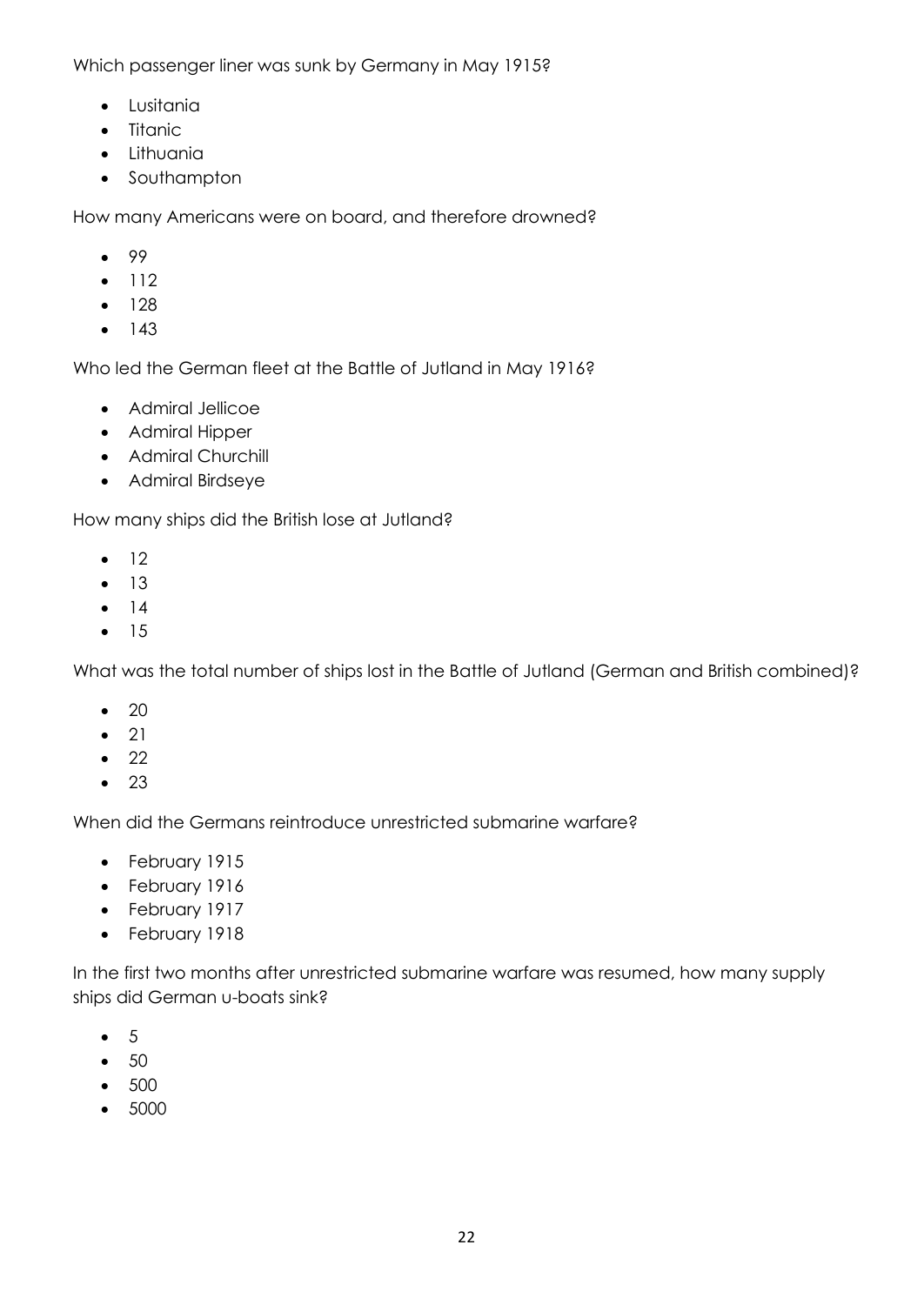How many weeks of food was Britain left with in April 1917?

- 6 weeks
- 12 weeks
- 24 weeks
- 48 weeks

### <span id="page-22-0"></span>**Set 16: Russia out; USA in**

In what month and year did the USA join the war?

- April 1917
- November 1917
- March 1917
- June 1917

What was the name of the American ship sunk by a German u-boat in February 1917, contributing to America entering the war?

- **•** Ginandtonic
- **•** Housatonic
- Mousatonic
- **•** Hairtonic

What was the catalyst that finally prompted America join the war?

- The sinking of supply ships
- The Zimmerman Telegram
- The sinking of the Lusitania
- Unrestricted U-boat warfare

What amount of loans did America make to the Allies once she had entered the war?

- \$7 billion
- \$8 billion
- \$9 billion
- \$10 billion

What did America build that helped protect supply ships?

- Submarine chasers
- Depth charges
- Radar
- Hydrophones

How many American troops were arriving in Europe by June 1918?

- 100 per month
- 300,000 per month
- 500,000 per month
- 1,000,000 per month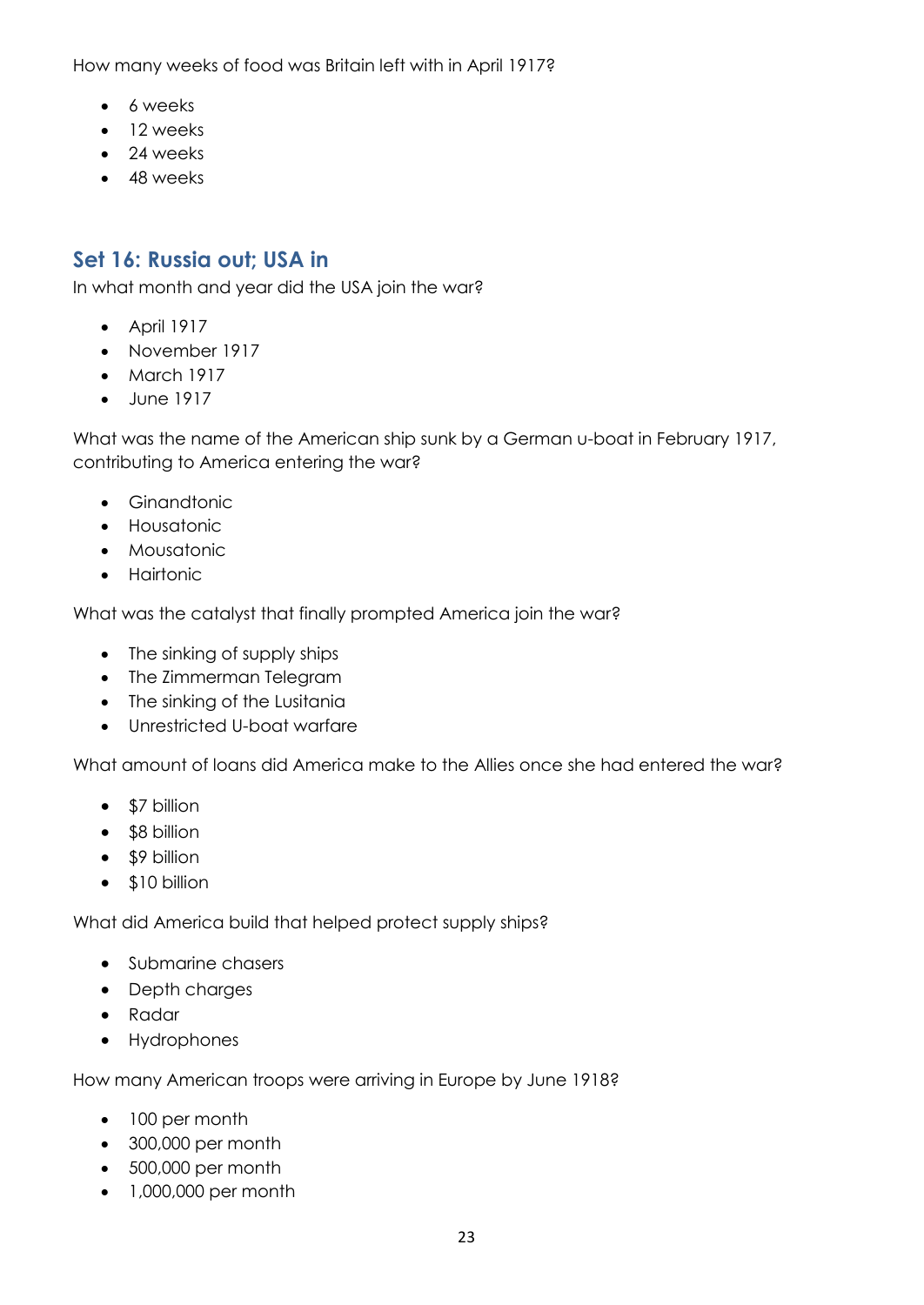When did Tsar Nicolas abdicate?

- March 1915
- March 1916
- March 1917
- March 1918

In what month and year did Russia leave the war?

- December 1917
- December 1916
- November 1917
- January 1918

What was the name of the treaty that Germany imposed on Russia in March 1918?

- Breast-Litosk
- Brest-Litosk
- Breast-Litovsk
- Brest-Litovsk

What percentage of her coal and iron ore did Russia lose to Germany?

- $24%$
- $-54%$
- $74%$
- $94%$

How many troops was Germany able to transfer from the Eastern to the Western Front?

- $\bullet$   $\frac{1}{2}$  million
- 1 million
- $\bullet$  1  $\frac{1}{2}$  million
- 2 million

#### <span id="page-23-0"></span>**Set 17: The Ludendorff Offensive**

In the Ludendorff Offensive, what city did the Germans hoped to capture after pushing the line near Arras?

- Amiens
- Paris
- Albert
- Amsterdam

For how many hours did the hurricane bombardment last?

- 4 hours
- $-5$  hours
- 6 hours
- 7 hours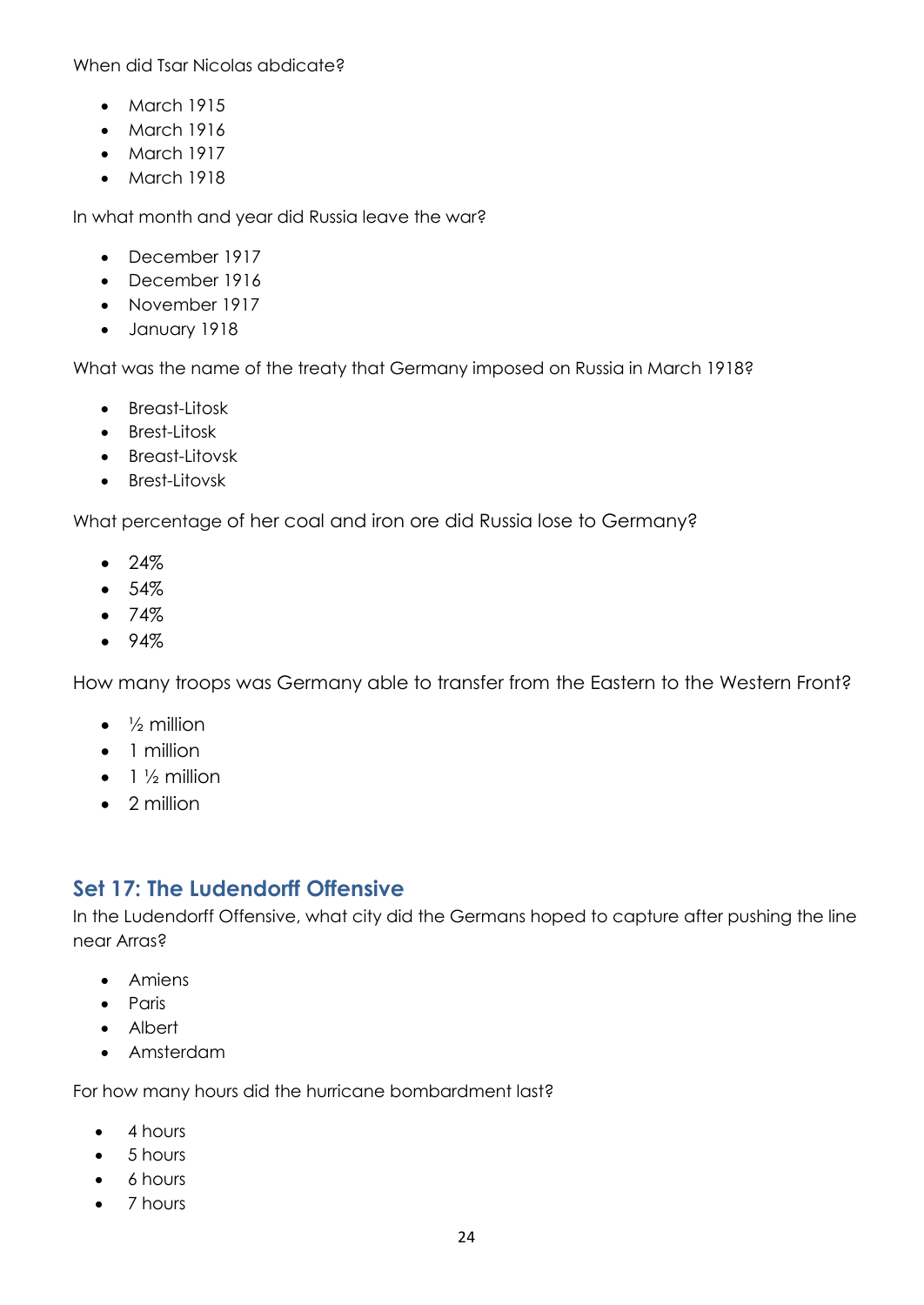Why was the Spring Offensive so significant?

- The Germans used mustard gas for the first time
- The French surrendered and signed the Treaty of Versailles
- Britain first used spitfires
- It broke the stalemate

How much territory was taken during the German advance in the Spring Offensive?

- $60km$
- $-65km$
- $\bullet$  70km
- 75km

Which French leader did the Allies appoint to command their combined armies?

- General Fock
- General Fook
- General Foch
- General Fosh

What is the term given to a bulge in the line?

- Bulge
- Prominence
- Salient
- Lump

In total, how many soldiers did Germany lose over the course of the Spring Offensive?

- 500,000
- $650,000$
- 700,000
- 750,000

### <span id="page-24-0"></span>**Set 18: The Hundred Days**

What was the tactic employed by General Foch in the Hundred Days offensive?

- Focus a large attack on a concentrated area of the front lines.
- Take German reserve and communication trenches before hitting the front line.
- Launch a series of attacks along the lines to stretch the Germans to breaking point.
- Base long-range artillery in Paris and pound the German front lines.

Which of these was **NOT** a battle in the Hundred Days Offensive?

- Battle of Cambrai
- Second Battle of the Somme
- Fifth Battle of Ypres
- Battle of Amiens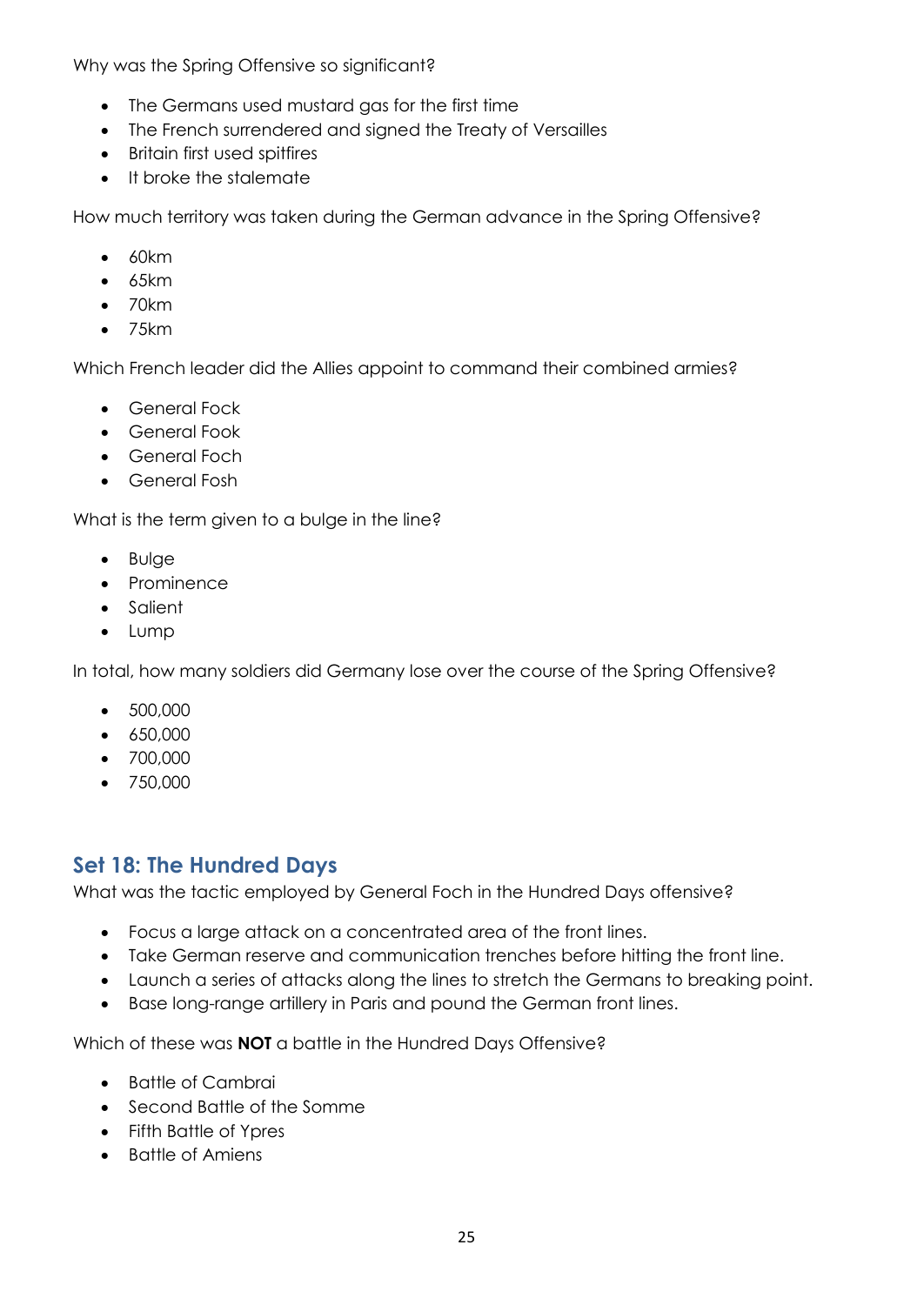How many kilometres of enemy-occupied territory did the unified allied forces take on the first day?

- $\bullet$  7 km
- $•$  9km
- $\bullet$  11km
- $\bullet$  14km

How many tanks supported the allies at the Battle of Amiens, at start of the Hundred Days offensive?

- around 500
- around 600
- around 700
- around 800

In the first week, the allies lost 6,500 soldiers. How many did the Germans lose?

- 30,000
- 35,000
- $-40,000$
- $-45,000$

In the 'Second Battle of the Somme', which town did British and Australian forces capture?

- Amiens
- Albert
- Neufchapelle
- Noyon

By September 1918, to where had the Germans been pushed back?

- Hindenburg Line
- Ludendorff Line
- Schlieffen Line
- Bismarck Line

By when had the allies completely broken through the German defences, causing the Germans to retreat entirely?

- September 1918
- October 1918
- November 1918
- December 1918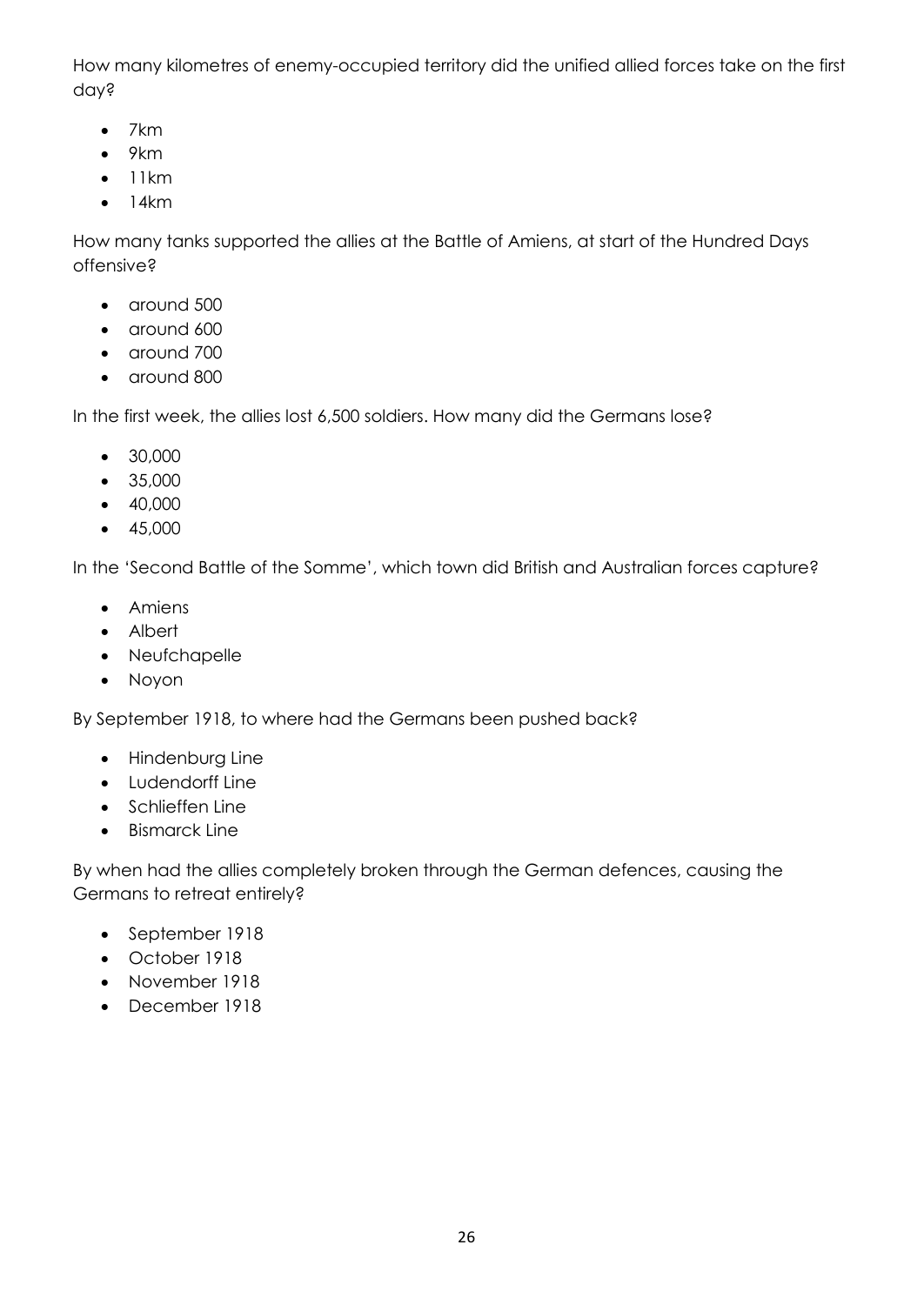## <span id="page-26-0"></span>**Set 19: Tactics, technology and weapons**

Which of these was NOT a new tactic to defend against U-boat attacks?

- Convoy systems
- Spy holes
- Q-ships
- Depth charges

What was the name given to the technology that helped locate submarines?

- Underwater radar
- Hydrohear
- Hydrodar
- Hydrophone

What was the name of the world's first aircraft carrier?

- HMS Argus
- HMS Argos
- HMS Argyle
- HMS Angus

Whose synchronised mechanism allowed guns to be mounted on aeroplanes?

- Arthur Fokker
- Anthony Fooker
- Anthony Fokker
- Albert Fucher

By 1917, what allowed planes to communicate with troops on the ground?

- Radio
- Walkie talkies
- Dropped weighted messages
- Carrier pigeons

In which battle, in 1917, did over 400 allied tanks cross no man's land, enabling the capture of German machine guns and 8km of land?

- Battle of the Somme
- Battle of Cambrai
- Battle of Passchendaele
- Battle of St Quentin Canal

What was the range of the Paris Guns?

- 20 miles
- 40 miles
- 60 miles
- 80 miles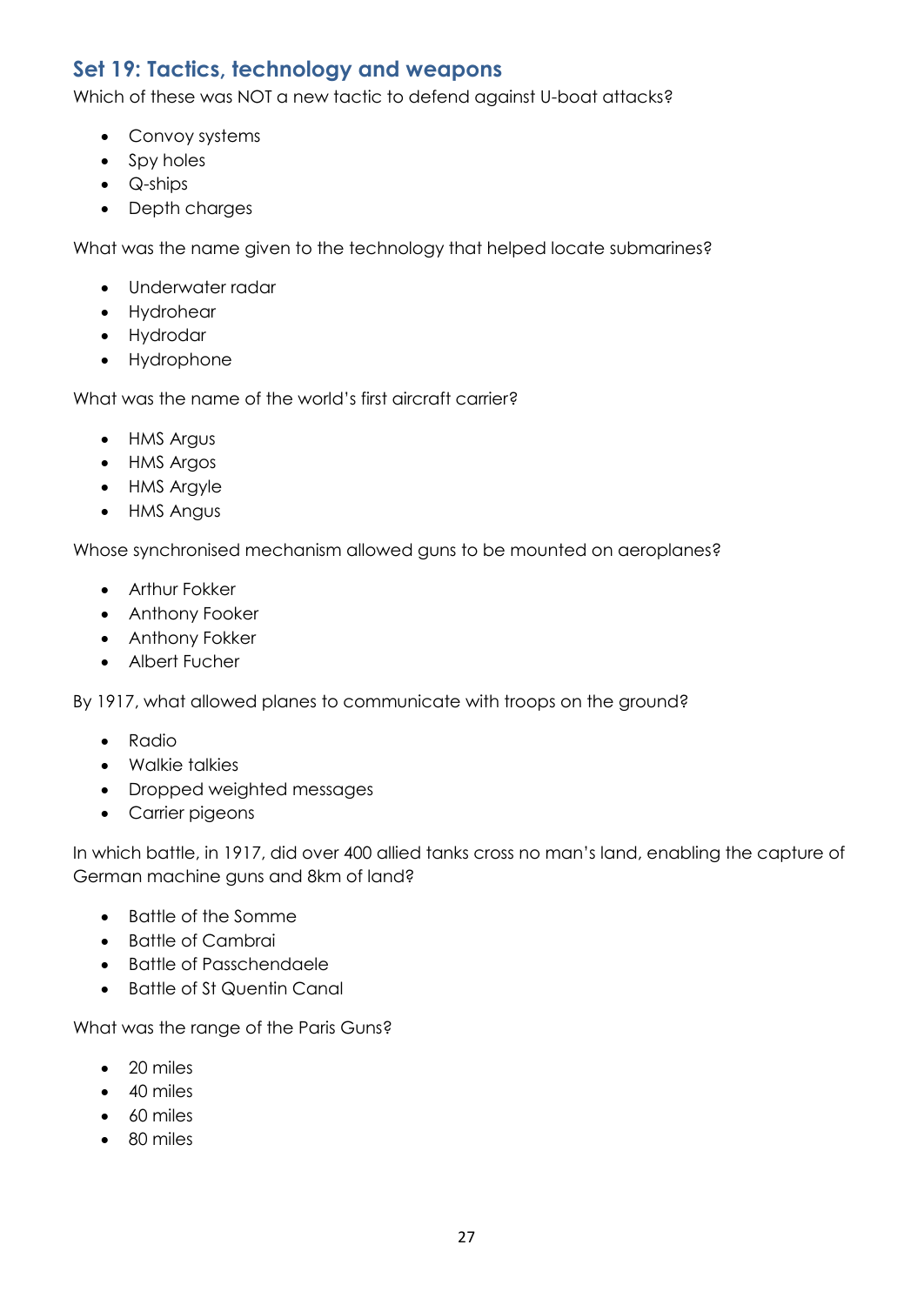What was the name of the slow-moving artillery tactic used in the second half of the war?

- Creeping barrage
- Creeping curtain
- Artillery advance
- Billowing curtain

From whom did the Germans steal a booklet outlining infiltration tactics, which they developed into 'Stormtroopers'?

- French
- British
- Americans
- **•** Australians

In March 1918, the allies established a new tactic of coordination under a 'commander-inchief'. What was this tactic called?

- Joint taskforce
- Foch's Firepower
- Unified command
- Coordinated command

## <span id="page-27-0"></span>**Set 20: Home Fronts**

It was hard for families at home to lose loved ones who fought in the Great War. How many British and allied soldiers were killed?

- $-4,142,631$
- $-5,142,631$
- $6,142,631$
- $\bullet$  7.142.631

How many German and Central Powers soldiers were killed?

- $\bullet$  1,386,200
- $-2,386,200$
- $-3,386,200$
- $-4,386,200$

In 1917, how many were killed by a Gotha bomber attack on London?

- $162$
- $262$
- $362$
- $-462$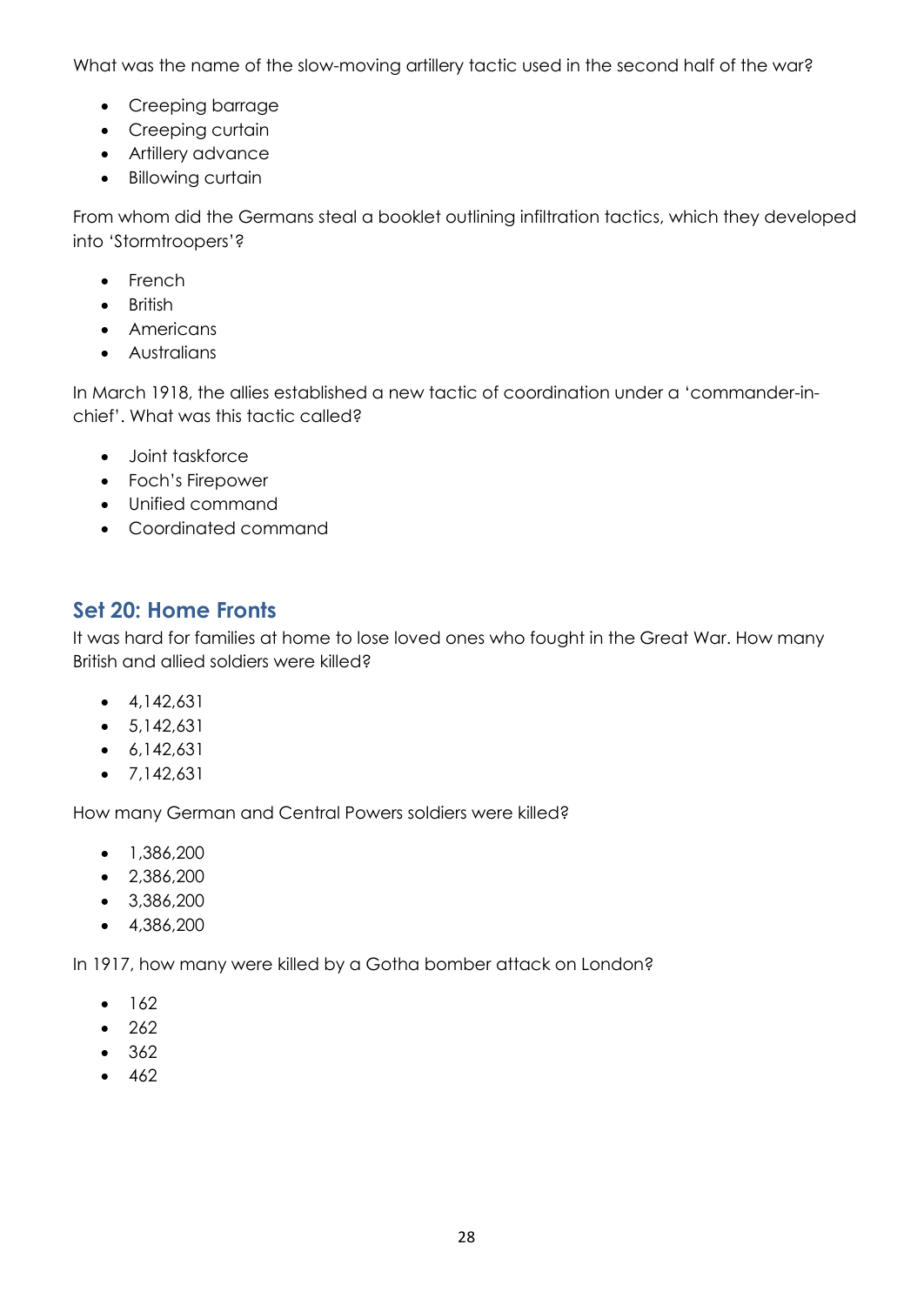Of the 42 million Allied soldiers who fought in the First World War, 18 million were killed or wounded. What percentage is that?

- 35%
- $-40%$
- $-42%$
- $-48%$

Which of these industries is **NOT** an example of those taken over by the British and German governments during the First World War?

- Schools
- Railways
- Mines
- Shipyards

What did the British government introduce to ensure the Home Front was doing everything possible for the war effort?

- Defence of the Realm Act
- Defence of Britain Act
- Defence of the Empire Act
- Defence of the Kingdom Act

Due to blockades, food and other goods in Germany were scarce. What name did they give to the winter of 1917-18?

- Horse Winter
- Swede Winter
- Sprout Winter
- Turnip Winter

What did the British Government make compulsory in 1918 to ensure there was enough food to go round?

- Rationing
- Rationalising
- Radishing
- Radiation

In France, how many houses had been destroyed, thus making 2 million homeless?

- $250,000$
- 500,000
- 750,000
- $\bullet$  1,000,000

How large an area of farmland in France had been destroyed?

- The size of Wales
- The size of whales
- The size of Scotland
- The size of Paris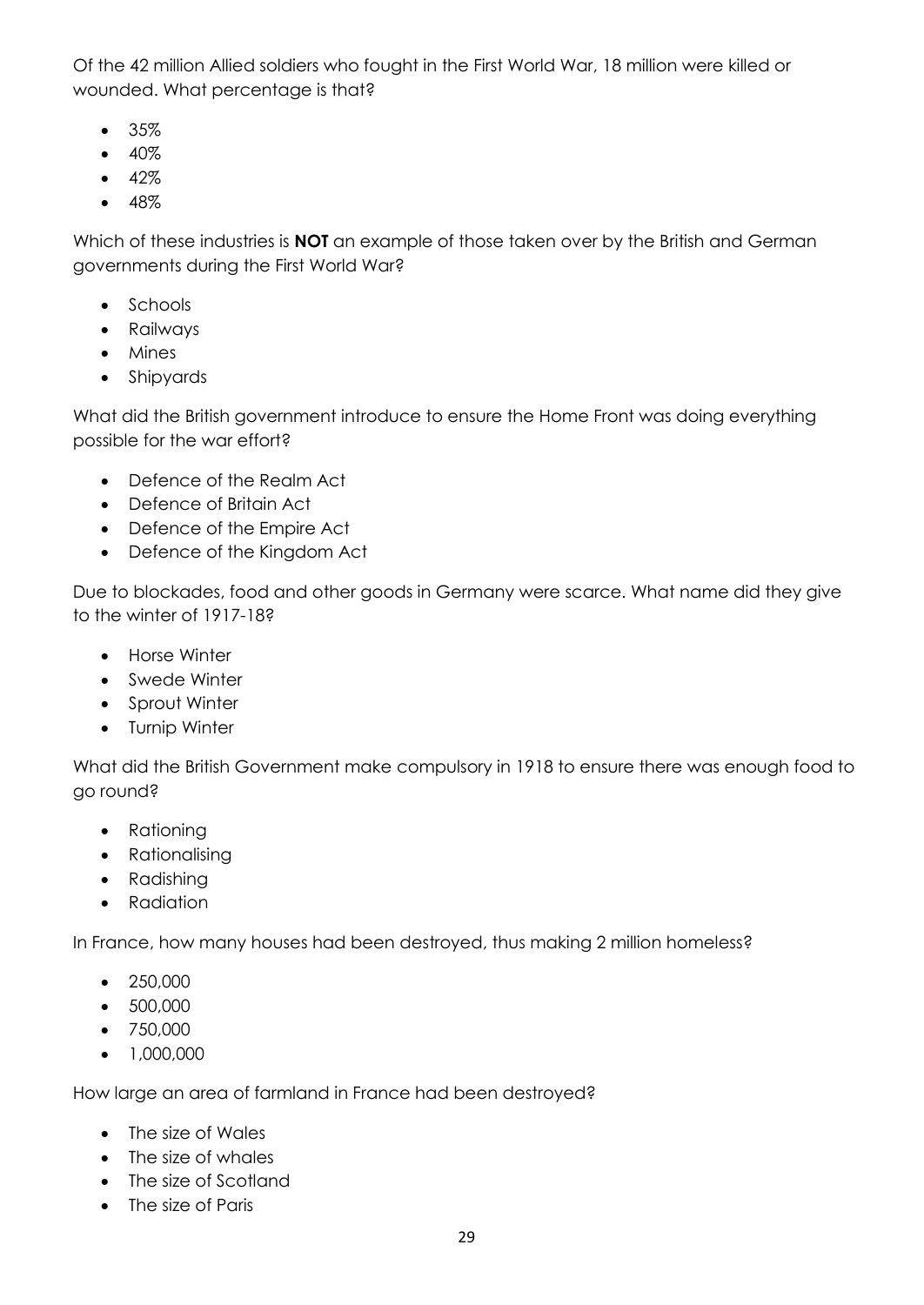Who collected outside the Reichstag in 1915, demanding an end to the war?

- 500 mothers
- 500 soldiers
- 500 politicians
- 500 women

What took place in Russia in 1917 and Germany in 1918, both as a response to the War?

- Protests
- Petitions
- Revolutions
- Revelations

How many workers shouted 'Down with War' in front of the Reichstag in 1916?

- 500
- $-1,000$
- $10,000$
- 50,000

In France, how many people were made homeless?

- 500,000
- $\bullet$  1,000,000
- $\bullet$  1,500,000
- $\bullet$  2,000,000

How many people were mobilised in World War One?

- 15 million
- 45 million
- 65 million
- 100 million

### <span id="page-29-0"></span>**Set 21: The End of the War**

Where did German sailors mutiny in 1918?

- Hamburg
- Kiev
- Kiel
- Frankfurt

What was the name of the German politician who took over from the Kaiser?

- Ebert
- Erzberger
- Ludendorff
- Hipper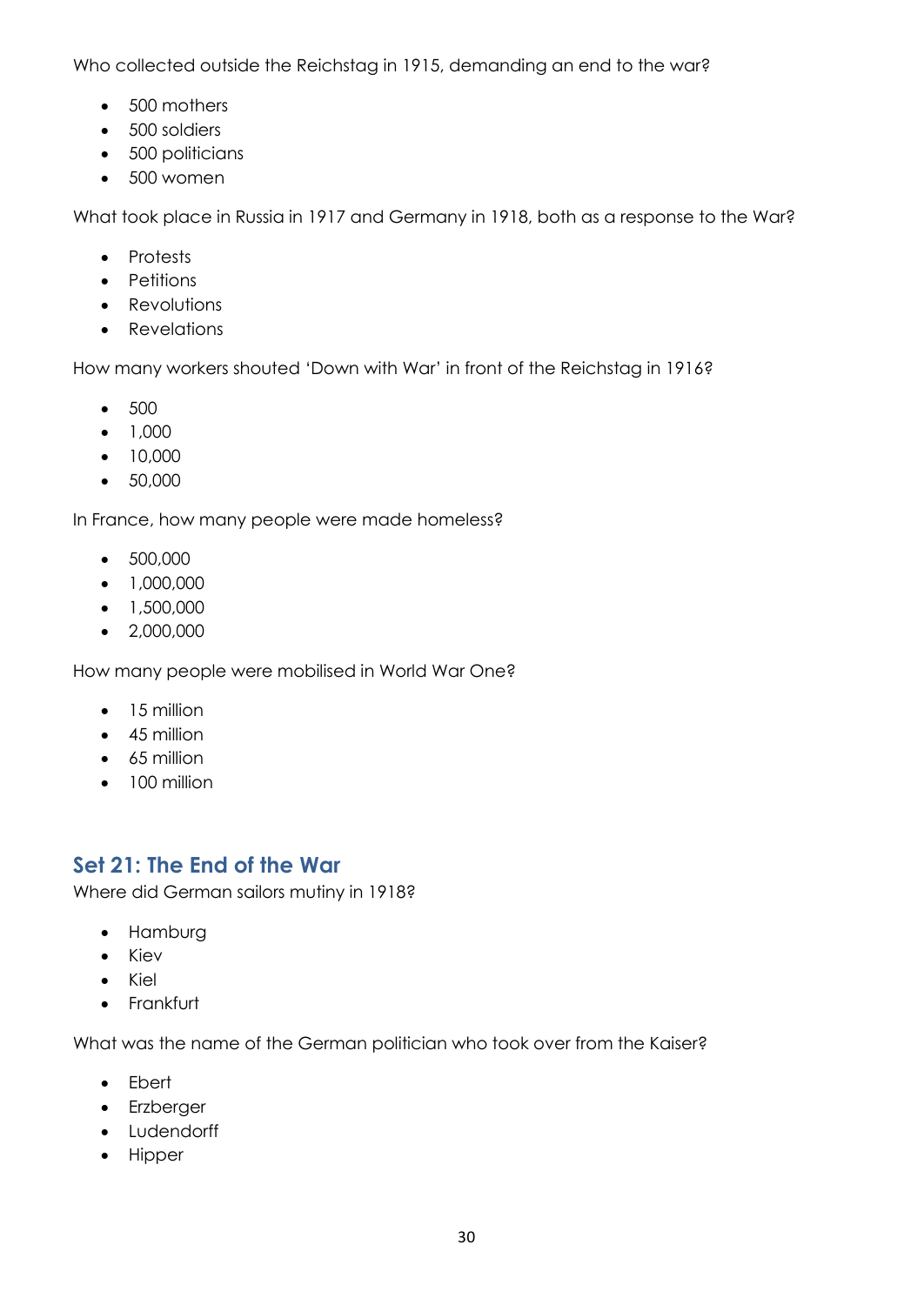What term is given to the ceasefire?

- Armistice
- Cowardice
- Betrayal
- Mutiny

Which of Germany's allies surrendered first in 1918?

- $\bullet$  Italy
- **•** Bulgaria
- Austria-Hungary
- Ottomans

With which tactic is Foch most closely associated?

- Bite and hold
- Creeping barrage
- Unified Command Structure
- Trenches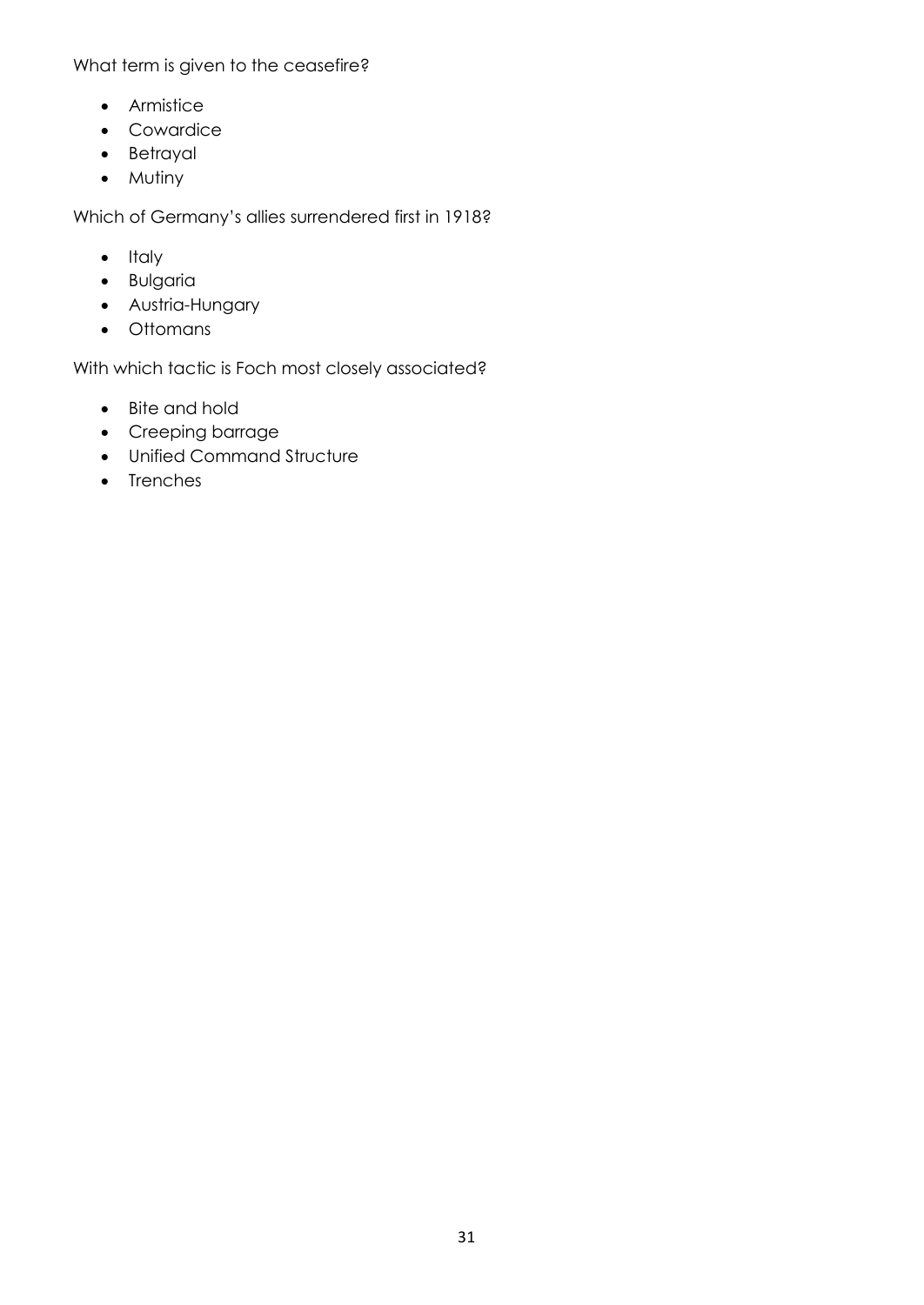# <span id="page-31-0"></span>**Questions, no choices**

#### <span id="page-31-1"></span>**Set 1: Britain**

With which countries was Queen Victoria's family connected? How many people lived in the British Empire? What percentage of the British population were working class? Which country was the world's largest manufacturer? In which industry did Germany not outperform Britain?

#### <span id="page-31-2"></span>**Set 2: France and Russia**

By 1900, in which industries had Germany overtaken France? What land did Germany gain from France after the Franco-Prussian War of 1870? On which continent did France not have a colony? What was the size of the French army? Who did Russia lose to in 1904-05? What % of the Russian population were peasant farmers? What land did France lose to Prussia in 1870? How much did France have to pay Germany after her defeat in the Franco-Prussian War?

#### <span id="page-31-3"></span>**Set 3: Austria-Hungary and Germany**

Who was the leader of Austria-Hungary before the First World War? How many languages were spoken within the borders of the Austro-Hungarian Empire? How many people were killed and injured during disturbances in Prague in 1897? In which industries *did* Germany outperform Britain? To whom did Russia lose in 1904-05? What was the size of the German army? What was the size of the German army? What is the name of the politician who unified the German and Prussian states to form Germany in 1871? After the Franco-Prussian war, by what percentage did Germany increase military spending? When did Wilhelm II become Kaiser?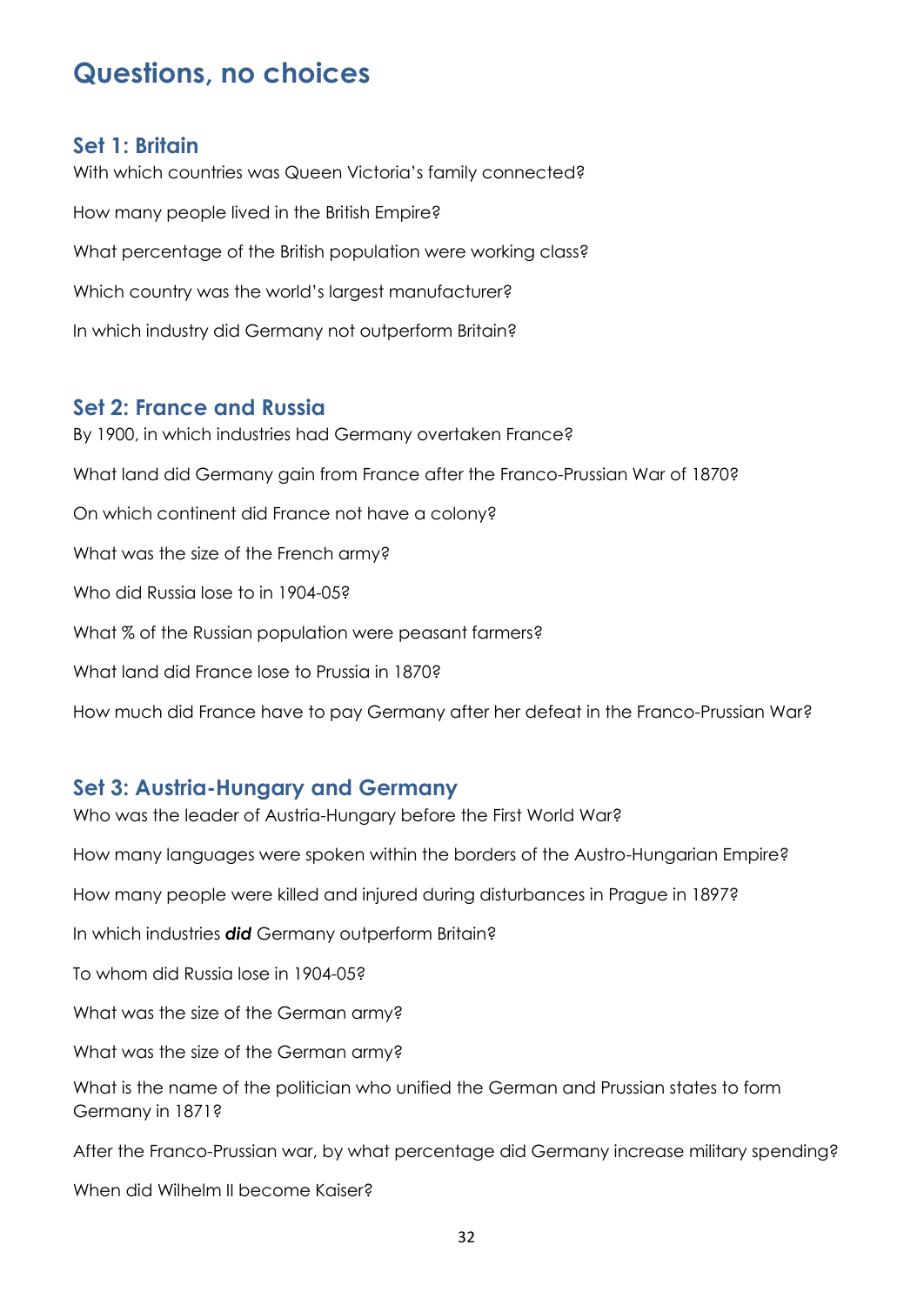What is the name of the policy adopted by Kaiser Wilhelm II that aimed to make Germany a global power with a vast Empire?

When did the Dual Alliance become the Triple Alliance? Events in which colony prompted Britain to form the Entente Cordiale? When was the Triple Entente signed? Which country first attempted to take over Morocco?

### <span id="page-32-0"></span>**Set 4: Morocco, 1905-06**

Who was the ruler of Morocco?

Where was a conference held to decide what should happen to Morocco?

When was this conference held?

Which town was occupied by the French in 1911?

What was the name of the warship sent by Kaiser Wilhelm II to the port of Agadir?

Who was the ruler of Morocco?

How many soldiers did the French send to support Morocco?

What was the name of the warship sent by Kaiser Wilhelm II to the port of Agadir?

#### <span id="page-32-1"></span>**Set 5: The Balkans & Assassination**

By 1900, what was Turkey's nickname?

In which year was the Balkan Crisis (sometimes called the Bosnian Crisis)?

Once the Turks had been removed, the Balkan League wanted a strong group of mainly \_\_\_\_\_\_\_\_\_\_\_ nations to ally the Balkans.

The king of which country felt his country should have had more land after the First Balkan War (1912-1913)?

Which country had gained most from the Balkan Wars by 1914?

Which Balkan nation had become independent from the Ottomans by 1900?

Which naval ports did the Russians hope to secure access to by influencing the Balkans?

Which nation did Austria-Hungary take over in 1908?

Why did Germany feel compelled to support Austria-Hungary?

Who began to militarise as a result of the Balkan Crisis of 1908?

What was the name of the holy Serbian day on 28th June?

In what year had Serbian nationalists attempted to assassinate Emperor Franz Josef?

How many members did the Black Hand have?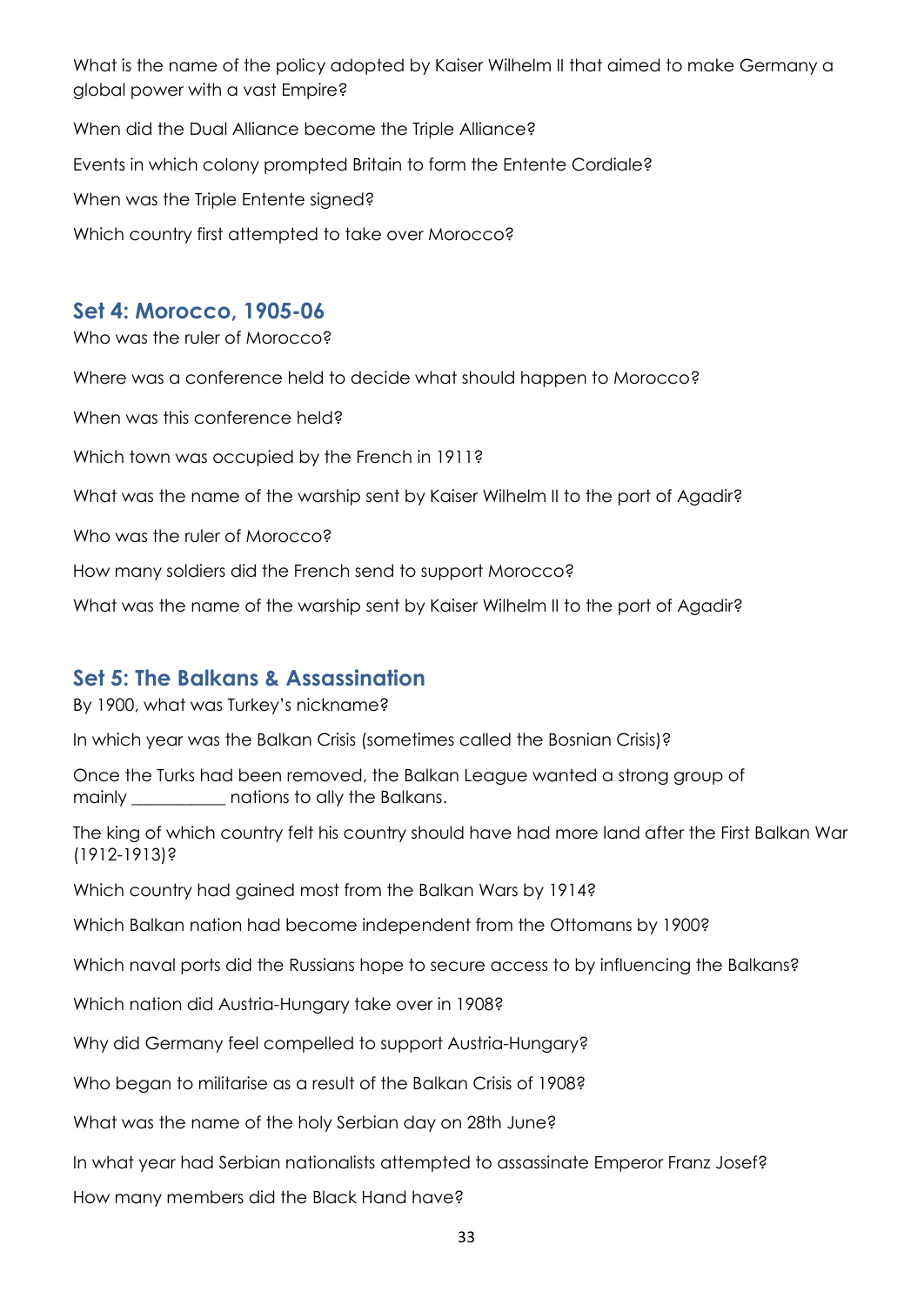## <span id="page-33-0"></span>**Set 6: Britain's Splendid Isolation**

When was the Two Power Standard introduced?

How much money did the British Government invest to ensure this was successful?

When did Germany begin to build up her own navy?

Conflict in which country caused tension between France and Britain, due to Britain's concern about access to the Mediterranean?

Where did the Franco-Russian alliance most threaten Britain's world influence?

Who did Germany support against the British, contributing to the end of Splendid Isolation?

#### <span id="page-33-1"></span>**Set 7: Alliances**

When was the Three Emperors League formed, promising to support each other in times of war?

In 1879, which two countries formed the Dual Alliance?

In 1892, to protect herself from Germany, with whom did France form an alliance?

What is the name given to the formal relationship between France and Britain in 1904?

When was the Triple Alliance signed?

When was the Triple Entente signed?

In 1839, Britain had formed a treaty with Belgium, promising to guard her neutrality in the event of invasion. What was this treaty called?

In 1904, with whom did Britain sign a treaty that contributed to the end of Splendid Isolation?

#### <span id="page-33-2"></span>**Set 8: Arms Race**

What was the new type of battleship called?

Between them, how many dreadnoughts did Germany and Britain build from 1906-1914?

In 1895, where did the Kiel Canal give the Germany navy direct access to?

Which strategy aimed to make Germany the second most powerful naval nation?

By 1914, the Great Powers had **quadrupled** spending on arms to what amount?

Where did the train line beginning in Berlin finish? (They won the contract for building it)

Which emerging nation was looking to modernise its military?

What was the name of France's military plan that intended to take back Alsace-Lorraine from Germany?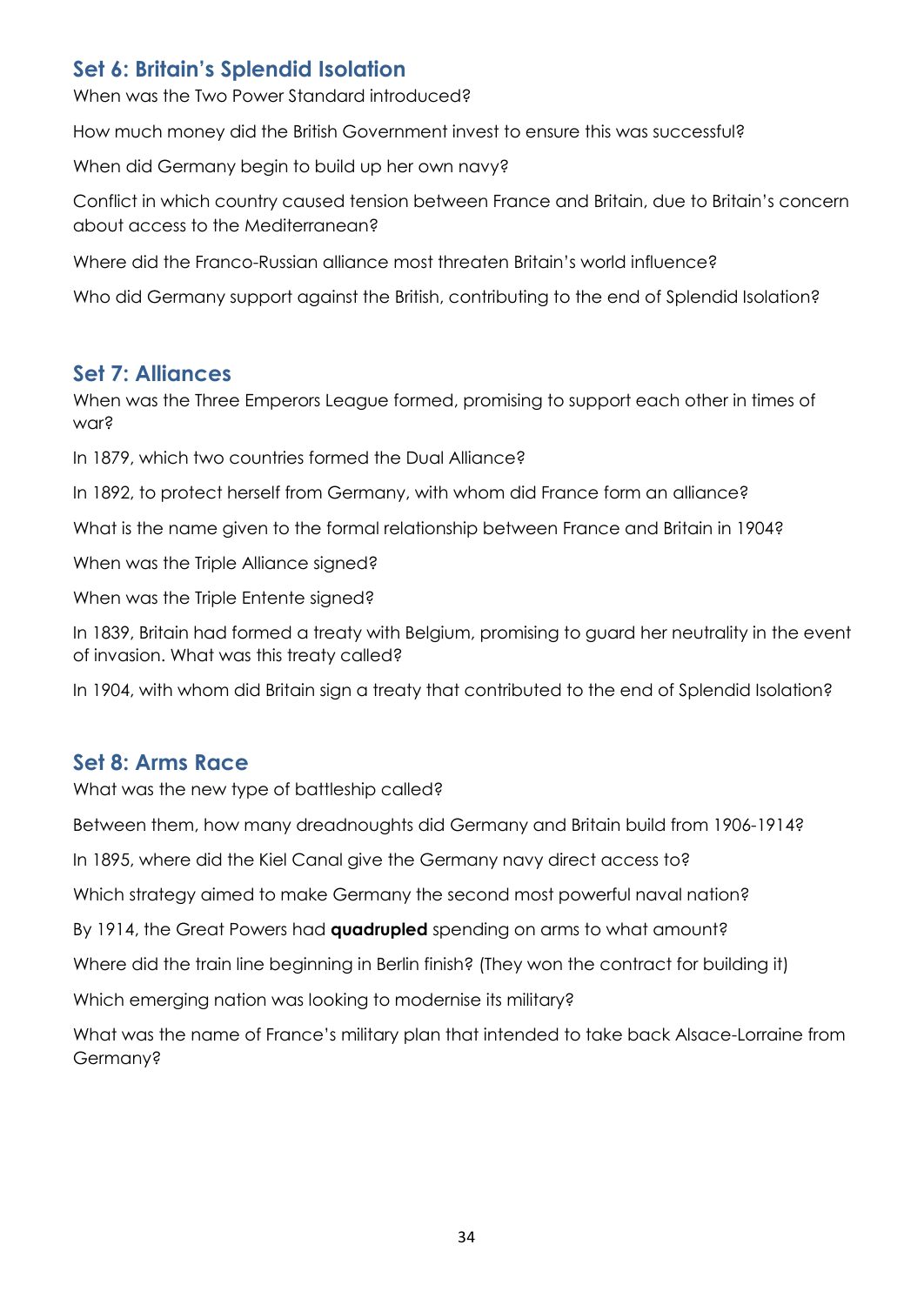### <span id="page-34-0"></span>**Set 9: The Schlieffen Plan & the start of the war**

Upon what did the Schlieffen Plan rely?

Who slowed the German advance at Mons? How long did the Germans expect the Russian to take to be ready to fight? How long did it take the Russian army to be ready to fight? Belgium did not prove the easy fight the Germans were expecting. Which river did the King of the Belgians flood in order to stop the progress of German army? How many divisions did Germany have to send from France to fight the Russians? What were the outcomes of the Battle of the Marne? What term describes both sides digging trenches north to outflank each other? How far did the trench system on the Western Front eventually stretch? What was the nickname of the Russian army? Which battle took place between the Germans and Russians in August 1914? What stopped the Russian advance into Austria-Hungary?

#### <span id="page-34-1"></span>**Set 10: Stalemate**

How long did it take the Russian army to be ready to fight?

What term describes both sides digging trenches north to outflank each other?

Who commanded the German forces at the Battle of the Marne?

Which battle took place between the Germans and Russians in September 1914?

For how many miles did the Eastern Front stretch?

How far from the front line were the long-range artillery?

How deep did the Germans dig their dug-outs?

Why were trenches built in zigzags? (Two are correct)

What term was given to climbing out of trenches and heading towards the enemy trench?

What term was given to the military strategy of outlasting the enemy through superior numbers and supplies?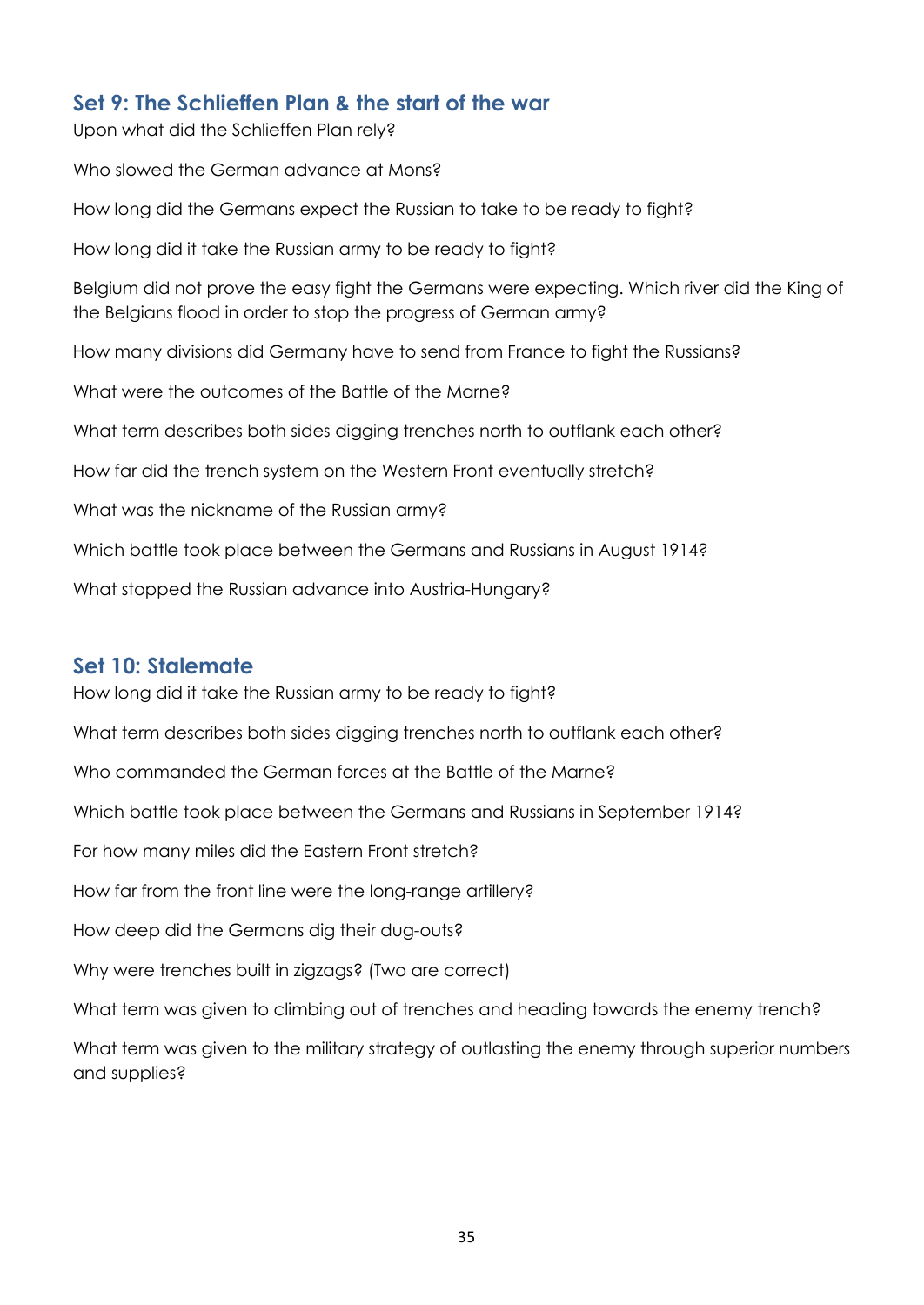#### <span id="page-35-0"></span>**Set 11: The Battle of Verdun**

Who became the new French General at Verdun?

By how many forts was the town of Verdun protected?

Why did the French believed they had won the battle of Verdun?

In total, how many shells were fired by the Germans?

What was the 'sacred way'?

What percentage of the regiments in the French army were sent to fight at Verdun?

Germany and France lost around the same number of soldiers at Verdun. How many did each side lose?

The Battle of Verdun was the longest continuous battle of World War One, but for how long did  $it$  last $s$ 

How many villages around Verdun were permanently destroyed?

How many square kilometres was the Zone Rouge?

#### <span id="page-35-1"></span>**Set 12: The Battle of the Somme**

What type of weapon **was** able to impact the barbed wire before the Battle of the Somme?

Of the 60,000 British casualties on the first day of the Battle of the Somme, how many were deaths?

By the end of the battle on 18 November 1916, how far back had the British pushed the German line?

What were the British casualties?

What were the German casualties?

#### <span id="page-35-2"></span>**Set 13: The Battle of Passchendaele**

Which battle of Ypres became known as the battle of Passchendaele?

What was Britain's strategic goal of the battle?

How far away were the ports that Haig was trying to capture?

How many shells were fired over ten days which churned up the mud making it impossible to make any progress?

How many British soldiers were killed in the first week of the Battle of Passchendaele?

Who did Haig put in charge half way though the Battle of Passchendaele?

What tactic did the new general introduce?

What weapon was used for the first time by the Germans at the Battle of Passchendaele?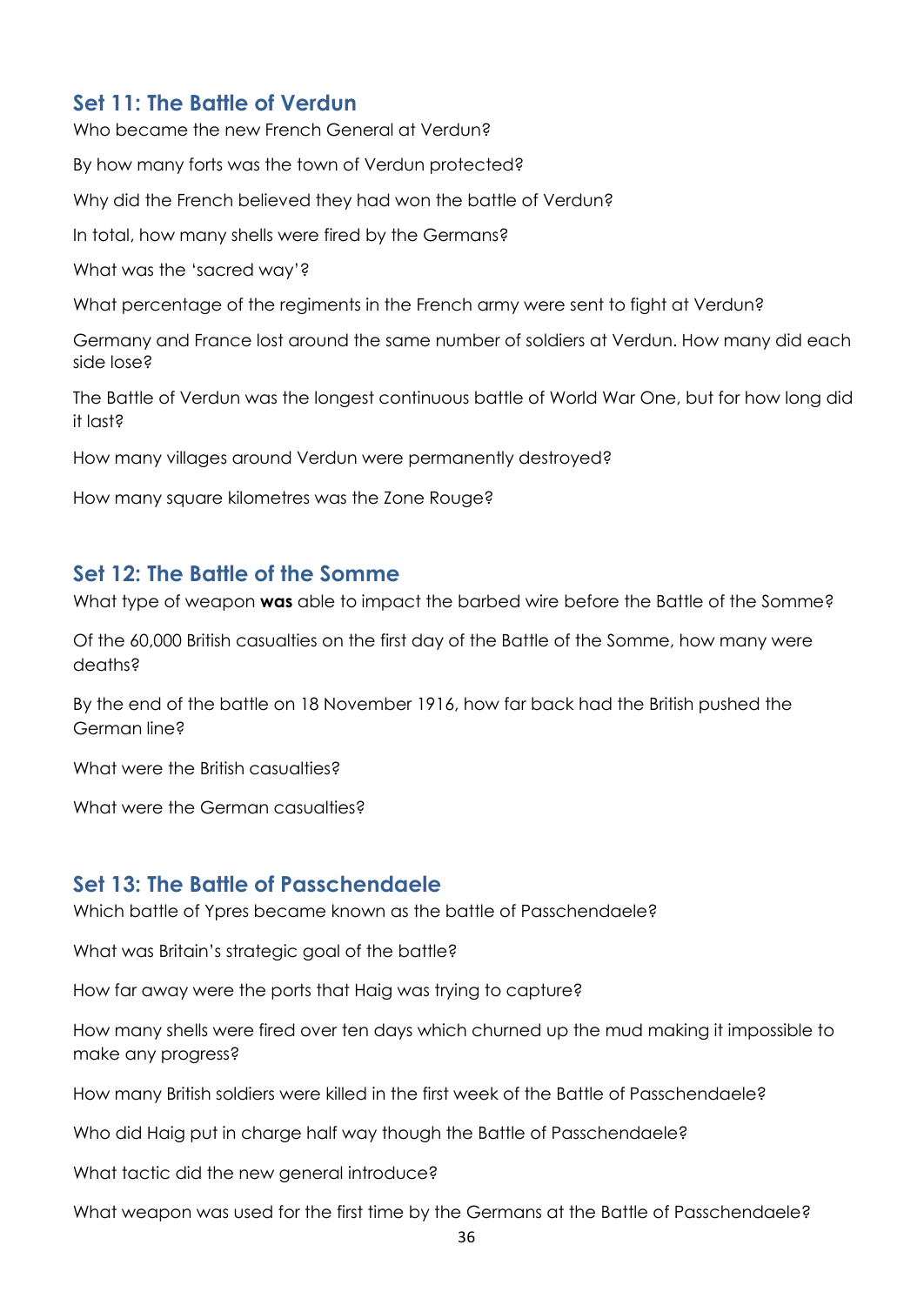From where did Germany receive reinforcements?

What was the number of British casualties at Passchendaele?

#### <span id="page-36-0"></span>**Set 14: Gallipoli**

Who joined the war as a result of the Gallipoli campaign?

What were the straits that the Gallipoli campaign was trying to gain access through?

What did the Gallipoli campaign achieve for Britain?

How many British troops were evacuated without a single casualty?

For what was General Hamilton, in charge of the British and Empire forces at Gallipoli, criticised?

#### <span id="page-36-1"></span>**Set 15: War at Sea**

In total, how many ships were sunk by German u-boats in the First World War?

Which British battleship was sunk by the Germans in 1914?

Which passenger liner was sunk by Germany in May 1915?

How many Americans were on board, and therefore drowned?

Who led the German fleet at the Battle of Jutland in May 1916?

How many ships did the British lose at Jutland?

What was the total number of ships lost in the Battle of Jutland (German and British combined)?

When did the Germans reintroduce unrestricted submarine warfare?

In the first two months after unrestricted submarine warfare was resumed, how many supply ships did German u-boats sink?

How many weeks of food was Britain left with in April 1917?

#### <span id="page-36-2"></span>**Set 16: Russia out; USA in**

In what month and year did the USA join the war?

What was the name of the American ship sunk by a German u-boat in February 1917, contributing to America entering the war?

What was the catalyst that finally prompted America join the war?

What amount of loans did America make to the Allies once she had entered the war?

What did America build that helped protect supply ships?

How many American troops were arriving in Europe by June 1918?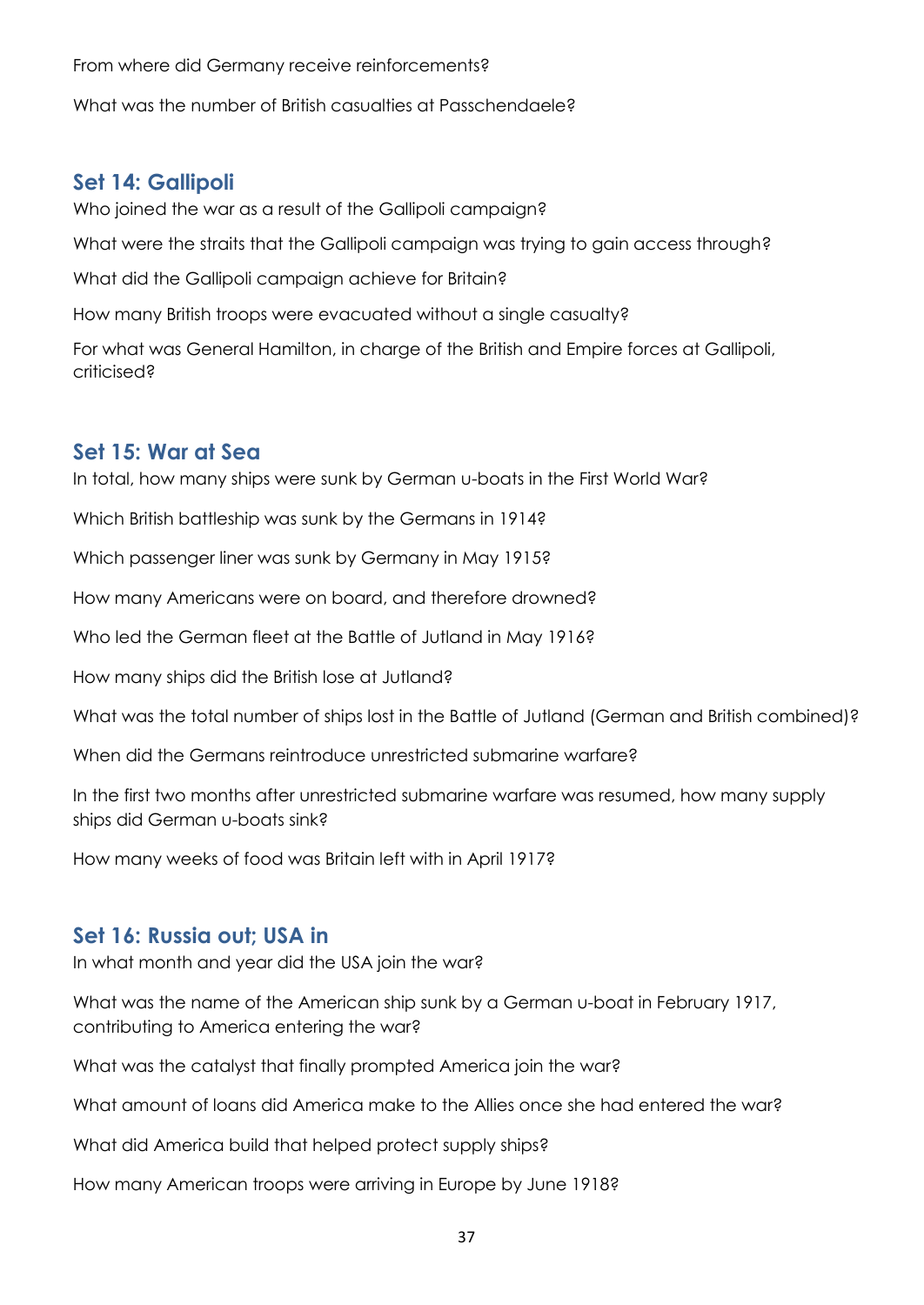When did Tsar Nicolas abdicate?

In what month and year did Russia leave the war?

What was the name of the treaty that Germany imposed on Russia in March 1918?

What percentage of her coal and iron ore did Russia lose to Germany?

How many troops was Germany able to transfer from the Eastern to the Western Front?

#### <span id="page-37-0"></span>**Set 17: Ludendorff Offensive**

In the Ludendorff Offensive, what city did the Germans hoped to capture after pushing the line near Arras?

For how many hours did the hurricane bombardment last?

Why was the Spring Offensive so significant?

How much territory was taken during the German advance in the Spring Offensive?

Which French leader did the Allies appoint to command their combined armies?

What is the term given to a bulge in the line?

In total, how many soldiers did Germany lose over the course of the Spring Offensive?

#### <span id="page-37-1"></span>**Set 18: The Hundred Days**

What was the tactic employed by General Foch in the Hundred Days offensive?

Name three battles in the Hundred Days Offensive?

How many kilometres of enemy-occupied territory did the unified allied forces take on the first day?

How many tanks supported the allies at the Battle of Amiens, at start of the Hundred Days offensive?

In the first week, the allies lost 6,500 soldiers. How many did the Germans lose?

In the 'Second Battle of the Somme', which town did British and Australian forces capture?

By September 1918, to where had the Germans been pushed back?

By when had the allies completely broken through the German defences, causing the Germans to retreat entirely?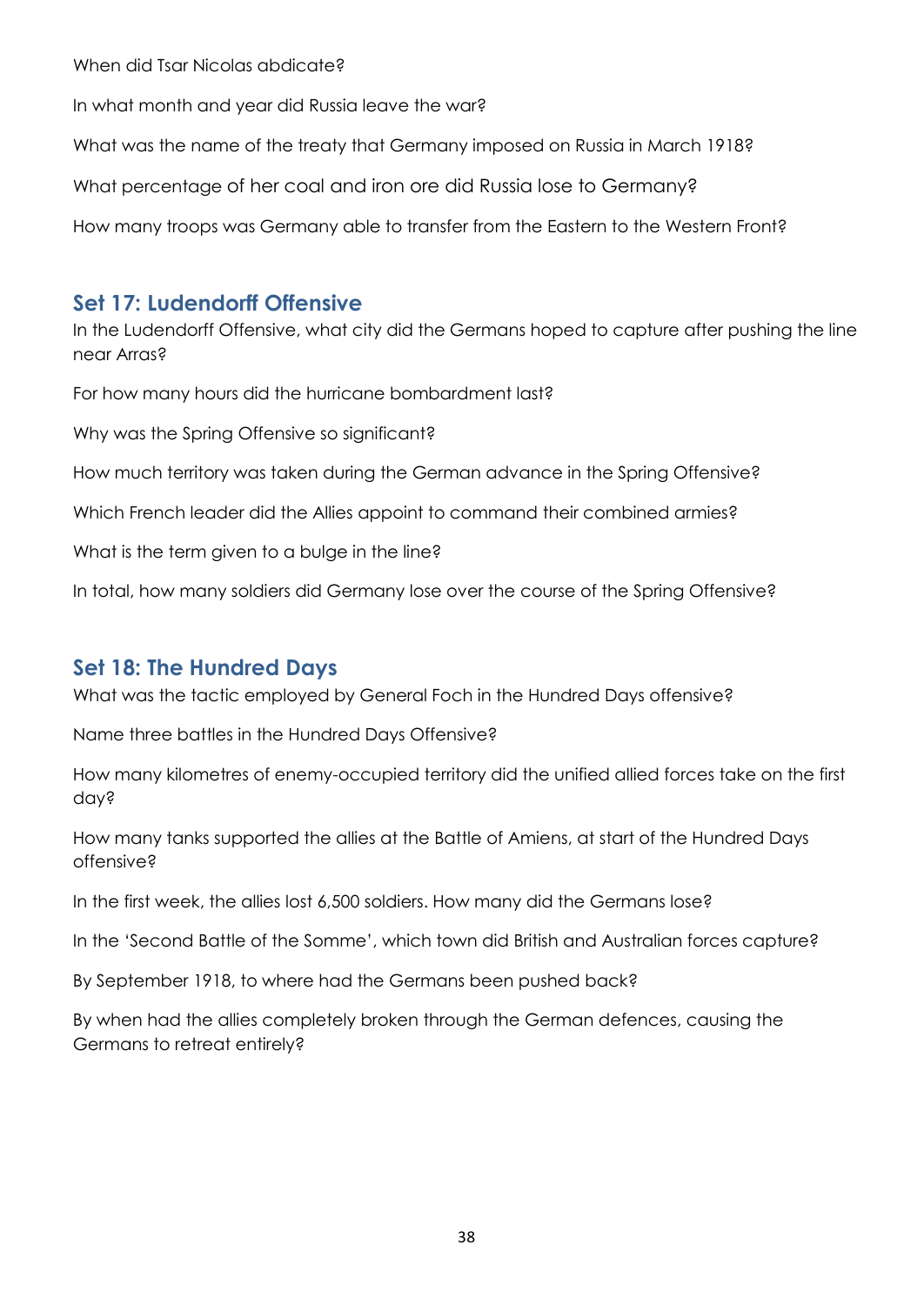#### <span id="page-38-0"></span>**Set 19: Tactics, technology and weapons**

What tactics were developed to defend against U-boat attacks?

What was the name given to the technology that helped locate submarines?

What was the name of the world's first aircraft carrier?

Whose synchronised mechanism allowed guns to be mounted on aeroplanes?

By 1917, what allowed planes to communicate with troops on the ground?

In which battle, in 1917, did over 400 allied tanks cross no man's land, enabling the capture of German machine guns and 8km of land?

What was the range of the Paris Guns?

What was the name of the slow-moving artillery tactic used in the second half of the war?

From whom did the Germans steal a booklet outlining infiltration tactics, which they developed into 'Stormtroopers'?

In March 1918, the allies established a new tactic of coordination under a 'commander-inchief'. What was this tactic called?

#### <span id="page-38-1"></span>**Set 20: Home Fronts**

It was hard for families at home to lose loved ones who fought in the Great War. How many British and allied soldiers were killed?

How many German and Central Powers soldiers were killed?

In 1917, how many were killed by a Gotha bomber attack on London?

Of the 42 million Allied soldiers who fought in the First World War, 18 million were killed or wounded. What percentage is that?

Give three industries that were taken over by the British and German governments during the First World War?

What did the British government introduce to ensure the Home Front was doing everything possible for the war effort?

Due to blockades, food and other goods in Germany were scarce. What name did they give to the winter of 1917-18?

What did the British Government make compulsory in 1918 to ensure there was enough food to go round?

In France, how many houses had been destroyed, thus making 2 million homeless?

How large an area of farmland in France had been destroyed?

Who collected outside the Reichstag in 1915, demanding an end to the war?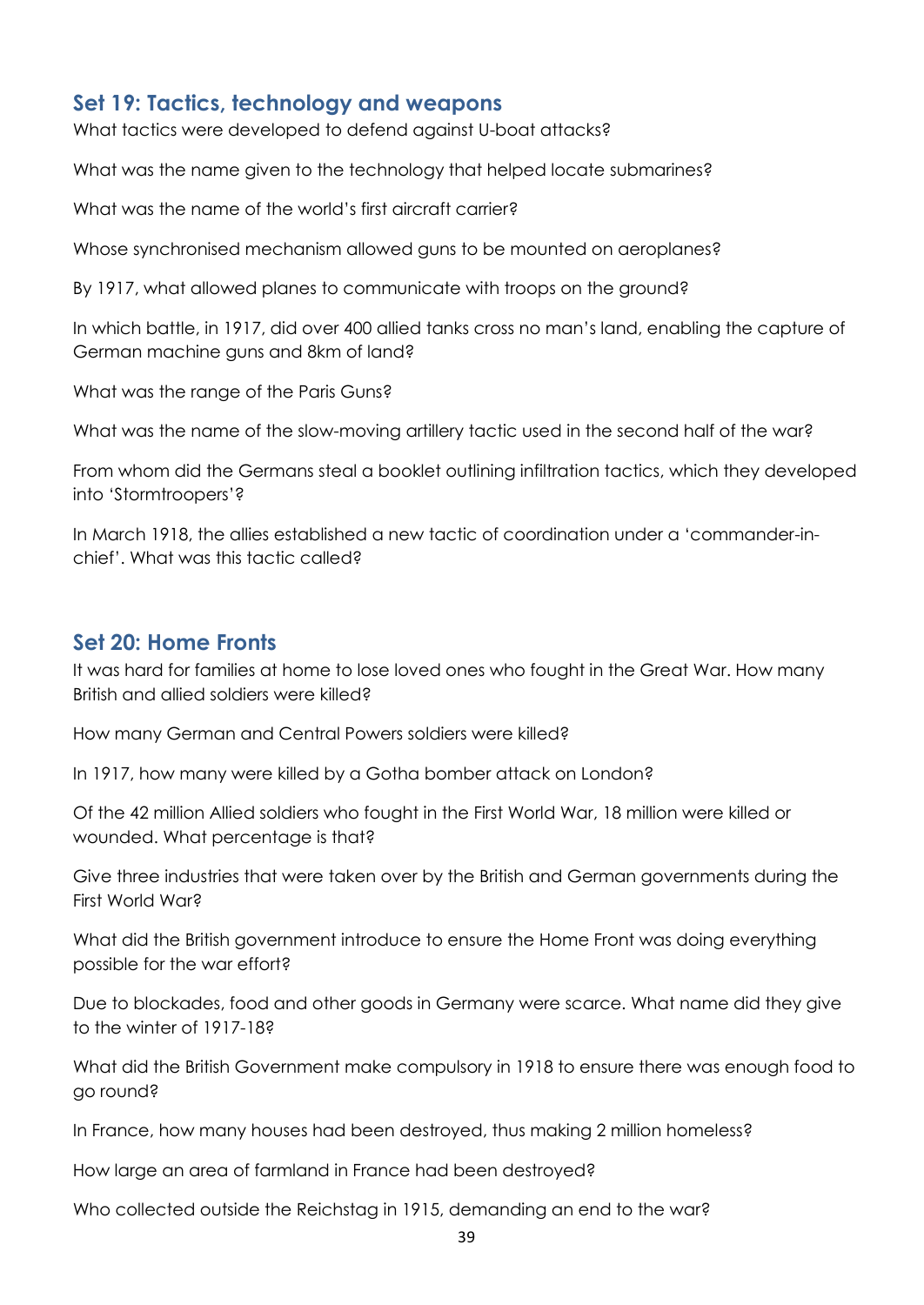What took place in Russia in 1917 and Germany in 1918, both as a response to the War? How many workers shouted 'Down with War' in front of the Reichstag in 1916? In France, how many people were made homeless? How many people were mobilised in World War One?

#### <span id="page-39-0"></span>**Set 21: The End of the War**

Where did German sailors mutiny in 1918? What was the name of the German politician who took over from the Kaiser? What term is given to the ceasefire? Which of Germany's allies surrendered first in 1918? With which tactic is Foch most closely associated?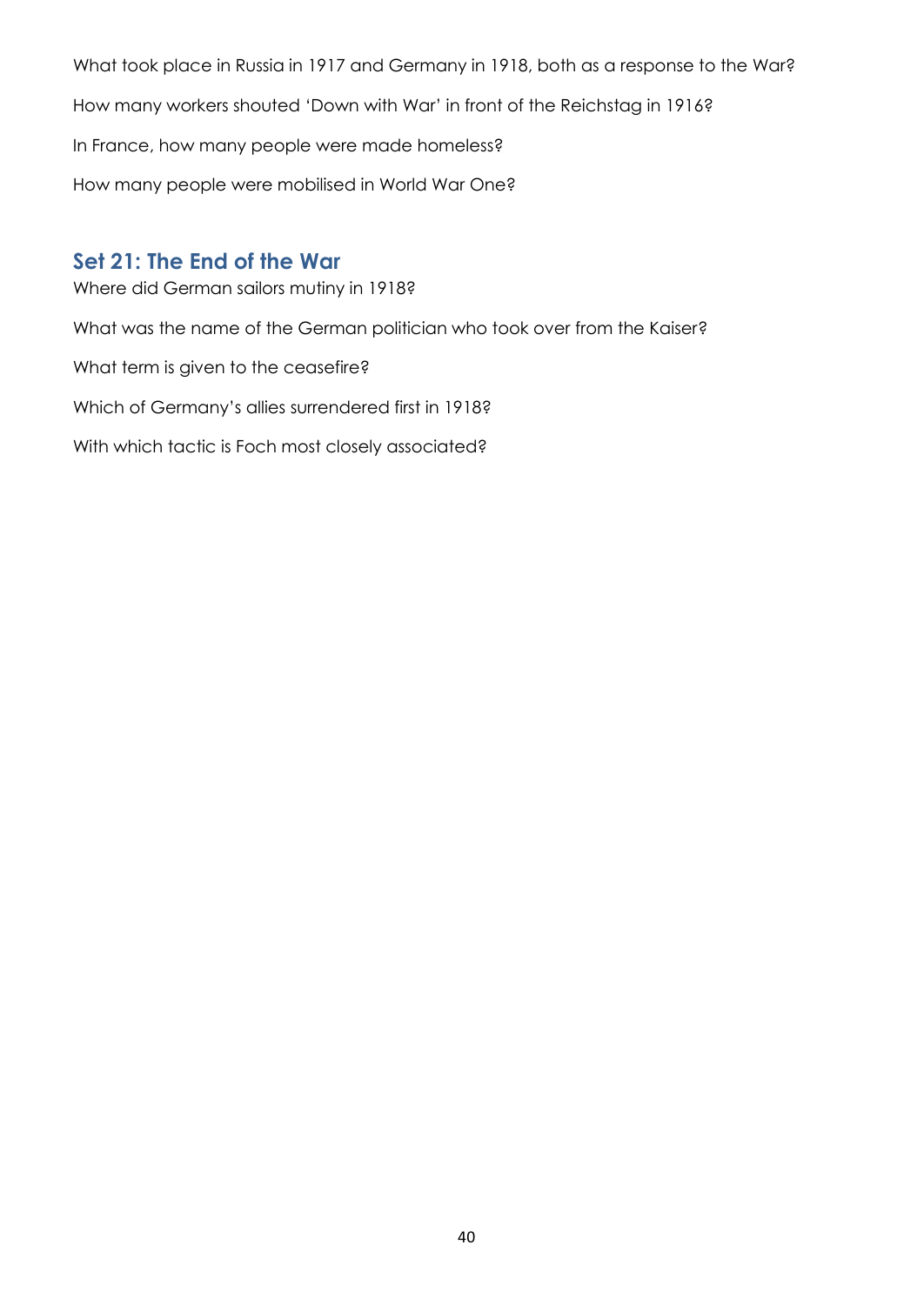# <span id="page-40-0"></span>**Answers**

#### <span id="page-40-1"></span>**Set 1: Britain**

Which of these countries was Queen Victoria's family not connected to?

 $\bullet$  Italy

How many people lived in the British Empire?

• 400 million

What percentage of the British population were working class?

 $• 72%$ 

Which country was the world's largest manufacturer?

USA

In which industry did Germany not outperform Britain?

• Shipbuilding

### <span id="page-40-2"></span>**Set 2: France and Russia**

By 1900, in which industries had Germany overtaken France?

• Iron and coal

What land did Germany gain from France after the Franco-Prussian War of 1870?

Alsace-Lorraine

On which continent did France not have a colony?

• North America

What was the size of the French army?

 $\bullet$  1,250,000

Who did Russia lose to in 1904-05?

Japan

What % of the Russian population were peasant farmers?

• 85%

What land did France lose to Prussia in 1870?

Alsace-Lorraine

How much did France have to pay Germany after her defeat in the Franco-Prussian War?

• 5 billion francs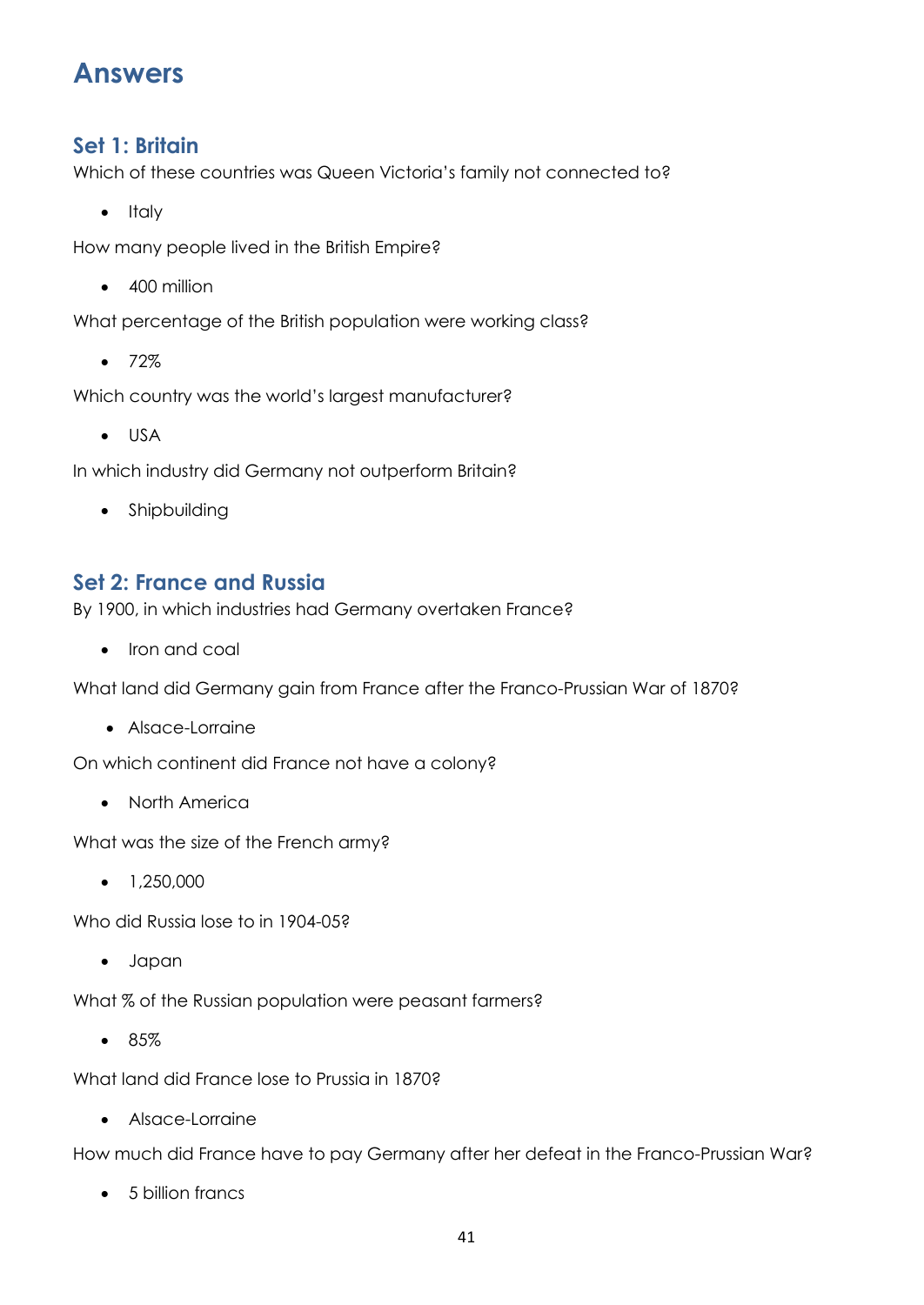### <span id="page-41-0"></span>**Set 3: Austria-Hungary and Germany**

Who was the leader of Austria-Hungary before the First World War?

Emperor Franz Josef

How many languages were spoken within the borders of the Austro-Hungarian Empire?

 $• 15$ 

How many people were killed and injured during disturbances in Prague in 1897?

• 10 killed; 200 injured

In which industry did Germany *not* outperform Britain?

• Shipbuilding

Who did Russia lose to in 1904-05?

Japan

What was the size of the German army?

 $\bullet$  2,200,000

What was the size of the German army?

 $\bullet$  2,200,000

What is the name of the politician who unified the German and Prussian states to form Germany in 1871?

• Bismarck

After the Franco-Prussian war, by what percentage did Germany increase military spending?

 $• 73%$ 

When did Wilhelm II become Kaiser?

• 1888

What is the name of the policy adopted by Kaiser Wilhelm II that aimed to make Germany a global power with a vast Empire?

• Weltpolitik

How many languages were spoken within the borders of the Austro-Hungarian Empire?

 $• 15$ 

When did the Dual Alliance become the Triple Alliance?

• 1882

Events in which colony prompted Britain to form the Entente Cordiale?

• South Africa

When was the Triple Entente signed?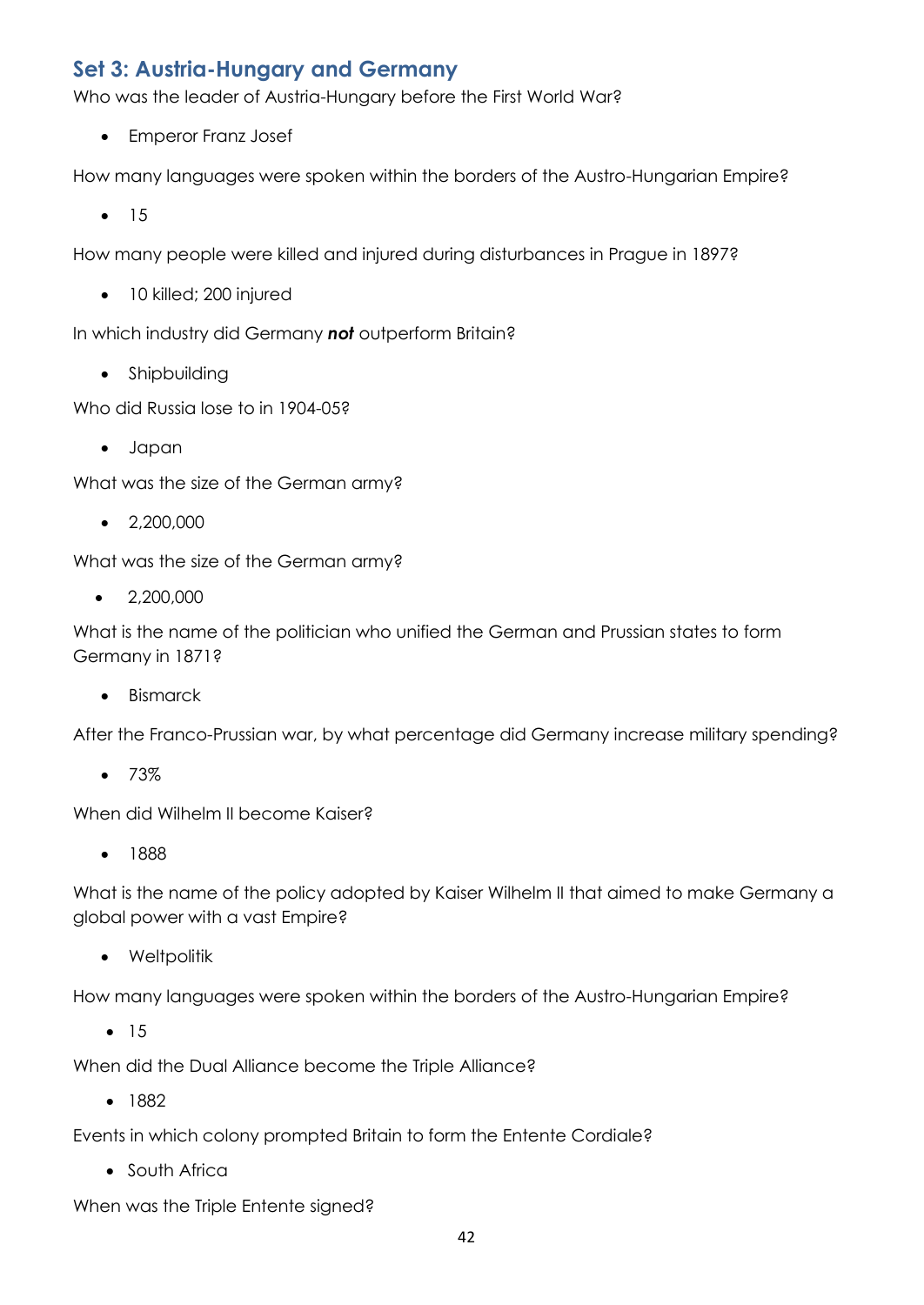$-1907$ 

Which country first attempted to take over Morocco?

• France

#### <span id="page-42-0"></span>**Set 4: Morocco, 1905**

Who was the ruler of Morocco?

• Sultan Abdelaziz

Where was a conference held to decide what should happen to Morocco?

• Algeciras

When was this conference held?

 $• 1906$ 

Which town was occupied by the French in 1911?

• Fez

What was the name of the warship sent by Kaiser Wilhelm II to the port of Agadir?

• Panther

Who was the ruler of Morocco?

Sultan Abdelaziz

How many soldiers did the French send to support Morocco?

• 20,000

What was the name of the warship sent by Kaiser Wilhelm II to the port of Agadir?

• Panther

#### <span id="page-42-1"></span>**Set 5: The Balkans and Assassination**

By 1900, what was Turkey's nickname?

• The Sick Man of Europe

In which year was the Balkan Crisis (sometimes called the Bosnian Crisis)?

 $• 1908$ 

Once the Turks had been removed, the Balkan League wanted a strong group of mainly \_\_\_\_\_\_\_\_\_\_\_ nations to ally the Balkans.

• Slavic

The king of which country felt his country should have had more land after the First Balkan War (1912-1913)?

Bulgaria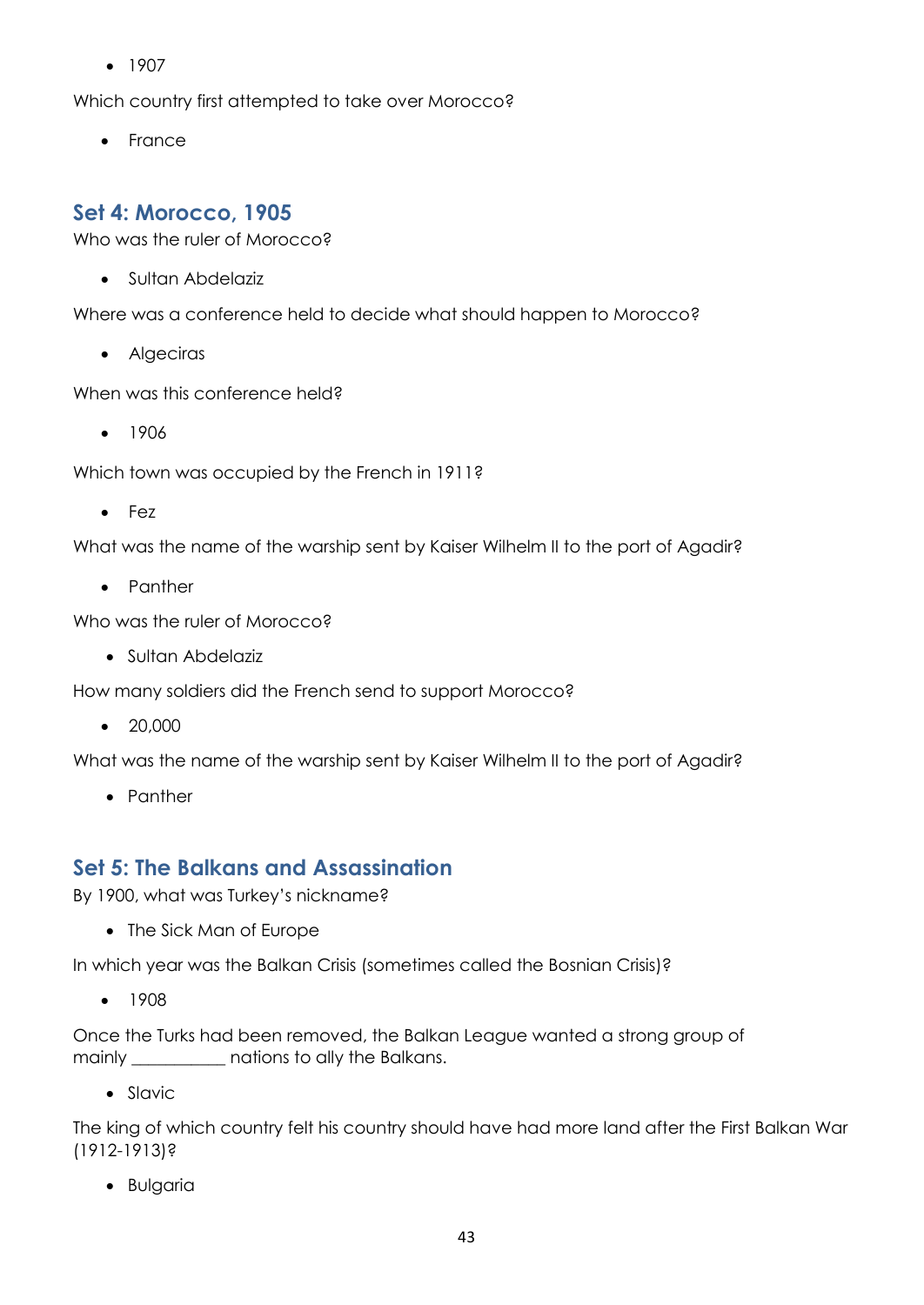Which country had gained most from the Balkan Wars by 1914?

• Serbia

Which Balkan nation had become independent from the Ottomans by 1900?

• Serbia

Which naval ports did the Russians hope to secure access to by influencing the Balkans?

• Black Sea

Which nation did Austria-Hungary take over in 1908?

• Bosnia

Why did Germany feel compelled to support Austria-Hungary?

Algeciras Conference

Who began to militarise as a result of the Balkan Crisis of 1908?

• Russia

What was the name of the holy Serbian day on 28th June?

Vidovdan

In what year had Serbian nationalists attempted to assassinate Emperor Franz Josef?

• 1911

How many members did the Black Hand have?

 $\bullet$  2,500

#### <span id="page-43-0"></span>**Set 6: Britain's Splendid Isolation**

When was the Two Power Standard introduced?

 $• 1889$ 

How much money did the British Government invest to ensure this was successful?

• £20 million

When did Germany begin to build up her own navy?

• 1898

Conflict in which country caused tension between France and Britain, due to Britain's concern about access to the Mediterranean?

Egypt

Where did the Franco-Russian alliance most threaten Britain's world influence?

Far East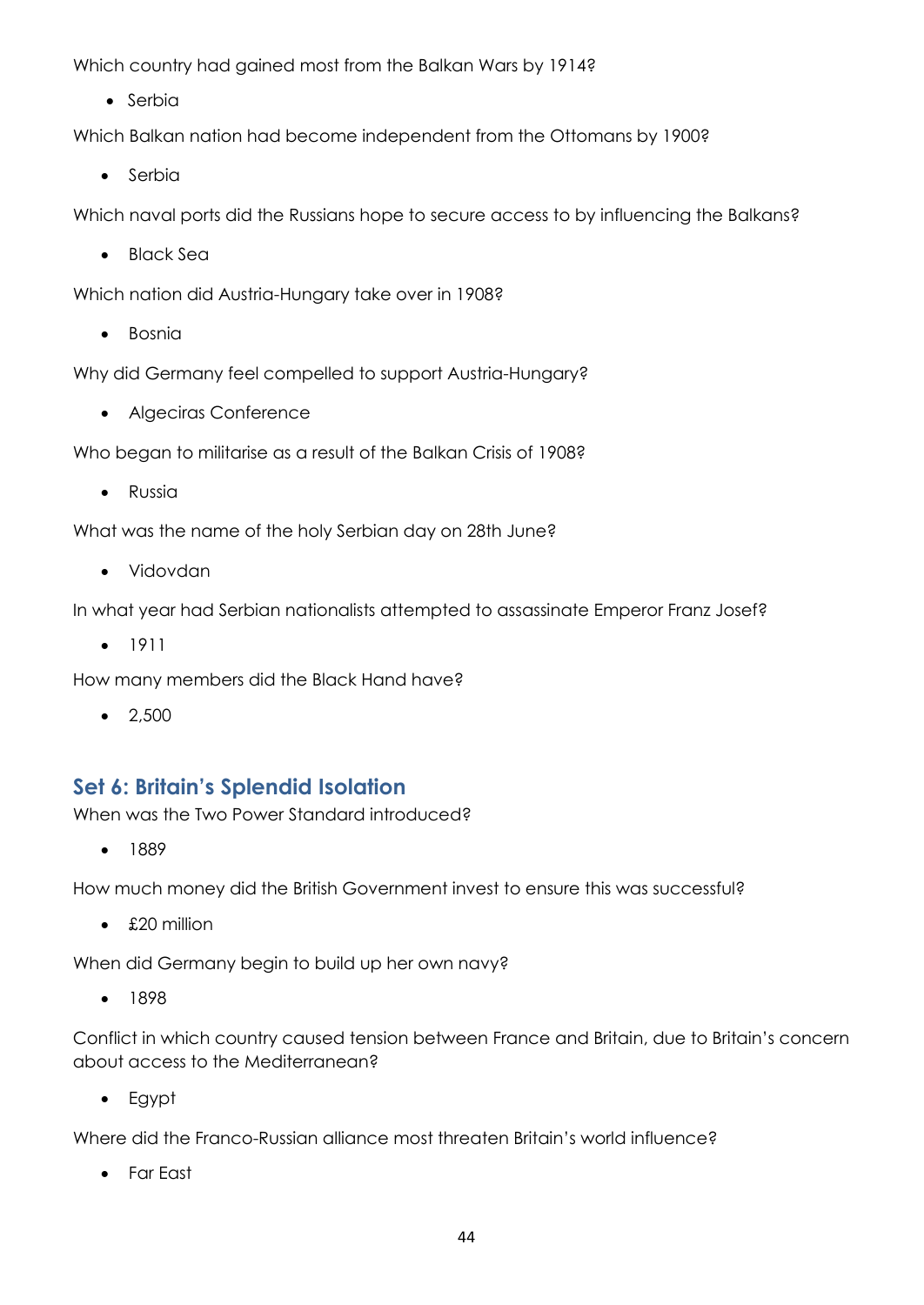Who did Germany support against the British, contributing to the end of Splendid Isolation?

• Boers

#### <span id="page-44-0"></span>**Set 7: Alliances**

When was the Three Emperors League formed, promising to support each other in times of war?

 $• 1873$ 

In 1879, which two countries formed the Dual Alliance?

• Germany and Austria-Hungary

In 1892, to protect herself from Germany, with whom did France form an alliance?

• Russia

What is the name given to the formal relationship between France and Britain in 1904?

• Fntente Cordiale

When was the Triple Alliance signed?

• 1882

When was the Triple Entente signed?

 $-1907$ 

In 1839, Britain had formed a treaty with Belgium, promising to guard her neutrality in the event of invasion. What was this treaty called?

• Treaty of London

In 1904, with whom did Britain sign a treaty that contributed to the end of Splendid Isolation?

Japan

#### <span id="page-44-1"></span>**Set 8: Arms Race**

What was the new type of battleship called?

• Dreadnought

Between them, how many dreadnoughts did Germany and Britain build from 1906-1914?

 $• 46$ 

In 1895, where did the Kiel Canal give the Germany navy direct access to?

• North Sea

Which strategy aimed to make Germany the second most powerful naval nation?

• Tirpitz Plan

By 1914, the Great Powers had **quadrupled** spending on arms to what amount?

 $\bullet$  £400 million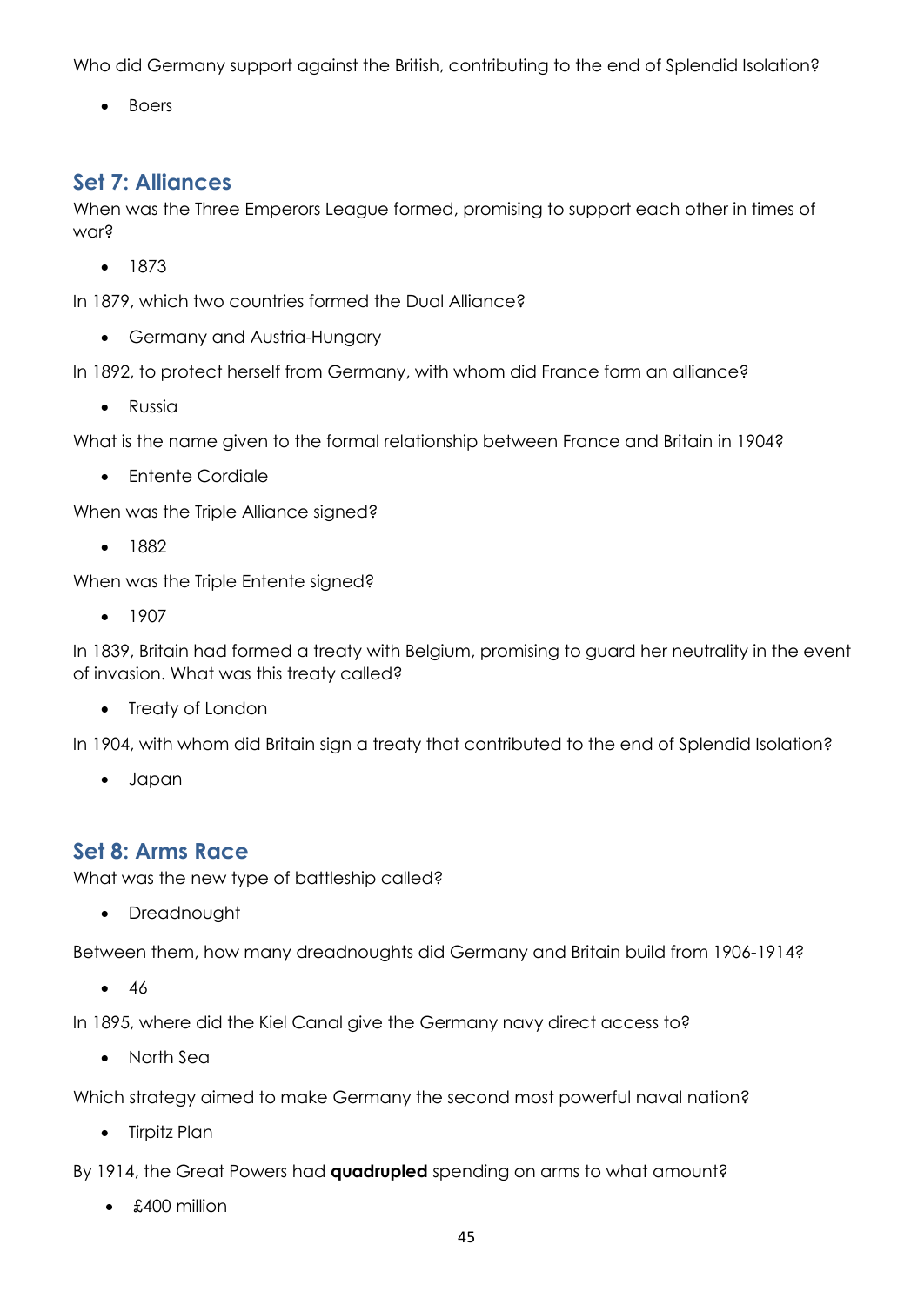Where did the train line beginning in Berlin finish? (They won the contract for building it)

Baghdad

Which emerging nation was looking to modernise its military?

Japan

What was the name of France's military plan, that intended to take back Alsace-Lorraine from Germany?

 $\bullet$  Plan 17

#### <span id="page-45-0"></span>**Set 9: The Schlieffen Plan & the start of the war**

Upon what did the Schlieffen Plan rely?

• speed

Who slowed the German advance at Mons?

**•** British Expeditionary Force

How long did the Germans expect the Russian to take to be ready to fight?

• 6 weeks

How long did it take the Russian army to be ready to fight?

 $\bullet$  10 days

Belgium did not prove the easy fight the Germans were expecting. Which river did the King of the Belgians flood in order to stop the progress of German army?

• Yser

How many divisions did Germany have to send from France to fight the Russians?

 $\bullet$  11

What was **not** an outcome of the Battle of the Marne?

General von Kluck was shot for incompetence

What term describes both sides digging trenches north to outflank each other?

• Race to the Sea

How far did the trench system on the Western Front eventually stretch?

• 400 miles to Switzerland

What was the nickname of the Russian army?

• the steam-roller

Which battle took place between the Germans and Russians in August 1914?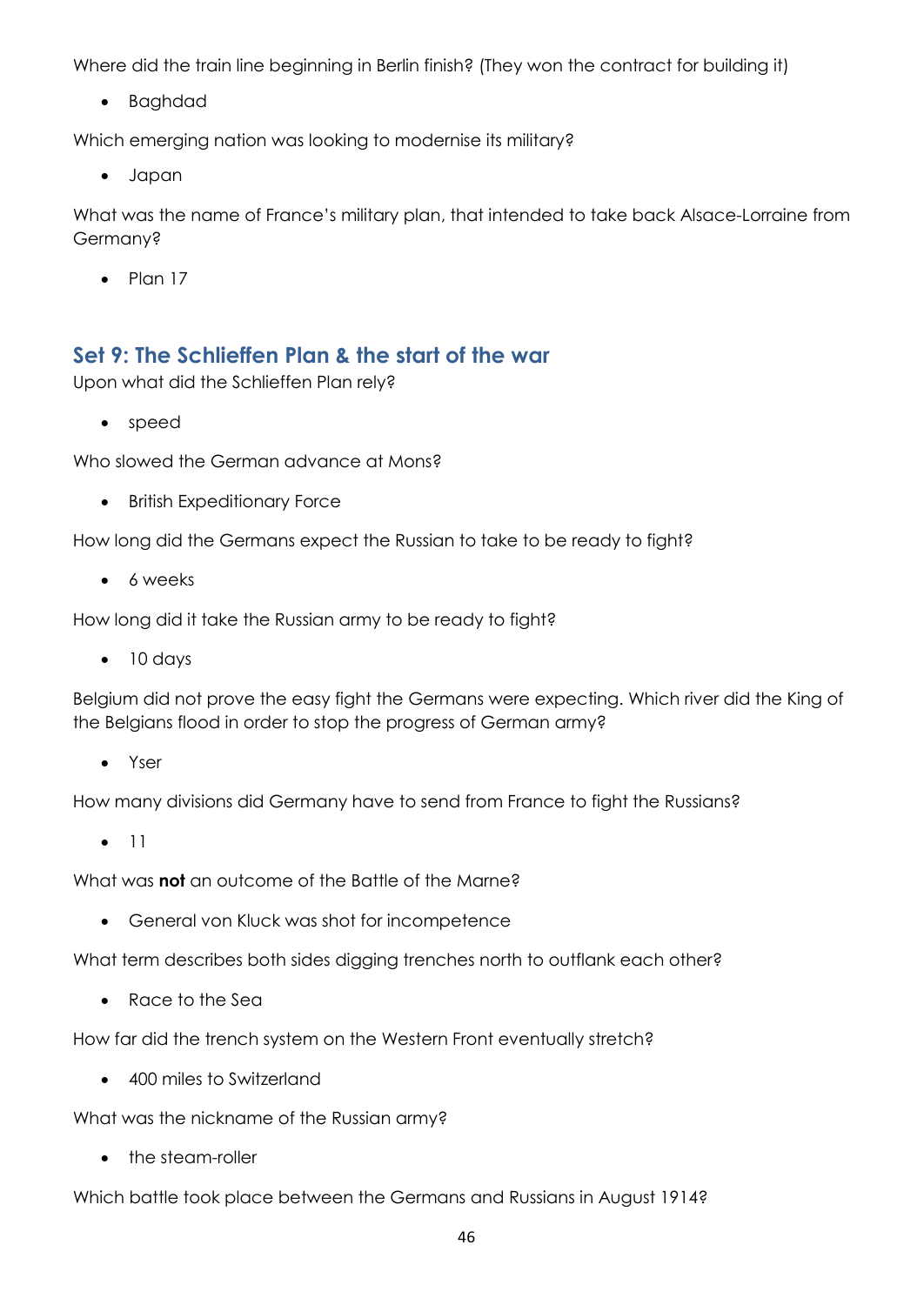• Battle of Tannenberg

What stopped the Russian advance into Austria-Hungary?

Carpathian mountains

#### <span id="page-46-0"></span>**Set 10: Stalemate**

How long did it take the Russian army to be ready to fight?

10 days

What term describes both sides digging trenches north to outflank each other?

Race to the Sea

Who commanded the German forces at the Battle of the Marne?

• General von Kluck

Which battle took place between the Germans and Russians in September 1914?

• Battle of Masurian Lakes

For how many miles did the Eastern Front stretch?

 $-1000$ 

How far from the front line were the long-range artillery?

 $\bullet$  10km

How deep did the Germans dig their dug-outs?

• 10 metres

Why were trenches built in zigzags? (Two are correct)

- to confine blast from exploding shells
- stopped enemy soldiers firing straight down the trench

What term was given to climbing out of trenches and heading towards the enemy trench?

• going over the top

What term was given to the military strategy of outlasting the enemy through superior numbers and supplies?

war of attrition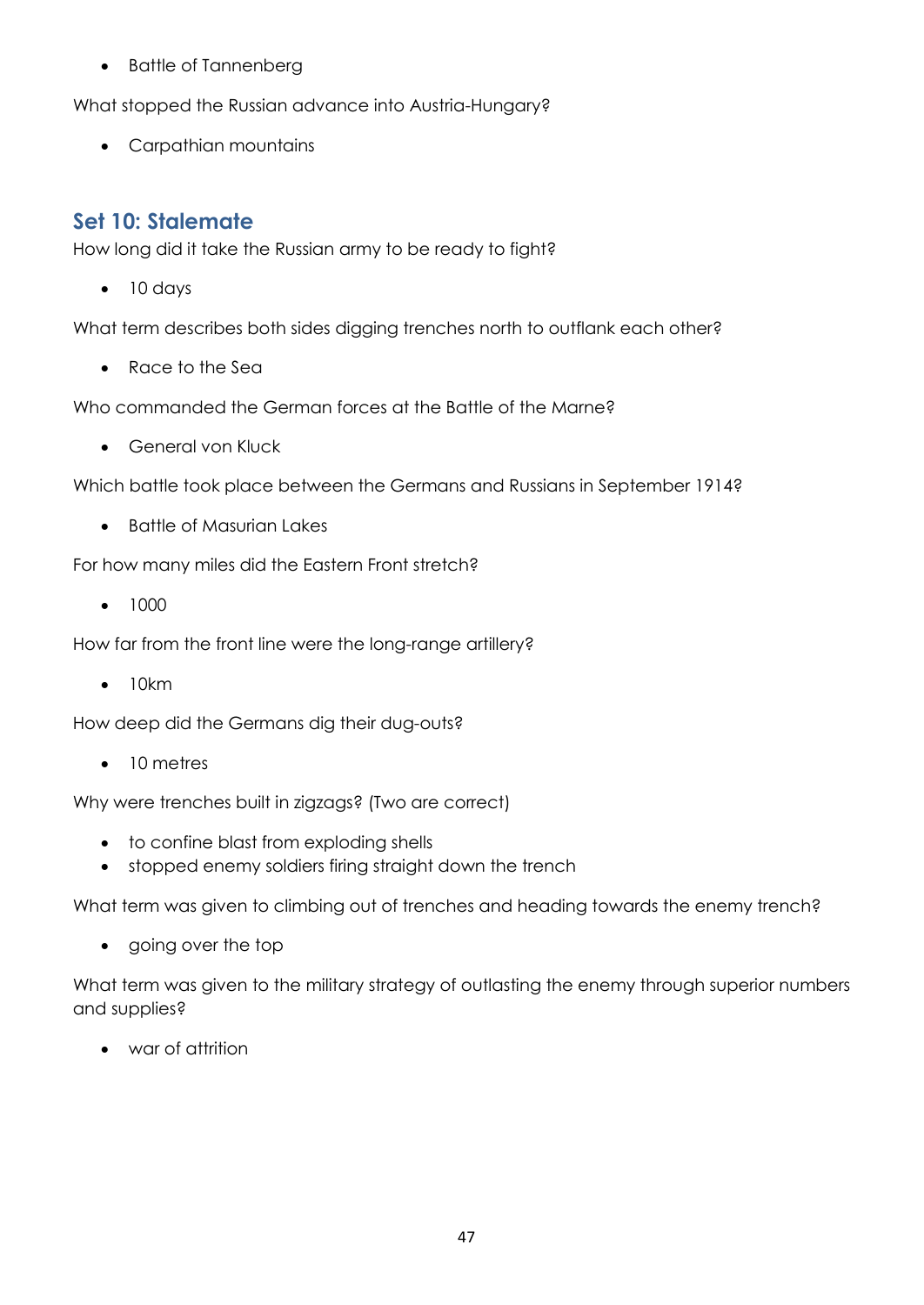## <span id="page-47-0"></span>**Set 11: The Battle of Verdun**

Who became the new French General at Verdun?

• Philippe Pétain

By how many forts was the town of Verdun protected?

 $660$ 

Which reason does *not* explain why the French believed they had won the battle?

• The impact of the Somme by the British and the Russians on the Eastern Front meant Germany had to regroup.

In total, how many shells were fired by the Germans?

• 32 million

What was the 'sacred way'?

• The road along which resources were constantly brought into Verdun, using 6000 trucks.

What percentage of the regiments in the French army were sent to fight at Verdun?

• 80%

Germany and France lost around the same number of soldiers at Verdun. How many did each side lose?

• 300,000

The Battle of Verdun was the longest continuous battle of World War One, but for how long did it last?

• 8 months

How many villages around Verdun were permanently destroyed?

 $• 15$ 

How many square kilometres was the Zone Rouge?

 $• 170$ 

#### <span id="page-47-1"></span>**Set 12: The Battle of the Somme**

What type of weapon **was** able to impact the barbed wire before the Battle of the Somme?

• Hi-explosive shells

Of the 60,000 British casualties on the first day of the Battle of the Somme, how many were deaths?

 $\bullet$  20,000

By the end of the battle on 18 November 1916, how far back had the British pushed the German line?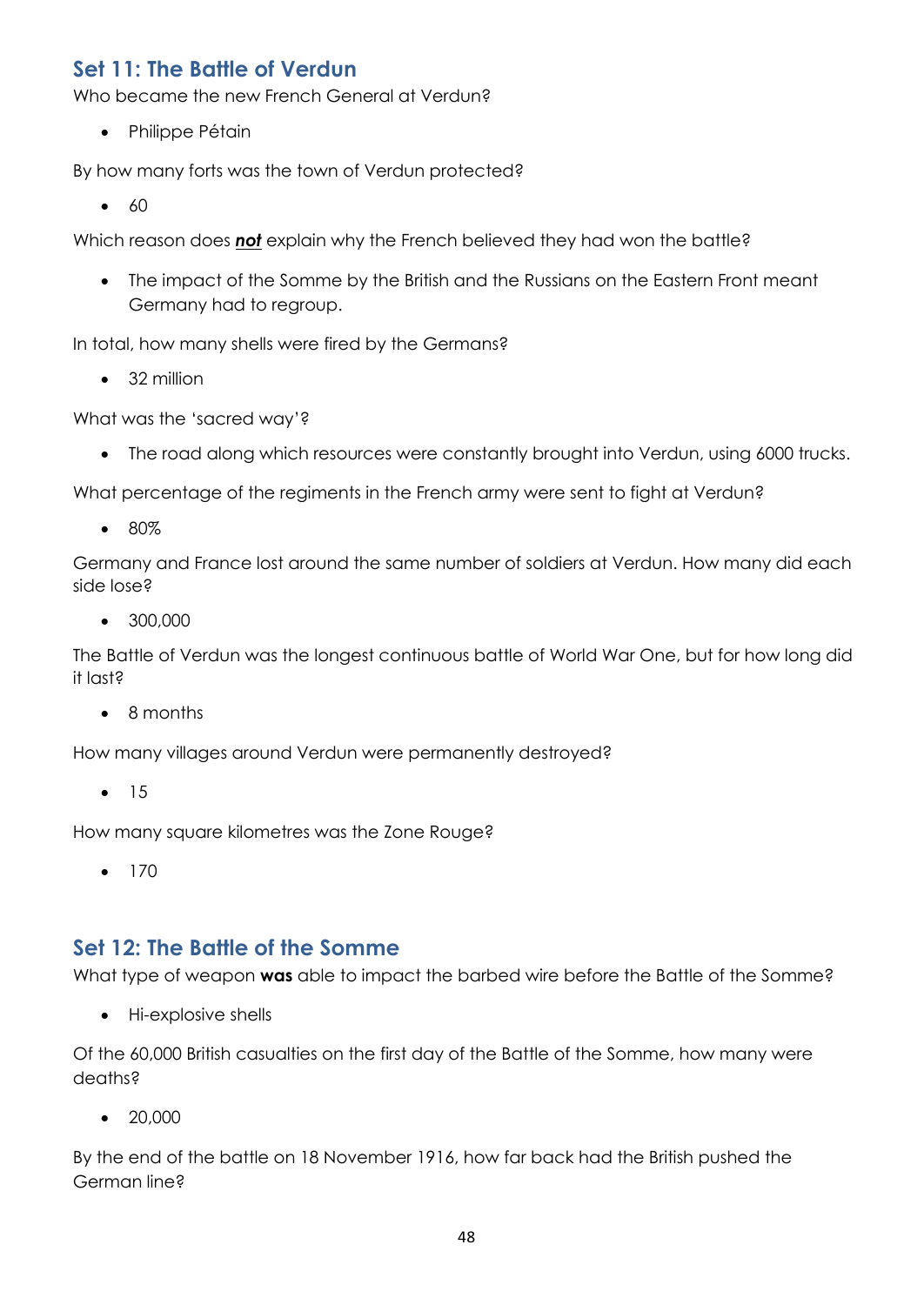$-6km$ 

What were the British casualties?

 $-420,000$ 

What were the German casualties?

500,000

### <span id="page-48-0"></span>**Set 13: The Battle of Passchendaele**

Which battle of Ypres became known as the battle of Passchendaele?

 $\bullet$  3rd

What was Britain's strategic goal of the battle?

Capture Belgian ports being used by Germans as submarine bases.

How far away were the ports that Haig was trying to capture?

 $-32$  km

How many shells were fired over ten days which churned up the mud making it impossible to make any progress?

 $-4.5$  million

How many British soldiers were killed in the first week of the Battle of Passchendaele?

• 30,000

Who did Haig put in charge half way though the Battle of Passchendaele?

• Herbert Plumer

What tactic did the new general introduce?

• Bite and Hold

What weapon was used for the first time by the Germans at the Battle of Passchendaele?

Mustard Gas

From where did Germany receive reinforcements?

Eastern Front

What was the number of British casualties at Passchendaele?

• 310,000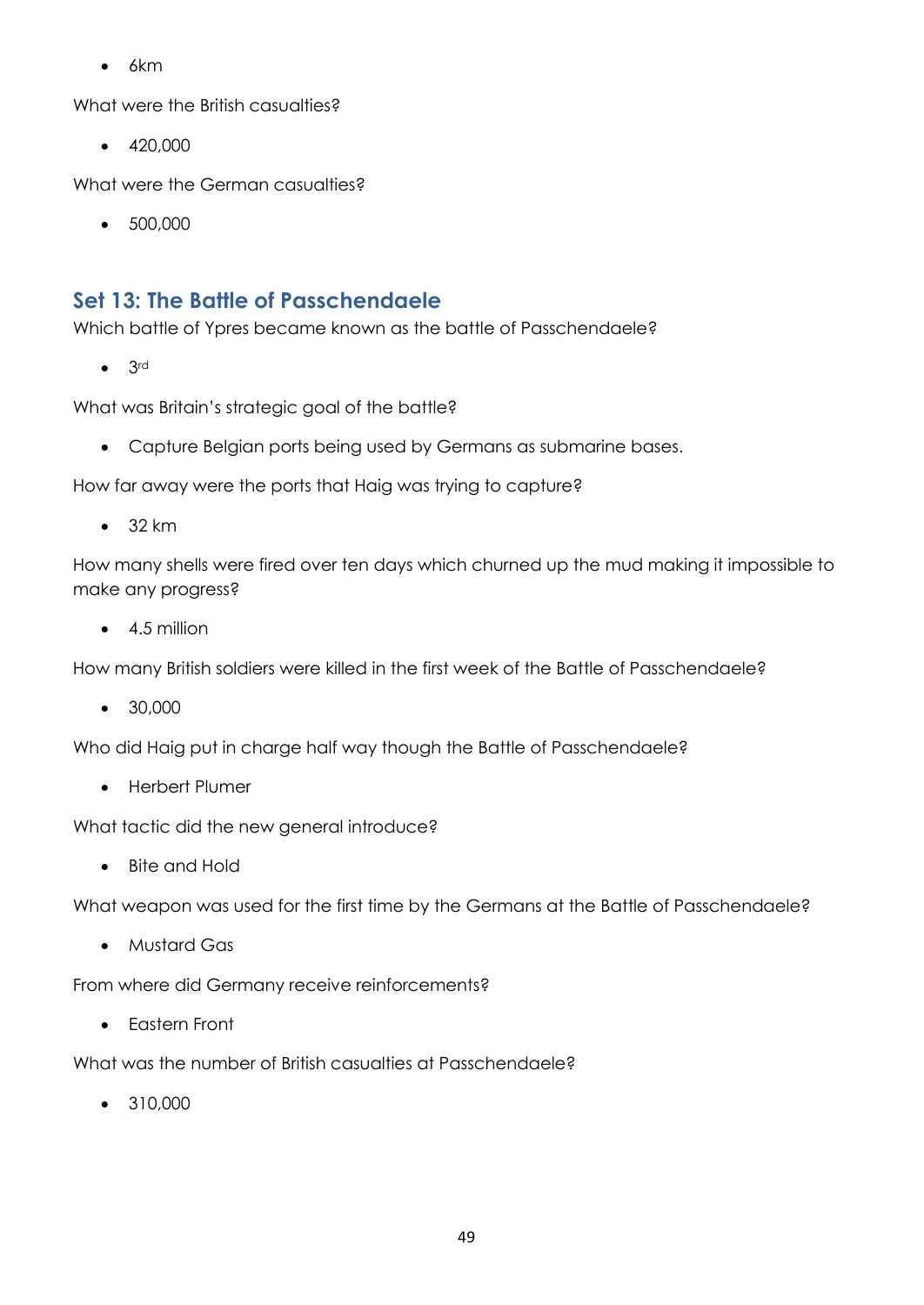#### <span id="page-49-0"></span>**Set 14: Gallipoli**

Who joined the war as a result of the Gallipoli campaign?

• Bulgaria

What were the straits that the Gallipoli campaign was trying to gain access through?

• Dardanelles

What did the Gallipoli campaign achieve for Britain?

• Diverted the Turks from helping Germany

How many British troops were evacuated without a single casualty?

80,000

For what was General Hamilton, in charge of the British and Empire forces at Gallipoli, criticised?

• Slow decision making, which cost the lives of men.

#### <span id="page-49-1"></span>**Set 15: War at Sea**

In total, how many ships were sunk by German u-boats in the First World War?

 $-5,000$ 

Which British battleship was sunk by the Germans in 1914?

• HMS Pathfinder

Which passenger liner was sunk by Germany in May 1915?

Lusitania

How many Americans were on board, and therefore drowned?

 $• 128$ 

Who led the German fleet at the Battle of Jutland in May 1916?

• Admiral Hipper

How many ships did the British lose at Jutland?

 $• 14$ 

What was the total number of ships lost in the Battle of Jutland (German and British combined)?

 $\bullet$  23

When did the Germans reintroduce unrestricted submarine warfare?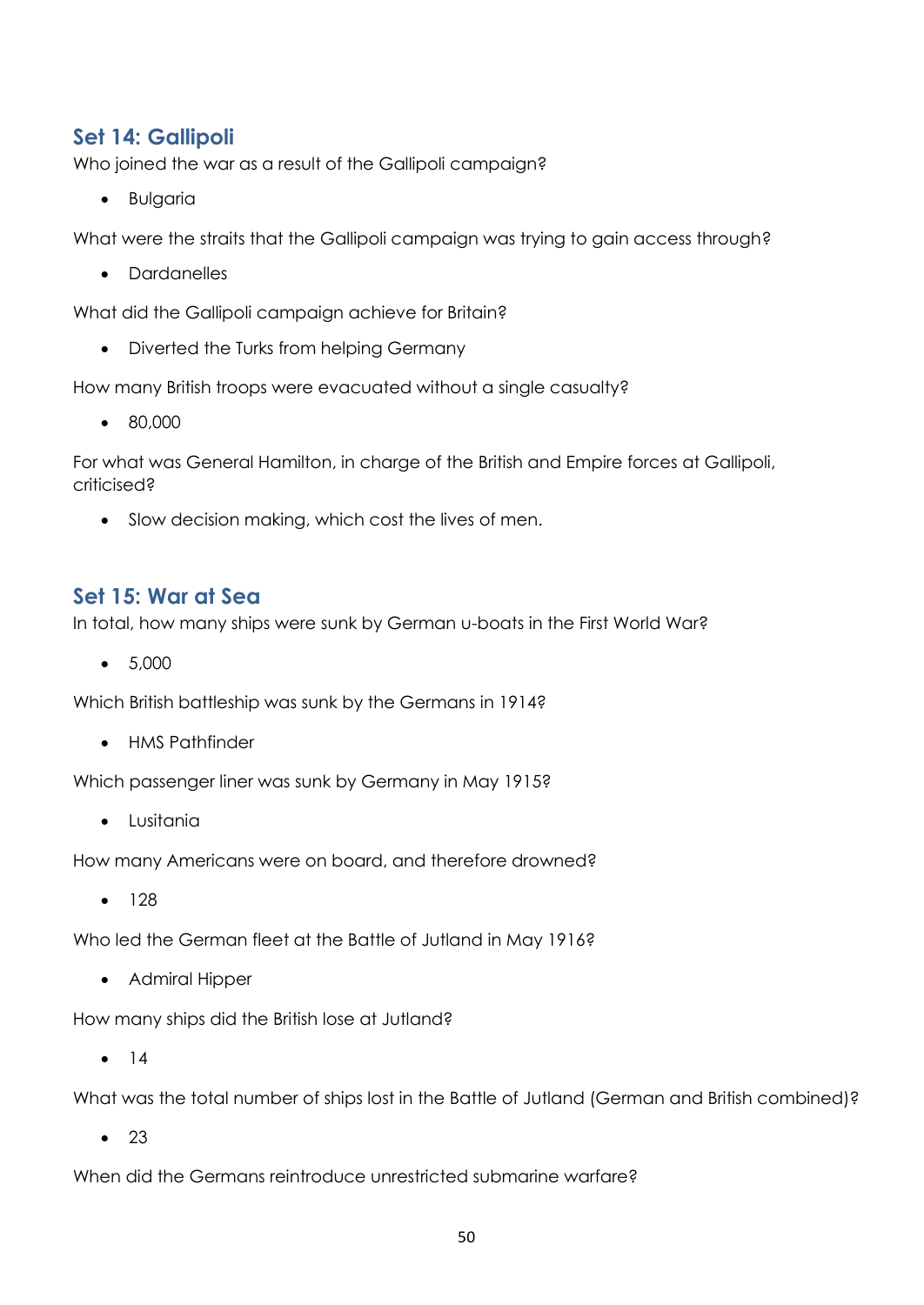• February 1917

In the first two months after unrestricted submarine warfare was resumed, how many supply ships did German u-boats sink?

• 500

How many weeks of food was Britain left with in April 1917?

• 6 weeks

#### <span id="page-50-0"></span>**Set 16: Russia out; USA in**

In what month and year did the USA join the war?

 $\bullet$  April 1917

What was the name of the American ship sunk by a German u-boat in February 1917, contributing to America entering the war?

**•** Housatonic

What was the catalyst that finally prompted America join the war?

• The Zimmerman Telegram

What amount of loans did America make to the Allies once she had entered the war?

• \$7 billion

What did America build that helped protect supply ships?

• Submarine chasers

How many American troops were arriving in Europe by June 1918?

300,000 per month

When did Tsar Nicolas abdicate?

• March 1917

In what month and year did Russia leave the war?

• November 1917

What was the name of the treaty that Germany imposed on Russia in March 1918?

Brest-Litovsk

What percentage of her coal and iron ore did Russia lose to Germany?

 $• 74%$ 

How many troops was Germany able to transfer from the Eastern to the Western Front?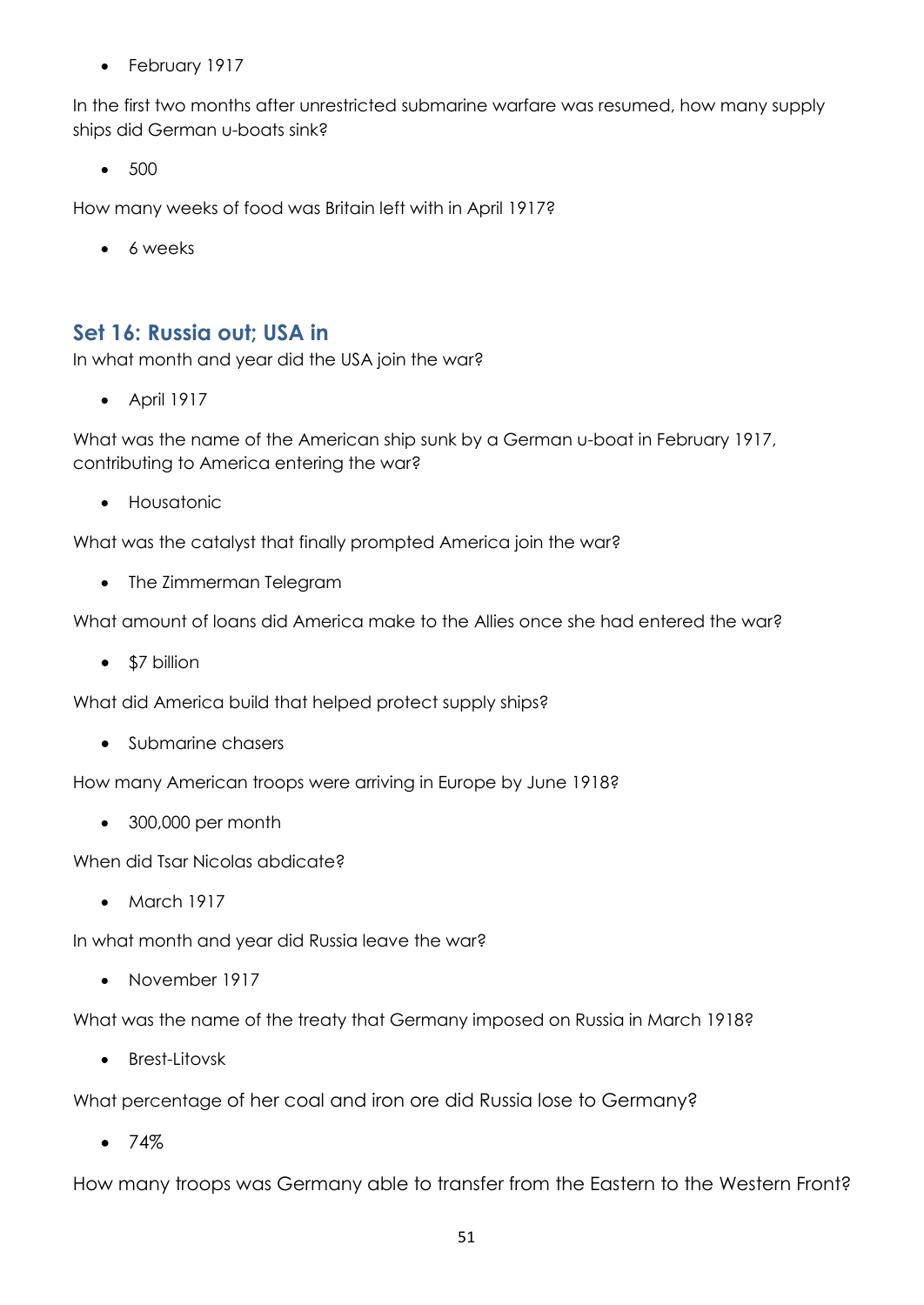• 1 million

# <span id="page-51-0"></span>**Set 17: The Ludendorff Offensive**

In the Ludendorff Offensive, what city did the Germans hoped to capture after pushing the line near Arras?

• Amiens

For how many hours did the hurricane bombardment last?

 $-5$  hours

Why was the Spring Offensive so significant?

• It broke the stalemate

How much territory was taken during the German advance in the Spring Offensive?

 $60km$ 

Which French leader did the Allies appoint to command their combined armies?

General Foch

What is the term given to a bulge in the line?

• Salient

In total, how many soldiers did Germany lose over the course of the Spring Offensive?

 $-500,000$ 

### <span id="page-51-1"></span>**Set 18: The Hundred Days**

What was the tactic employed by General Foch in the Hundred Days offensive?

Launch a series of attacks along the lines to stretch the Germans to breaking point.

Which of these was **NOT** a battle in the Hundred Days Offensive?

• Battle of Cambrai

How many kilometres of enemy-occupied territory did the unified allied forces take on the first day?

 $\bullet$  11km

How many tanks supported the allies at the Battle of Amiens, at start of the Hundred Days offensive?

• around 600

In the first week, the allies lost 6,500 soldiers. How many did the Germans lose?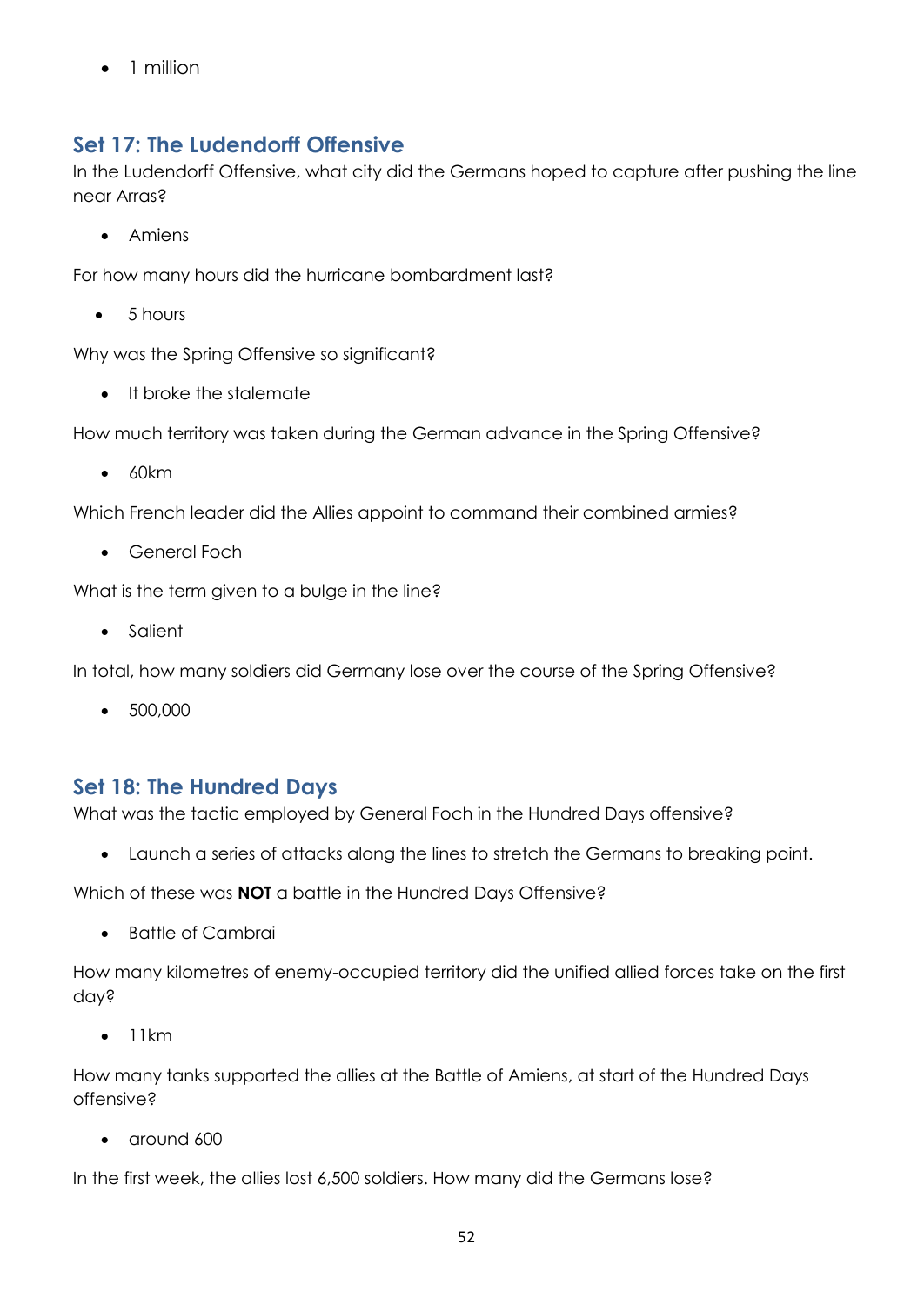• 30,000

In the 'Second Battle of the Somme', which town did British and Australian forces capture?

• Albert

By September 1918, to where had the Germans been pushed back?

• Hindenburg Line

By when had the allies completely broken through the German defences, causing the Germans to retreat entirely?

October 1918

#### <span id="page-52-0"></span>**Set 19: Tactics, technology and weapons**

Which of these was NOT a new tactic to defend against U-boat attacks?

• Spy holes

What was the name given to the technology that helped locate submarines?

• Hydrophone

What was the name of the world's first aircraft carrier?

• HMS Argus

Whose synchronised mechanism allowed guns to be mounted on aeroplanes?

• Anthony Fokker

By 1917, what allowed planes to communicate with troops on the ground?

• Radio

In which battle, in 1917, did over 400 allied tanks cross no man's land, enabling the capture of German machine guns and 8km of land?

• Battle of Cambrai

What was the range of the Paris Guns?

80 miles

What was the name of the slow-moving artillery tactic used in the second half of the war?

• Creeping barrage

From whom did the Germans steal a booklet outlining infiltration tactics, which they developed into 'Stormtroopers'?

• French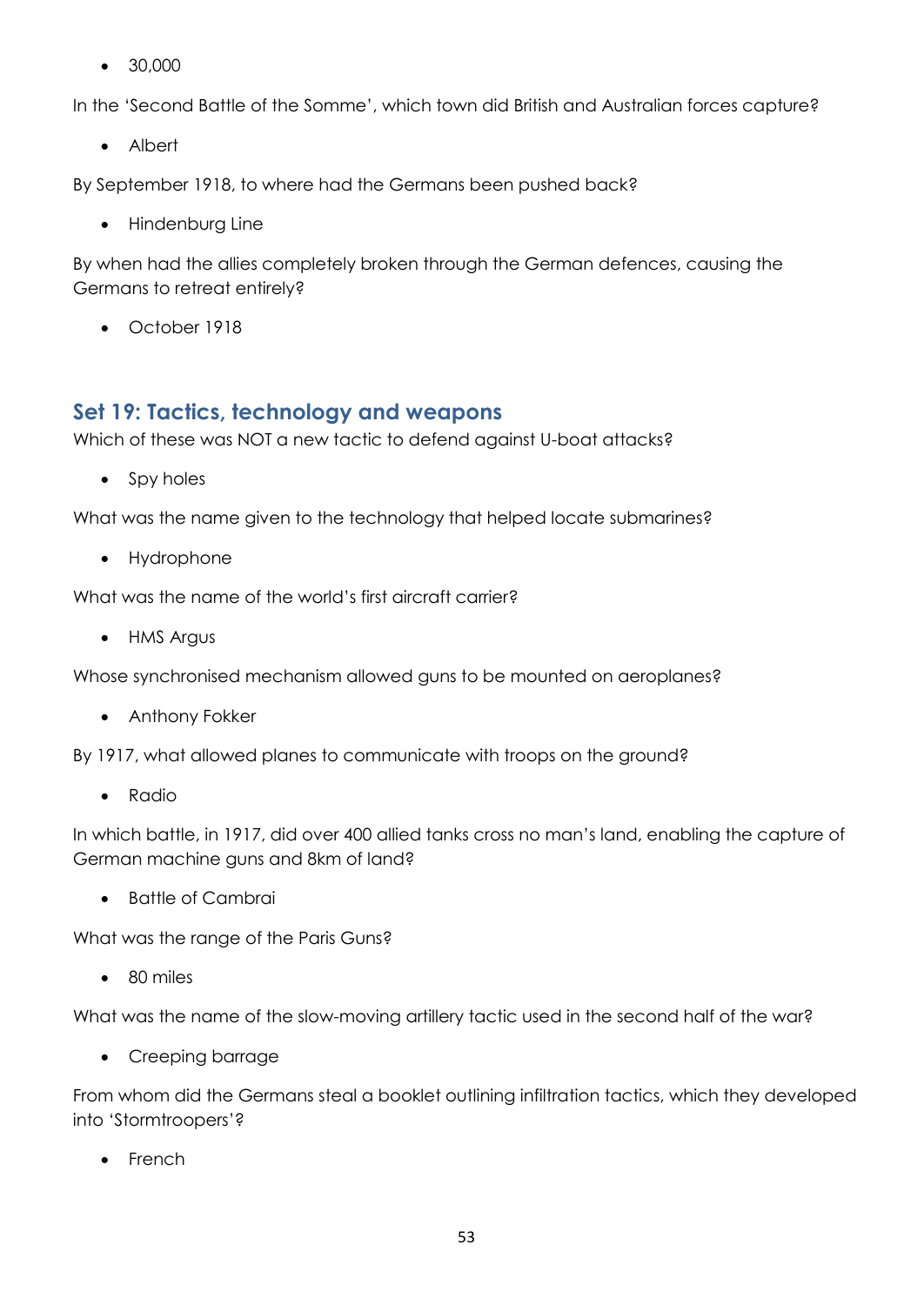In March 1918, the allies established a new tactic of coordination under a 'commander-inchief'. What was this tactic called?

• Unified Command Structure

#### <span id="page-53-0"></span>**Set 20: Home Fronts**

It was hard for families at home to lose loved ones who fought in the Great War. How many British and allied soldiers were killed?

 $-5.142.631$ 

How many German and Central Powers soldiers were killed?

 $\bullet$  3,386,200

In 1917, how many were killed by a Gotha bomber attack on London?

- $162$
- 262
- $362$
- $-462$

Of the 42 million Allied soldiers who fought in the First World War, 18 million were killed or wounded. What percentage is that?

 $-42%$ 

Which of these industries is **NOT** an example of those taken over by the British and German governments during the First World War?

• Schools

What did the British government introduce to ensure the Home Front was doing everything possible for the war effort?

Defence of the Realm Act

Due to blockades, food and other goods in Germany were scarce. What name did they give to the winter of 1917-18?

• Turnip Winter

What did the British Government make compulsory in 1918 to ensure there was enough food to go round?

• Rationing

In France, how many houses had been destroyed, thus making 2 million homeless?

• 750,000

How large an area of farmland in France had been destroyed?

• The size of Wales